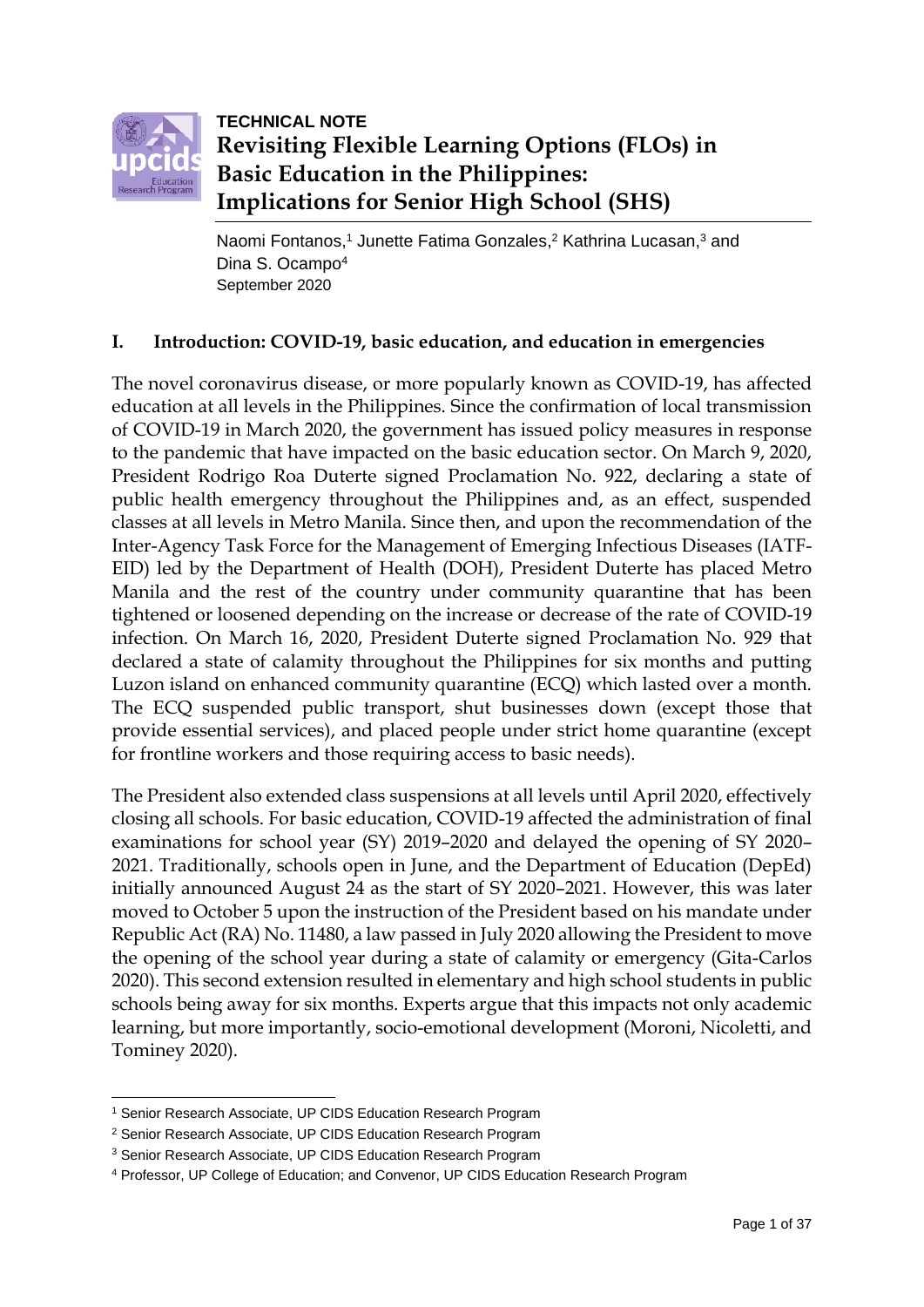Vulnerable children who were marginalized to begin with are more likely to feel the adverse effects of a very long period of education disruption. The United Nations Educational, Scientific, and Cultural Organization (UNESCO), the United Nations Children's Fund (UNICEF), the World Bank, the World Food Programme, and the United Nations High Commissioner for Refugees (UNHCR) (2020) agree that the longer marginalized children are out of school, the greater the chance for them not to come back. According to them, "[b]eing out of school also increases the risk of teenage pregnancy, sexual exploitation, child marriage, violence, and other threats. Further, prolonged closures disrupt essential school-based services such as immunization, school feeding and mental health and psychosocial support, and can cause stress and anxiety due to the loss of peer interaction and disrupted routines (UNESCO, UNICEF, World Bank, WFP, and UNHCR 2020, 2). This, in turn, will also set back gains for the Sustainable Development Goals (SDGs) 2030 (UN 2020).

The World Bank (2020) similarly warns of COVID-19 making education outcomes even worse. According to the World Bank, school closures at all levels and the economic crisis brought about by the COVID-19 pandemic are shocks to education that will result in increasing learning inequality, falling attachment to schooling, worsening student nutrition, declining student mental health, increasing student vulnerability, increasing drop-out rates especially for the disadvantaged, increasing child labor, child marriage, and transactional sex, declining education investment by parents, falling government spending on education, declining quality of education, declining teaching quality, and closing of private schools. In the long run, this will lead to increasing learning poverty, declining human capital, increasing overall poverty, increasing inequality, increasing social unrest, and enforcing the intergenerational cycle of poverty. Government response in education should be to stop the damage and build back better. While at the moment, governments are in emergency-response mode, through planning and policies, governments can utilize the COVID-19 crisis to make the education system more efficient, inclusive, and resilient post-COVID-19 (World Bank 2020).

According to the Inter-agency Network for Education in Emergencies (INEE), education responses during the pandemic need to be innovative and flexible in order to reach as many children as possible. The response should also have a strong thrust towards protecting children recognizing that COVID-19 might exacerbate children's existing vulnerabilities to violence and psychosocial distress as well as affect the needs of women and girls, learners with disabilities, and those who already experience socio-economic exclusion. With educational institutions adopting distance learning as a prevalent delivery strategy during the pandemic, the INEE reiterates the importance of providing learners with no-tech (e.g., printed worksheet distributed to learners), low-tech (e.g., text-based instructions), and high-tech (e.g., video conferencing) options (INEE 2020).

To determine the students' preferred learning modality, the DepEd conducted an online survey in June and July 2020. It was found that 8.8 million learners preferred printed modules, 3.9 million preferred blended learning, 3.8 million preferred online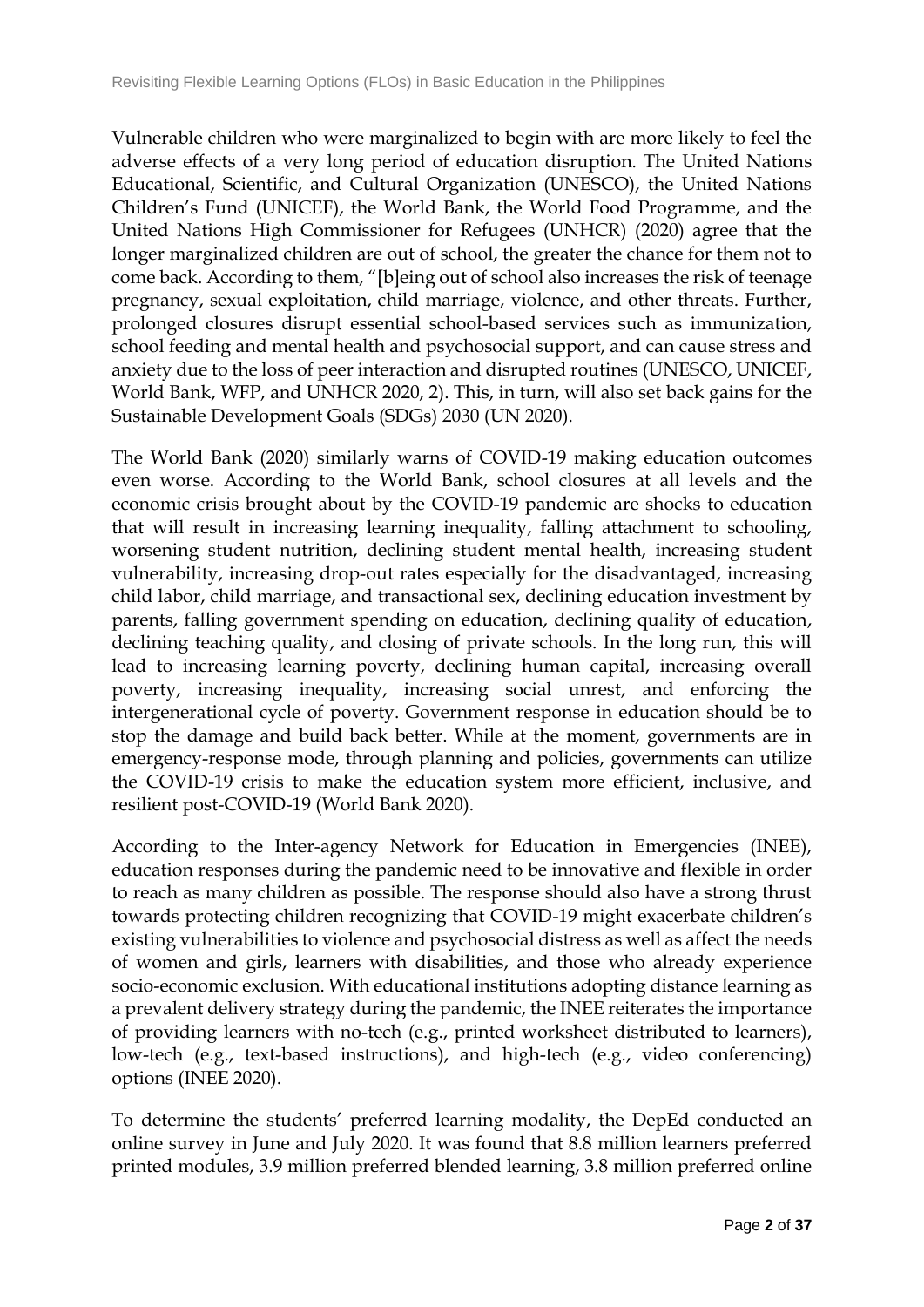learning, 1.4 million preferred educational TV, 900,000 preferred radio-based instruction, and 500,000 preferred other modalities (Magsambol 2020). This information informed aspects of the DepEd Basic Education Learning Continuity Plan (BE-LCP) which was crafted for SY 2020–2021. This plan reduced the number of learning competencies (LCs) from the original 14,171 in the K to 12 Basic Education Curriculum down to 5,689 Most Essential Learning Competencies (MELCs). The MELCs, in turn, became bases for self-learning modules (SLMs) that will be made available to learners and their families in print and online and offline formats. The DepEd has also repeatedly made pronouncements that it would utilize information and communication technologies (ICTs) including online platforms, television and radio to implement alternative delivery modes (ADMs) or other flexible learning options (FLOs) as part of its learning continuity plan in the light of the COVID-19 public health emergency.

The COVID-19 outbreak is not the first time for the DepEd to confront a crisis. However, within the public school system, ensuring the delivery of education in emergencies has largely been carried out within the framework of disaster risk reduction and management (DRRM). In 2006, the United Nations Children's Fund (UNICEF) established its Education in Emergencies and Post-Crisis Transition (EEPCT) programme with funds accessed to assist in emergency response in the six hardest hit provinces during Super Typhoon Reming (international name: Durian), including Albay, Camarines Norte, Camarines Sur, Marinduque, Mindoro Oriental, and Sorsogon, and the Building Safe Learning Environment (BSLE) program was launched that funded both structural and non-structural measures. The structural measures focused on the reconstruction of school buildings and day-care centers, while the non-structural measures included delivery of supplies and educational packages to learners and teachers, development and production of the DepEd disaster risk reduction resource manual (DRRRM), and training on DRRM (Venton and Venton 2012).

The EEPCT also supported the creation of the Education Cluster both at the national and sub-national levels. The Education Cluster was a coordination mechanism for education in emergencies (EiE) policies, programs, projects, and activities (PPAs) composed of various government and non-government organizations including the Department of Social Welfare and Development, the Council for the Welfare of Children, the Office of Civil Defense–National Coordinating Committee, the Philippine Institute of Volcanology and Seismology, the Philippine Atmospheric, Geophysical, and Astronomical Services Administration, the Philippine National Red Cross, Plan International–Philippines, Children International, Childfund Philippines, World Vision, Care Philippines, ABS-CBN Foundation Inc., Family Health International, Center for Disaster Preparedness, and Citizens' Disaster Response Center.

The institutionalization of EiE and DRR in basic education was further strengthened through DepEd Order No. 55, s. 2007, which sought to integrate DRRM in the school system through various PPAs such as the mainstreaming of DRR concepts in the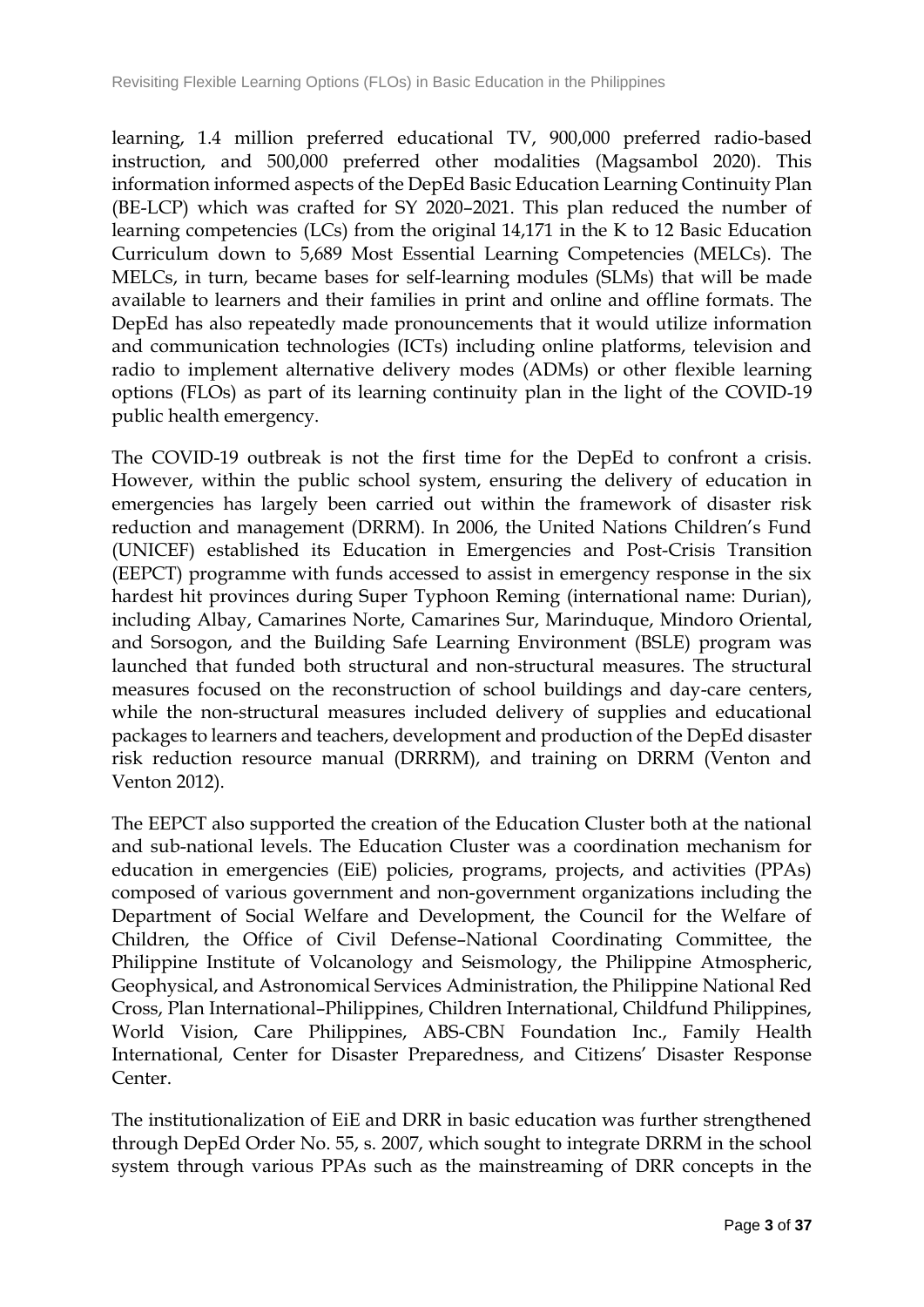elementary and secondary school curricula, preparation of multi-media disaster preparedness modules, and the construction of hazards-resilient school buildings, among others. DRR concepts have also been incorporated in the Citizenship Advancement Training (CAT) (now referred to as Citizenship Training Program). In 2010, Republic Act No. 10121 or the Philippine Disaster Risk Reduction and Management Act was passed which led to the creation of the DRRM Office (which later became the DRRM Service) in the DepEd. It is tasked to plan, implement, coordinate, and monitor PPAs related to DRRM, EiE, and climate change adaptation (CCA) (DepEd 2011).

In 2015, a comprehensive DRRM framework for basic education was also crafted (DepEd 2015). This framework was aligned with the national DRRM framework and its four thematic areas of prevention and mitigation, preparedness, response, and recovery and rehabilitation. It is also geared towards attainment of the DepEd's three outcomes (i.e., access, quality, and governance) and adheres to the principles of the Comprehensive School Safety (CSS) Framework and its three pillars namely: Safe Learning Facilities, School Disaster Management, and Risk Reduction and Resilience Education (ibid.).

With a comprehensive DRRM framework in place, the DepEd issued a new School Disaster Risk Reduction and Management Manual to guide schools in implementing the framework through their school DRRM plans that are integrated into their school improvement plan (SIP). The school DRRM manual guides users through four steps, namely: (1) assess (know your risks); (2) plan (reduce your risk, prepare to respond, and ensure education continuity); (3) implement plan and be flexible; and (4) monitor, evaluate, and report interventions before, during and after a disaster. The manual partly incorporates principles set out in the INEE minimum standards that aim to "provide guidance on how to prepare for and respond to acute emergencies in ways that reduce risk, improve future preparedness and lay a solid foundation for quality education" (INEE 2010, 5). For instance, the school DRRM manual suggests involving as many community actors as possible based on the idea that "emergency-affected community members must actively participate in assessing, planning, implementing, monitoring, and evaluating Education in Emergencies programs" (DepEd n.d.c, 18). The DepEd also developed a manual to build the capacity of teachers to be able to provide mental health and psychosocial support services (MHPSS) to secondary learners in the aftermath of Typhoon Yolanda (international name: Haiyan). The manual shifted the DepEd's MHPSS framework from critical incident stress debriefing (CISD), which uses a story-telling process to normalize survivors' reactions to critical incidents and facilitate their recovery, to psychological first aid (PFA), which promotes recovery from adversity and traumatic stress by promoting a sense of safety, calm, connectedness, and self- and community efficacy (Ramos, Hechanova, Caligner, and Bersamin 2015).

In spite of these developments in institutionalizing EiE and DRR in basic education, certain gaps remain. As Venton and Venton (2012) observe, the Philippine Disaster Risk Reduction and Management Act mandates integration of DRR education in the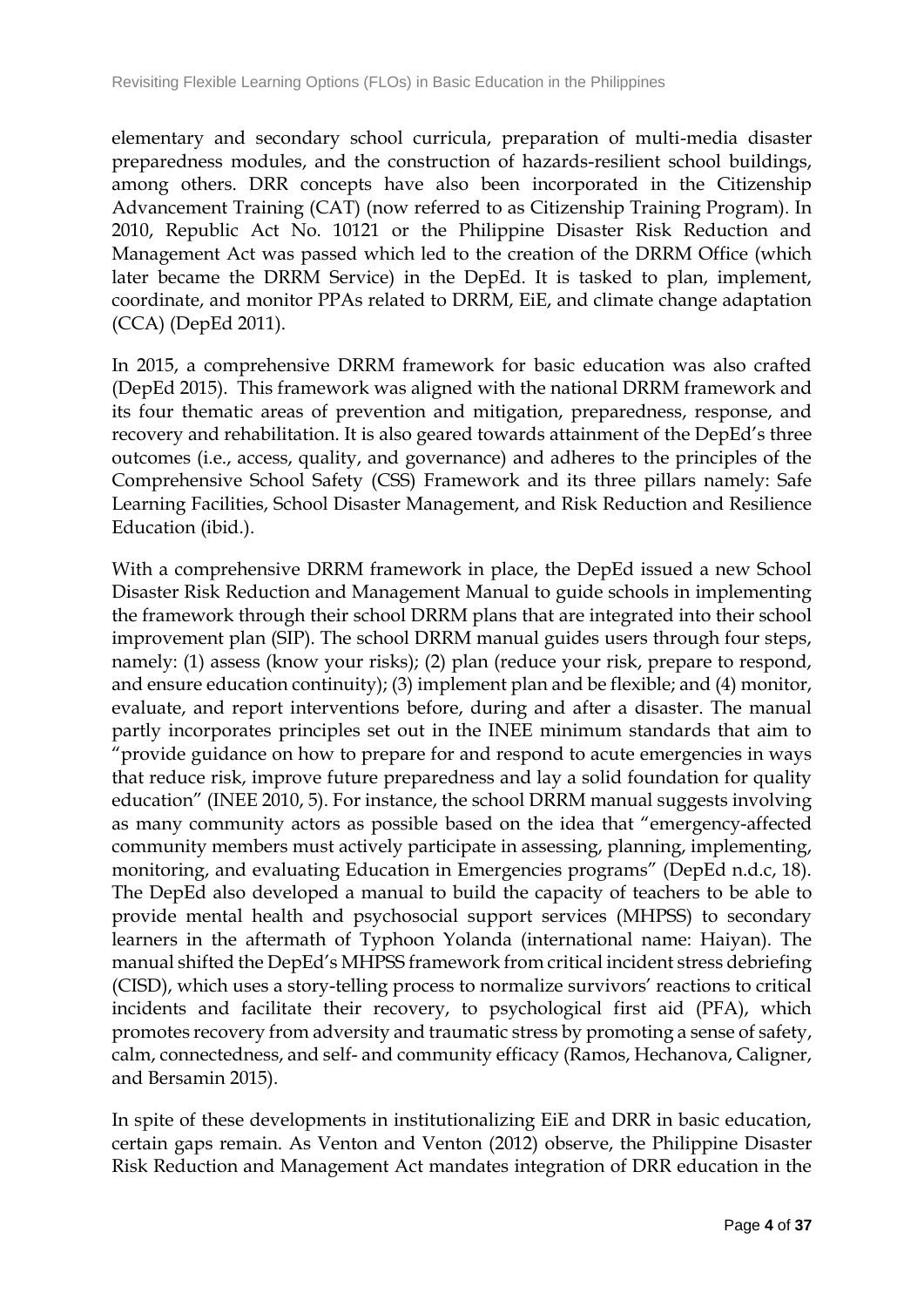secondary and tertiary level, but not in the elementary or pre-school level. However, according to the school DRRM manual released by the DepEd, DRR and CCA are integrated in different learning areas such as Health, Social Studies, and Science from Kinder to Grade 12 in the new K to 12 Basic Education Program. Furthermore, according to the UNICEF Evaluation Office (2011, 48), greater promotion of the INEE minimum standards is "needed to improve understanding of their applicability and integration into DepEd standards, particularly as they relate to DRR." There is also an impression that education is not viewed as part of the immediate response during emergencies among stakeholders and instead is seen as part of the recovery phase. This can be a focus for advocacy (UNICEF Evaluation Office 2011; Venton and Venton 2012). The UNICEF also observed that EiE or DRR interventions in basic education are "reactive" and mostly directed to responding to emergencies rather than prevention and preparedness. Additionally, they rest on a model that is hazards-focused, instead of focusing on vulnerabilities. There is also little to no attention given to interventions during disease outbreaks, epidemics, or pandemics. In the school DRRM manual, schools are encouraged to make use of alternative delivery modes (ADMs) of learning as an option for when schooling resumes in an emergency situation; however, these do not include specific strategies such as distance or blended learning that includes the use of ICTs to ensure education continuity.

With the DepEd announcing the utilization and scaling up of alternative learning strategies for SY 2020–2021 as part of its learning continuity plan in response to COVID-19 (Mateo 2020), questions on how teaching, learning, and assessment will take place have been raised particularly for the Senior High School (SHS) level, whose tracks with specialized subjects may not lend easily to distance learning or ADMs. Thus, this paper seeks to answer the question: Through what FLOs can the senior high school (SHS) program be delivered? To do this, the paper takes stock of what the DepEd has done in the past to enact FLOs and revisits its experience in integrating ICT. Based on these, the paper offers recommendations that may inform policy decisions to help the DepEd navigate the "new normal" in basic education and articulate a long-term vision particularly in the delivery of the K to 12 SHS program both in the time of the COVID-19 pandemic and beyond.

# **II. Using information and communication technologies (ICTs) in basic education**

In implementing FLOs, it is important to combine educational technologies and explore varied learning resources (UP CEd 2020) to ensure that learners are able to access and process information, produce evidence of their learning, and receive feedback from their teachers.

- (1) Information and communication technologies (ICTs)
	- (a) One-way: devices that input information to learners (print and broadcast media) (e.g., radio programs, TV programs)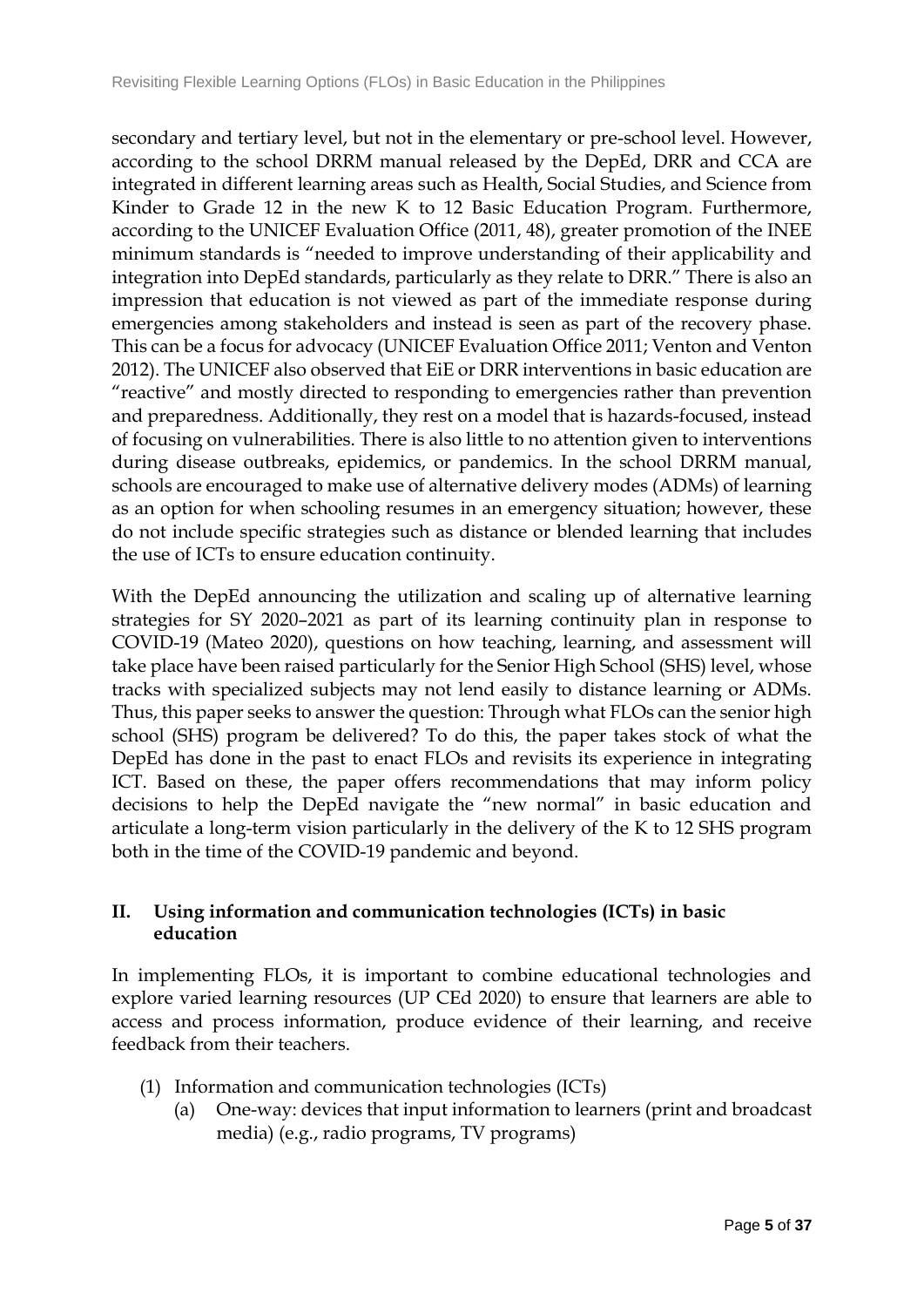- (b) Interactive/collaborative: technologies that allow communication between learner and teacher (e.g., mobile phones, digital devices with internet connection)
- (c) Auto-feedback: digital programs that allow immediate feedback to learners
- (2) Instructional resources
	- (a) Learning resources that allows teaching and discussion of a lesson (e.g., self-learning modules)
	- (b) Resources to provide information and supplement lessons, but are dependent on teacher instructions (e.g., short video/audio clips)
	- (c) Tools, equipment, and resources that are used as part of the lesson (e.g., spices used in cookery, software for programming classes)

The use of ICTs in delivering education services to children in contexts constrained by crises or limited resources is not new. The DepEd has had a long history of integrating ICTs in education within the formal education system and the alternative learning system. While the DepEd may have limited experience in using ICTs in emergency contexts, its experience in ICT integration discussed below may provide useful insights in its future interventions for EiE, including for the COVID-19 pandemic.

### *Use of television*

In 1962, an educational TV project was started in the Philippines called the National Program of Instruction by Television in Secondary Schools to respond to the need for quality instructional materials and a shortage of experienced and expert teachers. The project, through Ateneo de Manila University's Center for Educational Television, developed taped or recorded TV lessons called kinescopes in physics, Filipino, and social studies that were broadcast on television channels at different hours of the day to over 30,000 students in over 100 private and public schools in the Greater Manila area during unsold slots of commercial TV time (Larkin 1966). The studio or TV teachers had weekly meetings with the classroom teachers utilizing the series to discuss lessons more thoroughly. The project also provided a workshop on instructional television to administrators, classroom teachers, and television coordinators focused on how to effectively utilize the TV lessons (Rosario 1964). According to Rosario (2020), the project lasted for a decade but was not enough for Congress to prioritize legislation on alternative learning. Rosario (2020) also argues that TV education should not be a stand-alone program. Additionally, according to Middleton (1991), lack of broadcasting infrastructure led to the abandonment of the effort.

In 1994, the Foundation for Upgrading Standards in Education (FUSE) was formed and entered into a joint project with the Department of Education, Culture, and Sports (DECS), the Department of Science and Technology (DOST), the University of the Philippines National Institute for Science and Mathematics Education Development (UP NISMED), and the People's Television Network, Inc. (PTV4) to create video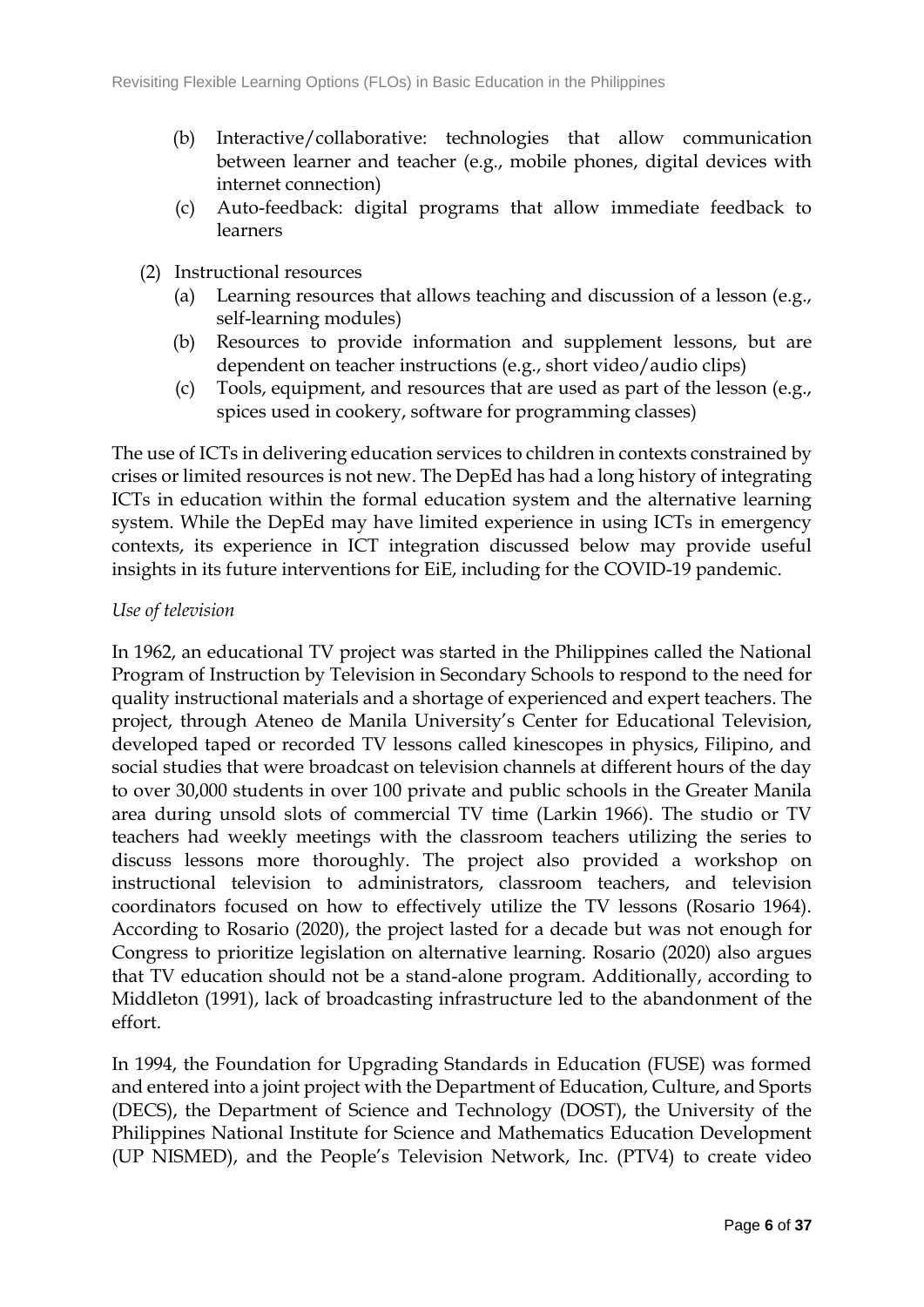materials to be shown on television to help Science teachers upgrade their competencies called Continuing Studies in Education via Television (CONSTEL). The CONSTEL telecourses aired on PTV4 starting in 1995 up until 2001 and included shows such as *Physics in Everyday Life*, *Chemistry in Action*, and *Science Made Easy*, tapes of which were also distributed to elementary and secondary schools (DECS 1997a; DECS 1999). Later, CONSTEL also had telecourses in English and Mathematics (Marinas 2000).

In recent years, commercial-oriented television stations have been the ones airing educational programs on TV (Doronila and Cortes 2000). Some of these programs have targeted a specific audience, including *Negosiyete* (entrepreneurship), *Agrisyete*  (agribusiness), *More Than Export,* and *Ating Alamin;* while others have specifically targeted children such as *Batibot* (Channel 9), *Five and Up* (Channel 5), *Hiraya Manawari*  (Channel 2), and *Bayani* (Channel 2) (ibid.). In 1999, the Knowledge Channel began broadcasting 18 hours of educational programs on cable television based on the DepEd curriculum. Knowledge Channel has had several partnerships with the DepEd through which participating schools receive a cable TV connection, training for teachers in effectively using TV lessons, and technical support (Vergel de Dios 2016). With the anticipated shift to distance learning due to COVID-19, the Knowledge Channel has offered more than a thousand of its video lessons that are all anchored on the K to 12 curriculum. The said video lessons already cover 50% of the MELCs and the Knowledge Channel has offered to develop the remaining 50% for the DepEd to use (Hallare 2020).

### *Use of radio*

In 1975, the World Bank supported a study on utilizing communication technology for education that encompassed formal and non-formal education and focused on improving rural education. An inter-agency planning committee was formed to establish the National Educational Communication Program to support primary education and rural development by developing a teaching approach that integrated multimedia communication primarily radio (Middleton 1991).

The pilot project design planned to use radio to upgrade in-service primary teachers and provide direct classroom instruction in language arts in rural primary schools. Printed materials would be used along with radio instruction. The project also had an evaluation component to assess the materials developed by the project and the costs and effects of the in-service education and direct language arts instruction. The project had two main components for interactive radio instruction (IRI):

(a) *Continuing education for teachers (CET).* Based on the project plan, more than 12,000 teachers would participate in the program and receive semester-length radio courses in Filipino (the national language), English, Social Studies, science, mathematics and teaching skills. The courses would be delivered through radio, print materials, and periodic meetings using radio lessons broadcast through regional stations. Regional colleges and universities could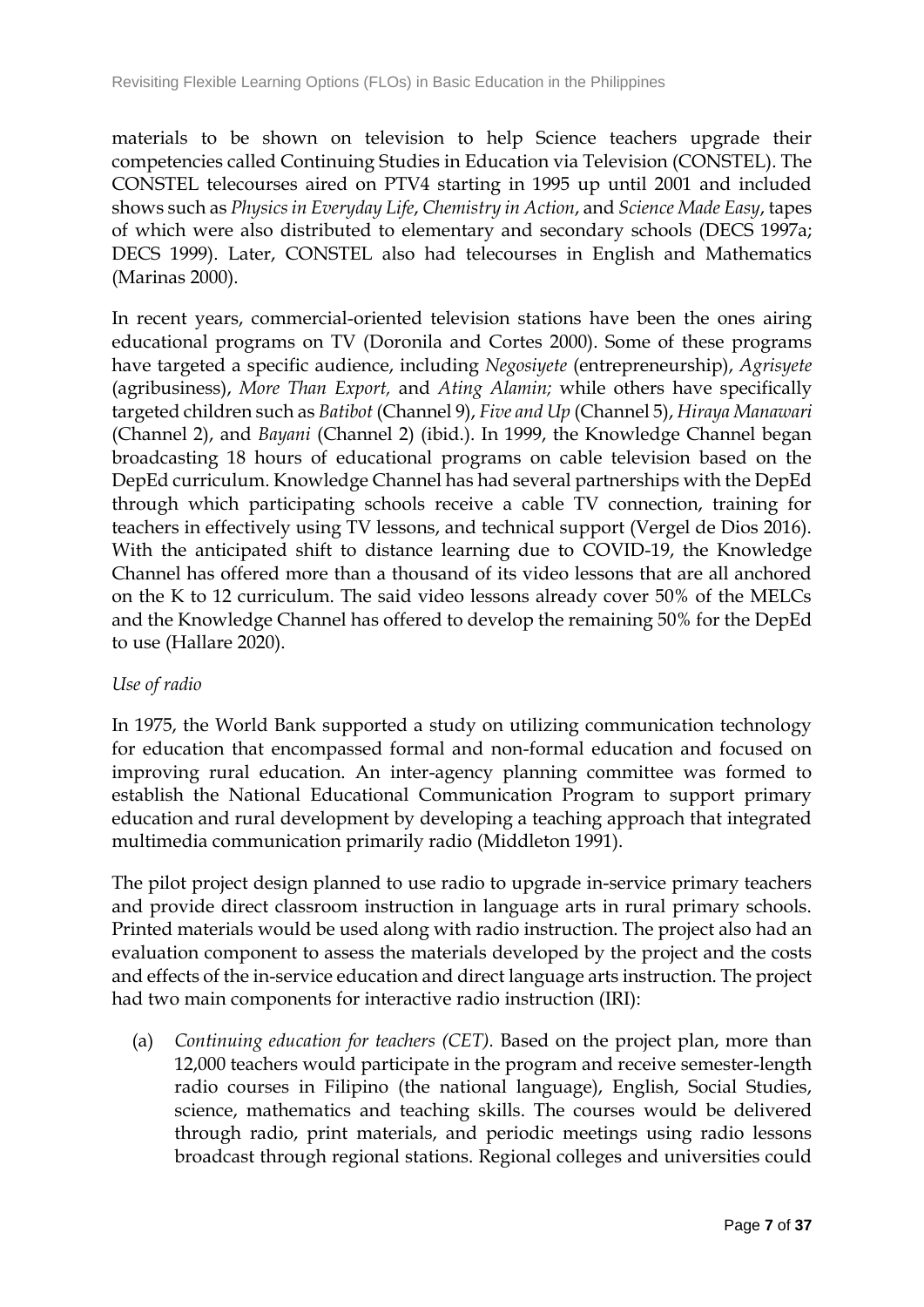grant credit for successful course completion. The courses would be staggered with Filipino and teaching skills in the first year and other courses added later on.

(b) *Radio-assisted teaching in elementary schools (RATES).* RATES was the project's direct instruction component designed to improve Filipino abilities of primary learners. It consisted of 30-minute daily lessons with a teacher's guide and worksheets. EDPITAF was tasked to develop the materials to be broadcast regionally. Each year, 140 lessons were developed following the official curriculum. Based on the plan, the first year of RATES would target Grade 4 learners, the second year Grade 5 and the third, Grade 6. Pilot sites for RATES were Pangasinan and Leyte, where a significant part of the population did not speak Filipino.

Currently radio-based instruction (RBI) is implemented by the DepEd through the alternative learning system (ALS). According to the DepEd, RBI "is an alternative learning delivery mode using radio broadcast to deliver the ALS programs. As a form of distance learning, it is able to expand access to education by bringing it to where the learners are. It aims to provide learning opportunities to listeners and enable them to acquire equivalency in basic education through the broadcast of lessons" (DepEd n.d.a). In 2005, a pilot project on radio-based instruction was implemented in five regions in support of the Accreditation and Equivalency (A&E) program and aired on the Southern Broadcasting Network (SBN) (DepEd 2005).

The National Education for All Committee (2010) provides an account of RBI in Cotabato in 2006. Called School-on-the-Air Program, it was a replication of a project implemented in Sultan Kudarat by the Sultan Kudarat State Polytechnic College (SKSPC) in 2005. The DepEd Cotabato Division through the Basic Education Assistance for Mindanao (BEAM) in partnership with the local government and the University of Southern Mindanao (USM) developed radio scripts based on the ALS A&E modules that were aired on the radio for elementary and secondary learners and out-of-school youth (OSY) in 2006.

ALS facilitators and instructional managers underwent training on writing radio scripts based on the A&E modules. During the radio broadcast, students are asked to send questions through text or SMS to the radio station which become the basis for additional explanations to be aired later on. ALS coordinators and mobile teachers take charge of the live broadcast. There is a pre-test and post-test for each broadcast. During the broadcast, ALS learners are at the community learning center (CLC) listening to the program with a mobile teacher guiding them. Those who cannot be at the CLC can take the pre- & post-test at home. The district ALS coordinator and mobile teachers do a follow-up with these learners once a week. After 10 months, learners are expected to take the A&E test (National Education for All Committee 2010). Since 2006, the School-on-the-Air Program has seen increased enrolment not only among OSY but as well as adults including mothers (Delfin 2012). In contexts where the ALS program is unable to secure partnerships with local radio stations, ALS mobile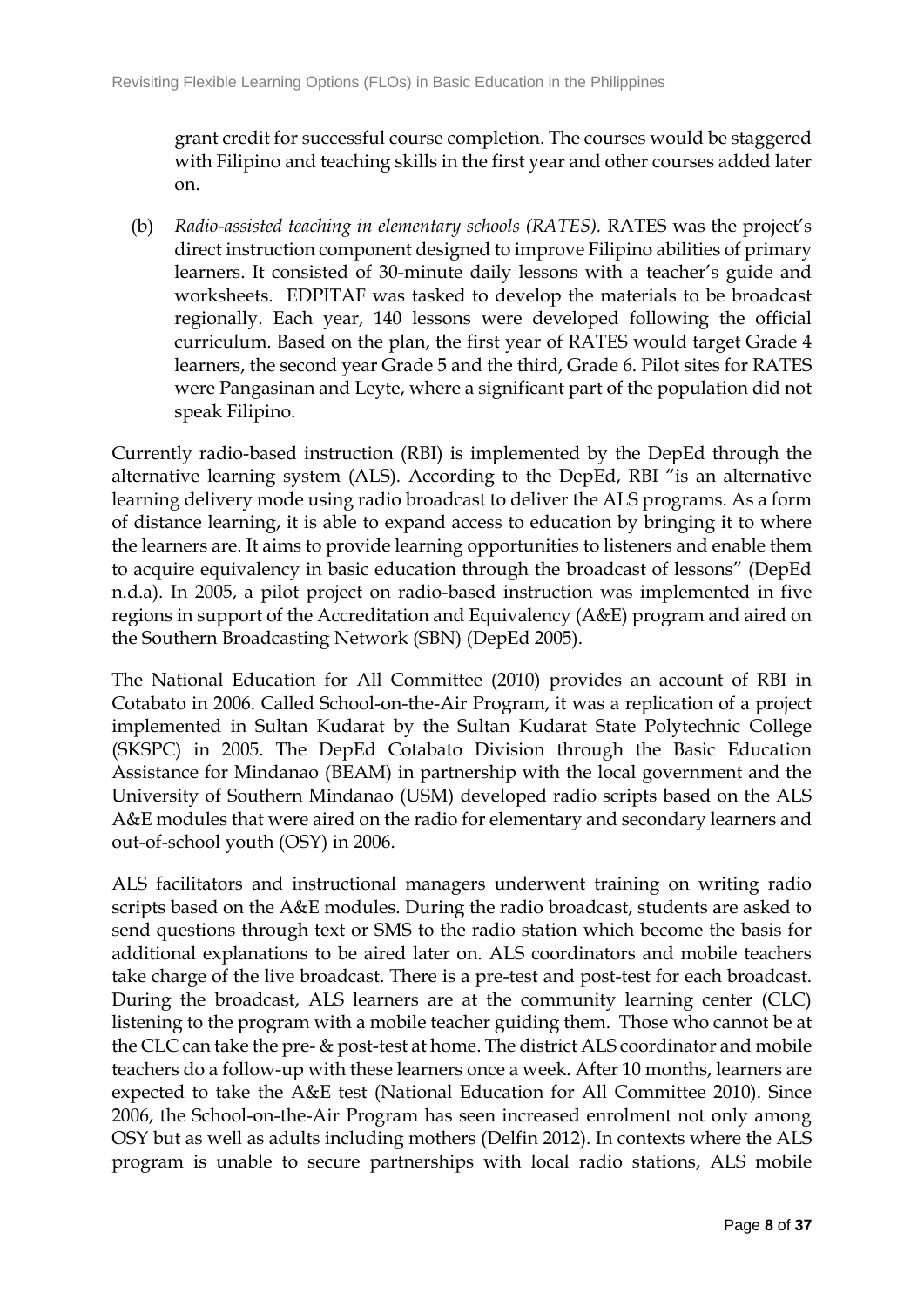teachers find alternative ways to broadcast the radio lessons through various creative means including the use of a public address system among others (ibid.).

### *Use of mobile phones*

In 2003, a project called Text2Teach was initiated by a consortium involving Globe Telecom, DepEd, Nokia, Ayala Foundation Inc. (AFI), Toshiba, and Pearson Foundation. Text2Teach aimed to supply hard-to-reach schools with video materials and integrated teacher training to improve learning in Grade 5 and 6 Mathematics, Science, English, and Values Education in areas such as Roxas, Palawan, Albay, Bicol, and Sulu. Text2Teach started with a catalogue of 400 videos developed by Pearson based on the DepEd curriculum that were four to six minutes long each designed to supplement lessons focused on difficult concepts and overlooked skills. The project also developed teachers' guides with lesson plans and activities for learners written by DepEd specialists and teachers (Groupe Speciale Mobile Association 2014).

Each participating school received an ICT package including a dual-band mobile phone from Nokia, pre-paid phone cards from Globe, television monitor from Toshiba and access to the Nokia Education Delivery (NED) server. Teachers would use the mobile phones to download the videos they needed to the mobile phone. The mobile phone could be connected to a TV or projector to play the videos in class. The AFI sent surveys to the schools' mobile phones which collected data on learners' performance including grades and information on drop outs (ibid.). According to Carlson and JBS International (2013, 15), Text2Teach ultimately developed 900 videos and was implemented in over 440 schools reaching over one million learners.

### *Use of computers and the internet*

In 2013, Republic Act No. 10533 or the Enhanced Basic Education Act of 2013 was passed instituting the K to 12 Basic Education Program. The goal of K to 12 is to produce holistically developed Filipinos with 21st-century skills including life and career skills, communication skills, learning and innovation skills, and information, media, and technology skills. According to the DepEd, information, media and technology skills include "visual and information literacies, media literacy, basic, scientific, economic and technological literacies, multicultural literacy and global awareness" (DepEd 2019, 6). These skills are embedded in learning areas or subjects across the curriculum and developed throughout the K to 12 Basic Education Program. Furthermore, the DepEd also identifies the ICT environment as part of the system supporting K to 12 education and ICTs as a tool and medium to deliver curriculum content.

Getting ICT integrated in the provision and governance of basic education has been one of the long-time reforms in the DepEd. For decades, the DepEd has continuously aimed to modernize Philippine education by crafting plans and policies on ICT integration in basic education (DepEd 2005), providing equipment, computers, projection devices, and internet access to schools and school laboratories (DepEd 2010;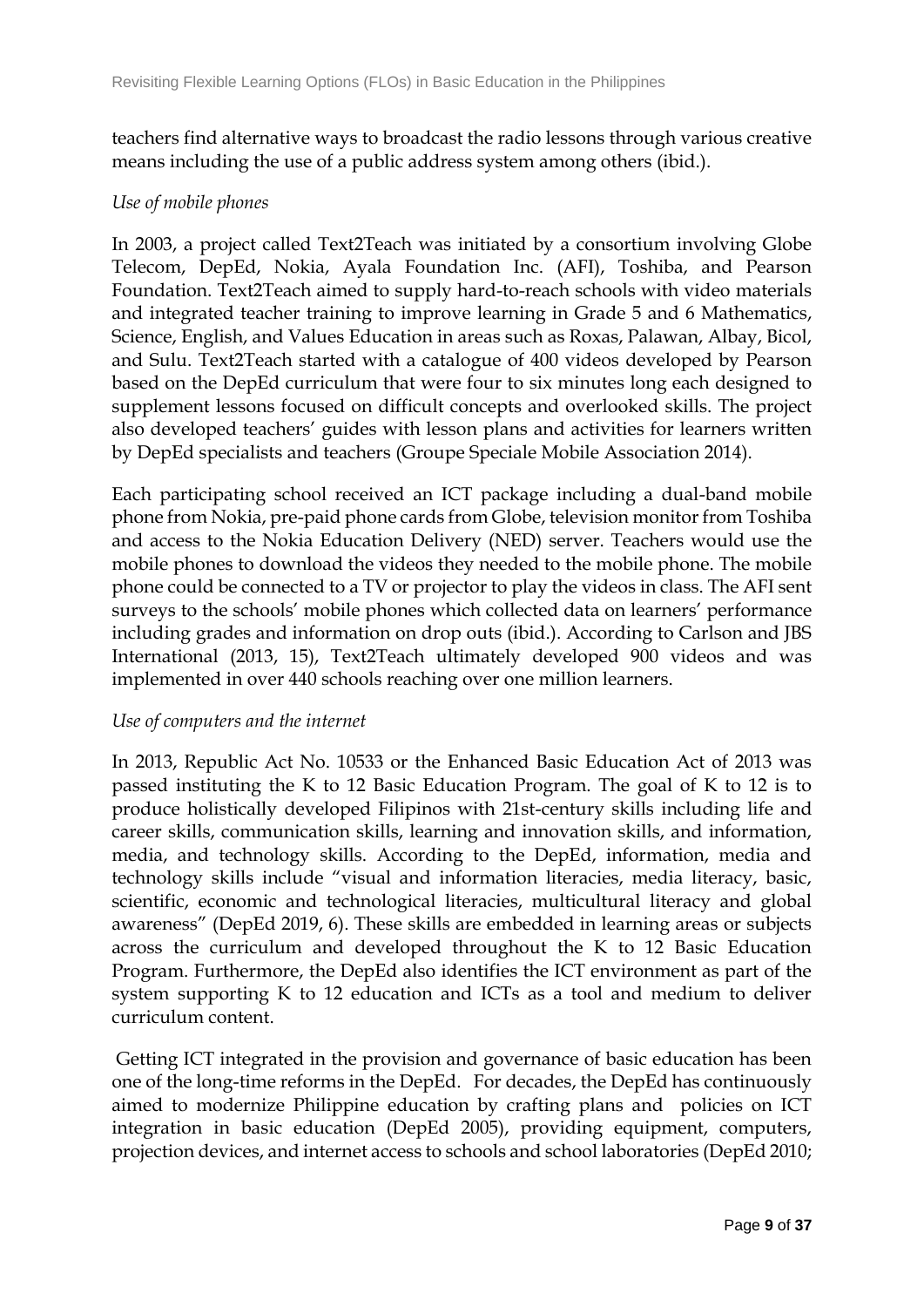see also Vergel de Dios 2016; Tinio 2002), developing curriculum integration with ICT (Tinio 2002), developing multimedia materials, digital learning modules (Doronila and Cortes 2000; Tinio 2002), conducting teacher training (Tinio 2002), and developing information systems, including the Enhanced Basic Education Information System to allow submission of education data online and the Learning Resource Management and Development System (LRMDS), an online portal that teachers and learners could use to access digital teaching and learning materials (Vergel de Dios 2016).

Part of the modernization program was the creation in 1994 of a Center for Education and Technology (CET) at the DECS central office which evaluated 930 multimedia materials from different companies and developed 890 lessons with multimedia integration for the elementary and secondary level. The CET also had a showroom and a model school of the future (Doronila and Cortes 2000). In 2005, the National Framework Plan for ICTs in Basic Education was crafted which set out three parameters for ICT integration in basic education namely, appropriateness, effectiveness and sustainability. Appropriateness referred to sustainability in context keeping in mind that the most appropriate technology is not necessarily the latest and greatest. Effectiveness referred to the extent to which goals and objectives are realized and to which ICTs broadened access to education services. Sustainability referred to the extent to which the implementation of ICT-based projects could continue even after initial funding has ended. The framework's main goals were to: (a) use ICTs to broaden access to basic education; (b) use ICTs to improve the quality of learning; (c) use ICTs to enhance the quality of teaching; and (d) use ICTs to improve educational planning and management and recommended the creation of a Bureau of Education Technologies within the DepEd (DepEd 2005).

In 2008, a five-year information and communication technology for education (ICT4E) strategic plan was drafted by the DepEd (DepEd 2008). The ICT4E strategic plan was hinged on a vision of 21st-century education for all Filipinos anytime, anywhere or "ICT-enabled education that transforms students into dynamic life-long learners and values-centered, productive and responsible citizens" (ibid., 1). To this end, the DepEd ICT4E strategic plan endeavored to create an enterprise architecture that would develop various systems to make the DepEd efficient and effective in operations including:

- School-based Information Management System
- Enterprise Learning Management System
- Human Resource Information System
- Resources Management System
- Performance Management System
- **Globalized Service Support**
- **Executive Information System**

The Undersecretary for Programs and Projects (now the Undersecretary for Curriculum and Instruction) was tasked to oversee the implementation of the strategic plans with support from a full-staffed Information and Communication Technology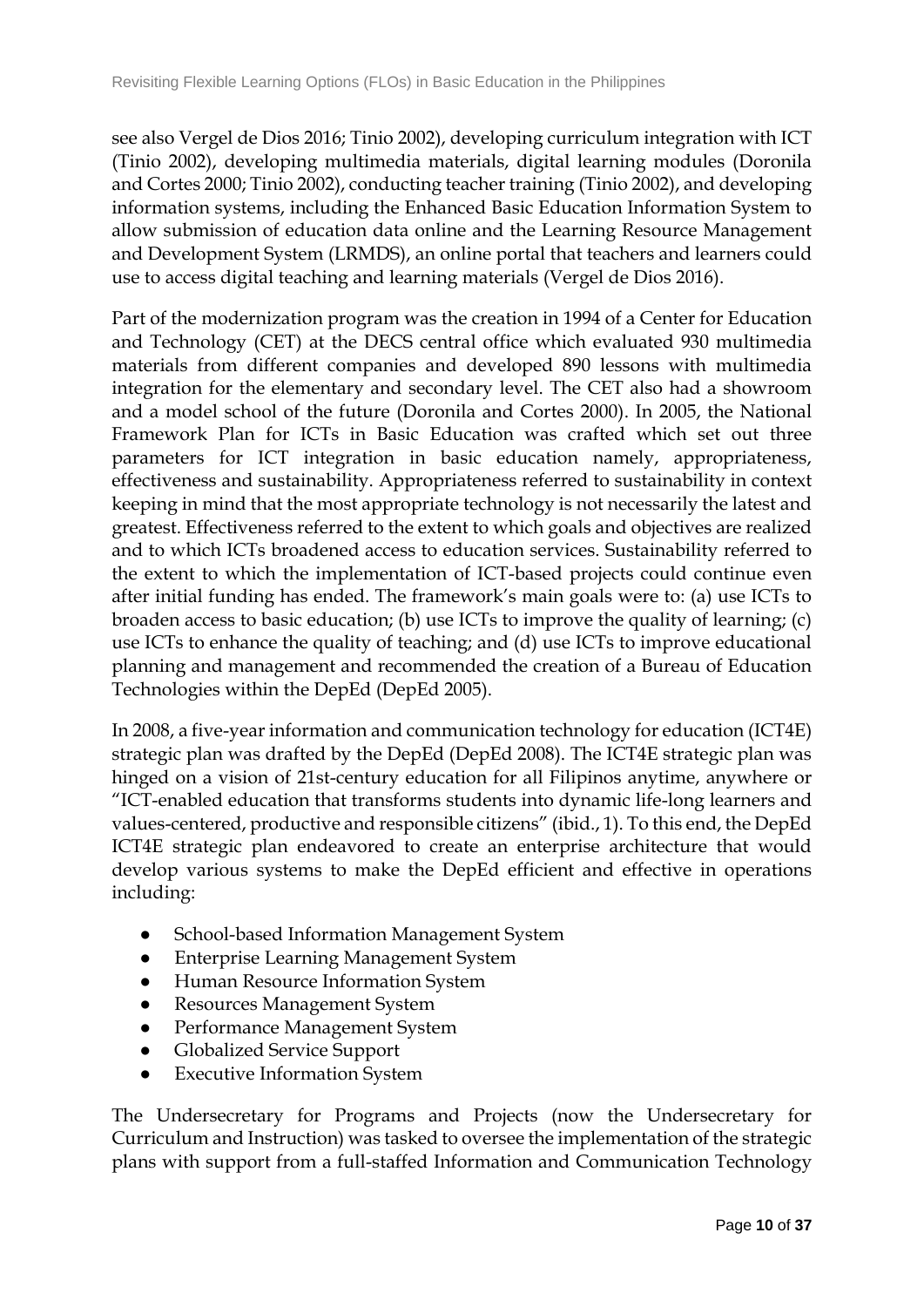Unit–Technical Service (ICTU–TS). Though the draft document was put on hold (Vergel de Dios 2016), this was used as basis for the ICT plans of the new government in 2010. The DepEd also had various programs in line with the push for ICT integration in basic education in collaboration with other government agencies and the private sector. In 2001, DepEd partnered with Intel Philippines for its *Teach to the Future* program, which aimed at providing teacher capacity building on how to use the internet as a resource in research, design a webpage and use multimedia software (*Philippine Star* 2001). From 2001 to 2009, the Department of Trade and Industry (DTI) implemented the *Personal Computers for Public Schools* (PCPS) program to develop IT skills among high school students by providing computer laboratory packages to public high schools (Vergel de Dios 2016). DepEd also had a partnership with Microsoft from 2003 to 2012 called *Partners in Learning* that set up regional training centers called Microsoft IT Academies in colleges/universities to provide teachers training in basic computer literacy, Microsoft office and software development (Manaligod 2012). In 2005, DepEd entered into another partnership with SMART Communications, Inc. and the Philippine Business for Social Progress (PBSP) under the Adopt-A-School Program through which SMART constructed or upgraded computer laboratories into SMART Teachers Learning Resource Centers and provided free internet connection, access to educational content and teacher training in selected public high schools called SMART Schools in Luzon, Visayas, and Mindanao (*Davao Today* 2007). In the same year a consortium composed of numerous IT and telecommunication companies, media companies, and other foundations and organizations came together for *Gearing Up Internet Literacy and Access for Students*  (GILAS) project, which aimed to connect all public secondary schools in the Philippines. From 2005 to 2011, 3,306 public secondary schools were provided internet access, some were provided with computer laboratories, and 13,538 teachers and 542 principals were given training (Vergel de Dios 2016).

Also from 2006 to 2011, the Commission on Information and Communication Technology (CICT) partnered with the DepEd's then Bureau of Alternative Learning System (BALS) to set up computer units with internet connectivity, multimedia learning resources and other peripherals in CLCs in 95 sites (10 sites shy of the 105 target sites) nationwide. The eSkwela project sought to address the digital divide and provide ALS learners with opportunities for ICT-enabled learning and had three tracks: (a) Accreditation and Equivalency Program, which provided ICT-based A&E Program to prepare learners to take the A&E exam; (b) Review/catch-up provided to those who wanted to return to formal schools; and (c) Livelihood providing technical and vocational education and training (TVET) e-learning modules for skills development, livelihood, entrepreneurship, and cottage industries or ICT skills such as Digital Media Arts Program for out-of-school adults, housewives and other community members seeking to upgrade their skills in partnership with the community's Public Employment Service Office (PESO) (CICT 2009).

For formal education, CICT implemented the iSchool Project focused on improving ICT literacy for teachers and students in public high schools. From 2006 to 2010,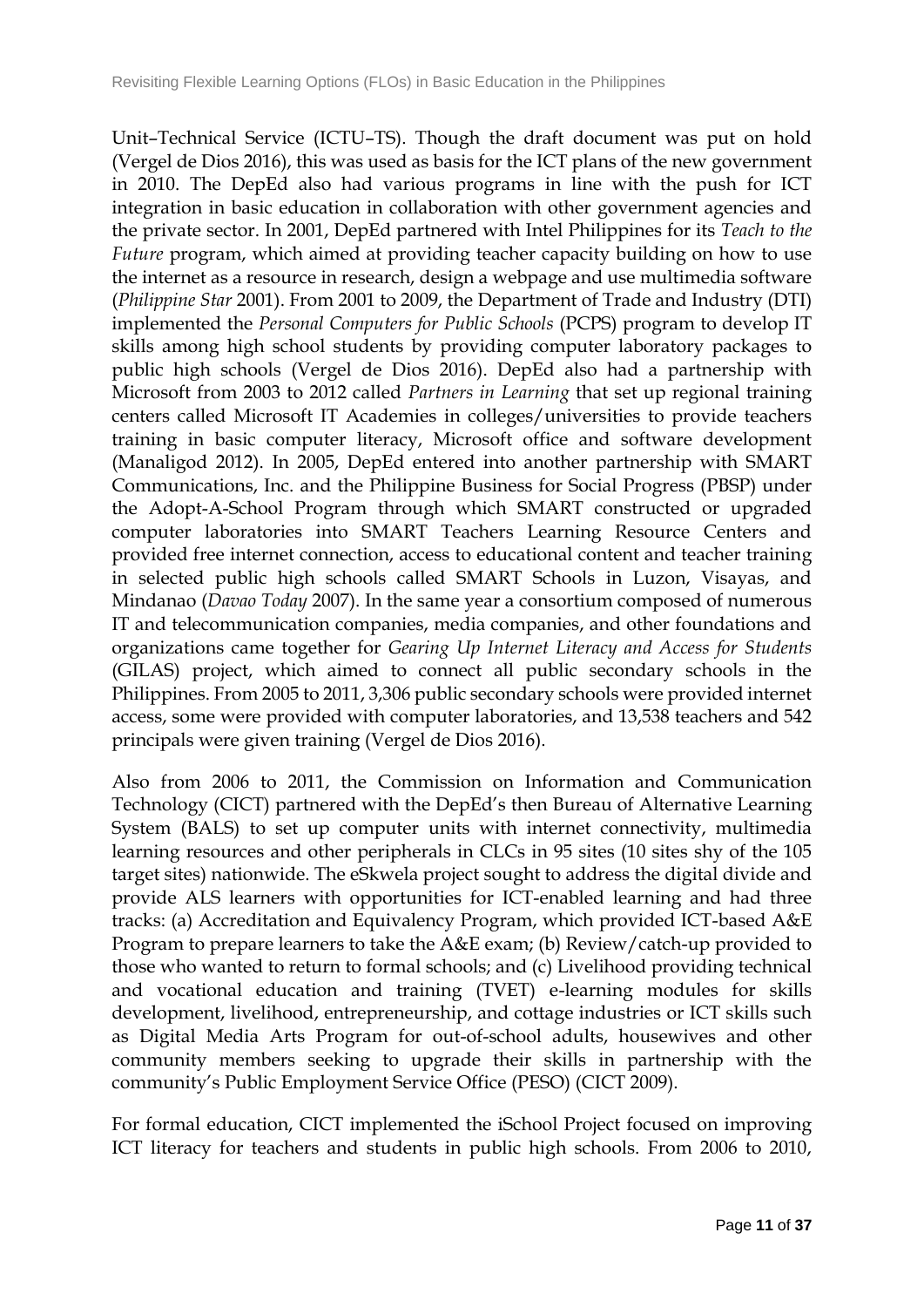iSchools provided computer units with internet connectivity to public high schools with hardware and software assistance and training for school stakeholders to sustain the project, which also involved creating digital libraries of instructional media and educational content for schools throughout the country (Hanna and Knight 2012).

In 2008, the DepEd launched Project: Reaching All Children (REACH) to bring to school millions of children and youth who were not in school. Project REACH had two components, Child Find and Innovative Interventions. Child Find would involve collaboration among community stakeholders to find and identify school-aged children in each family and provide them with the proper educational intervention while Innovative Interventions focused on intervention programs to find and keep children in school initiated by the DepEd and its partners (PIA 2008). DepEd partner interventions included Adopt-A-School, school-based feeding and other programs while DepEd interventions included provision of alternative delivery modes (ADMs), one of which was the internet-based distance education program (iDEP) (PIDS 2009).

The iDEP is described as a creative and innovative program for secondary students that aims to increase participation rate and decrease dropout rate by offering formal secondary education to qualifying students using internet-based technologies. The iDEP allows accredited secondary schools to manage classes completely online. The accredited schools were called internet-based distance education centers (iDECs). The iDEP was a program managed by the then Bureau of Secondary Education (BSE) which set up a server at the DepEd central office from where online learners could download information.

The program made use of digitalized modules from another project called Effective Alternative Secondary Education/Effective and Affordable Secondary Education (EASE) and the Open High School Program (OHSP). DepEd teachers who were Master of Information and Technology Education (MITE) scholars served as ICT coordinators of iDEP pilot schools and were mobilized to quality assure digitalized modules and lessons. The iDEP was meant for disadvantaged learners especially those who are working or those who cannot attend school physically for other reasons. Students who applied to iDEP but were not accepted were referred to the OHSP or the ALS (DepEd n.d.b), which are considered flexible learning options (FLOs) that are discussed in the next section.

# **III. Flexible learning options (FLOs)**

With the new K to 12 curriculum fully implemented in 2016, the DepEd issued DepEd Order No. 21, s. 2019 or the "Policy Guidelines on the K to 12 Basic Education Program" which affirmed flexible learning options (FLOs) as an important part of K to 12 education. FLOs are provided to learners in difficult circumstances that prevent them from attending school in order for them to complete basic education. These include those who are at risk of dropping out, out of school children and youth, adults who failed to finish basic education, those with special needs or with extreme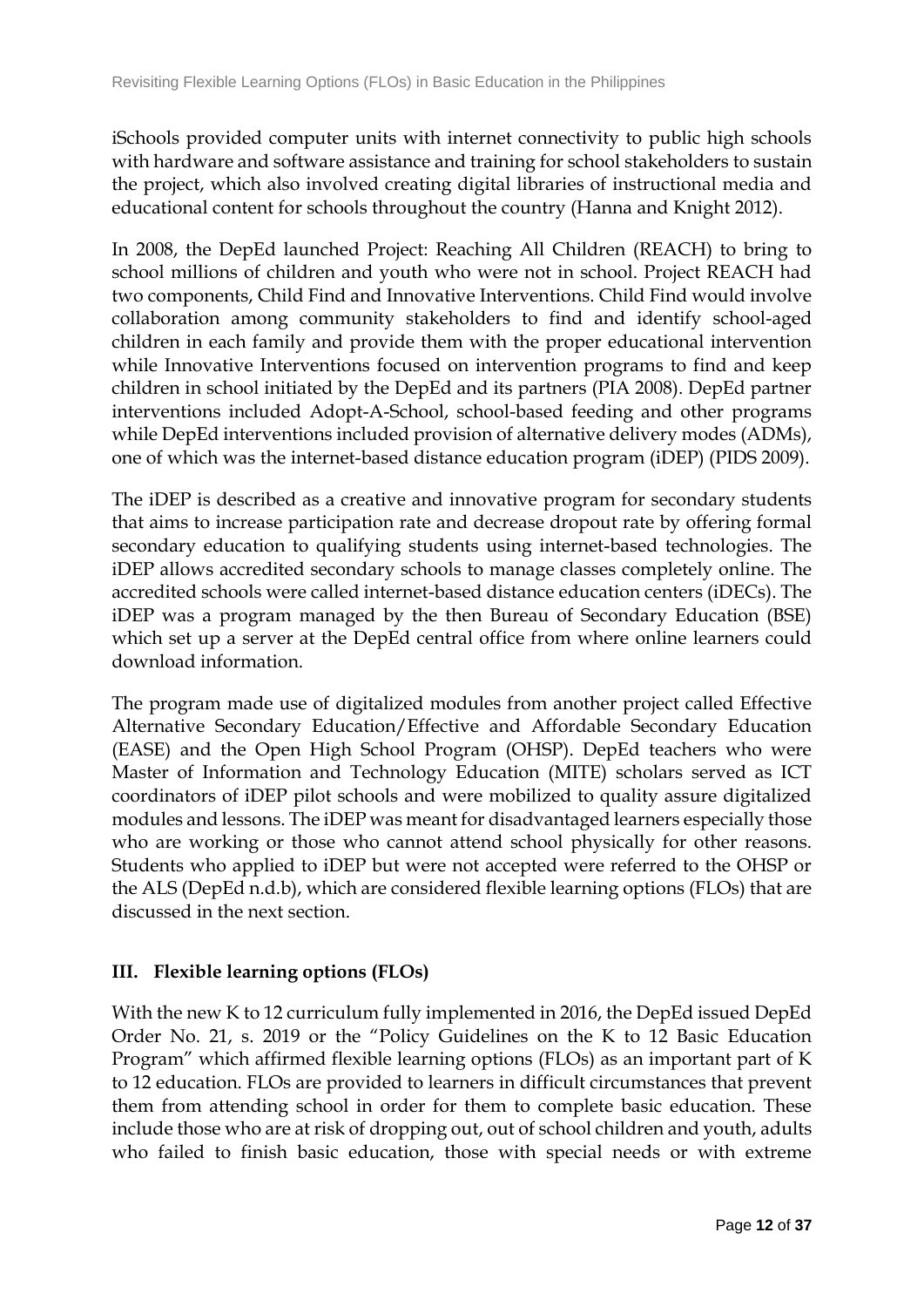difficulty to access schools or attending overpopulated schools and those in emergency situations.

According to the DepEd, FLOs are "learning interventions and pathways that are responsive to the needs, context, circumstances, and diversity of learners (DepEd 2019, 96). FLOs offer variation in terms of time, pace, and place of teaching-learning processes and approaches, taking into account available technologies, resources, and possible learning partners. They are categorized into alternative delivery modes (ADMs) and alternative learning system (ALS). ADMs do not follow the set-up of a regular classroom but follow the formal K to 12 curriculum and allow learning through *face-to-face learning* where teachers and learners meet in person, *distance learning* where learners have access to learning resources but do self-directed study away from the school, or *blended learning* which combines face-to-face and distance learning. The ALS, on the other hand, makes use of the non-formal curriculum aligned with K to 12.

The following are the ADMs available to secondary learners:

- *Home School*. Formerly known as Home Education Program, this ADM allows parents, guardians, or tutors to teach children in an out-of-school environment. They can decide on the schedule, learning delivery approach, assessments, as well as learning resources to be used. Home school may be accessed by learners who have an illness, who travel frequently, or who have special educational needs, and those in other similar contexts. Home schooled learners have to enrol in an accredited public or private school authorized to provide the program (DepEd 2019).
- *Night High School*. This ADM offers flexibility in terms of schedule. Classes are conducted in the evening, and may include Saturday classes to accommodate working students. It also allows completion of Technology and Livelihood Education (TLE) competencies at the learner's workplace. It is offered to secondary learners who cannot attend school in the day because of work or other reasons (ibid.).
- *Open High School Program (OHSP)*. The ADM is for secondary learners capable of independent learning. It is open to learners who are unable to attend regular classes because of time, distance, physical disability, financial difficulties, and social and family constraints including working students, street children, young mothers, and those who are in difficult or abusive circumstances (SEAMEO Regional Center for Educational Innovation and Technology 2017). While the OHSP has been available for junior high school (JHS) for years, according to the SEAMEO Regional Center for Educational Innovation and Technology (2017, 6), "a number of high schools have modelled the Senior High School program and are implementing the OHSP even for its Grade 11 students."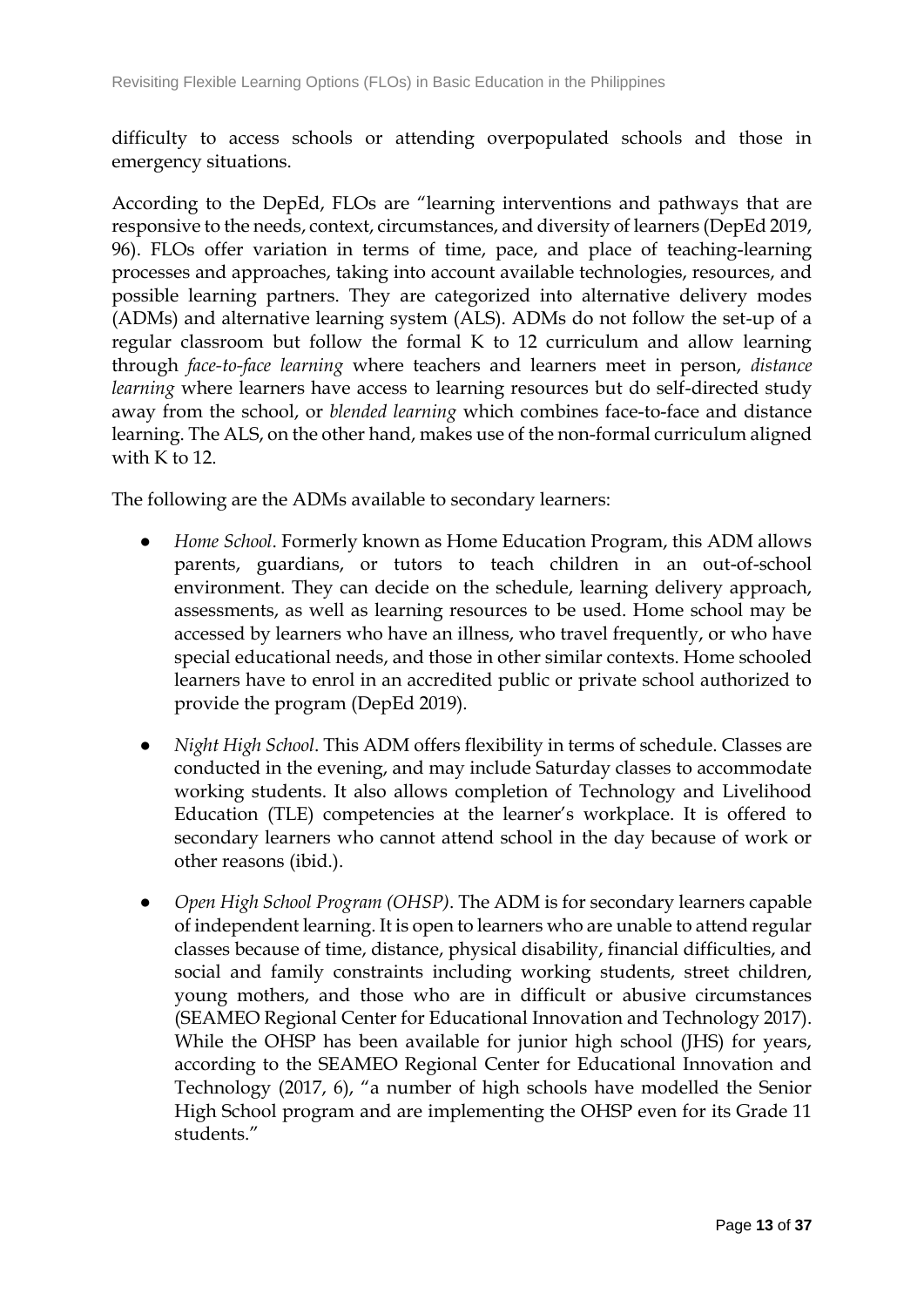The OHSP was designed for independent, self-pacing and flexible study and combines modular learning with face-to-face meetings. Learners take the Independent Learning Readiness Test (ILRT) and the Informal Reading Inventory (IRI). The ILRT determines the learner's ability for self-directed learning while the IRI measures reading level. Once accepted to the OHSP, learners design their own learning program using the Student Learning Plan (SEAMEO Regional Center for Educational Innovation and Technology 2017). Face-to-face meetings with teachers in school are based on a schedule agreed on in the learning plan. Subjects that require use of laboratories and physical performance are scheduled on an individual basis. Learners and their parents are oriented on the program and the learning plan or contract as an assurance that the learner will complete the program. Prior to K to 12, the modules used in OHSP were the self-instructional EASE modules that were also digitized for iDEP. The DepEd allows learners in OHSP to finish JHS in six (6) years and SHS in three (3) years.

In 2014, RA No. 10655 or the Open High School System (OHSS) Act was passed institutionalizing the open high school program as an alternative secondary education program authorizing secondary schools to practice open learning through self-instructional materials, multi-channel learning and school community partnership.

Another FLO is the ALS program. The ALS curriculum at present is available at the elementary, junior high school (JHS) and senior high school (SHS) stage. It has six learning strands: Learning Strand 1 (Communication Skills (in English and Filipino)); Learning Strand 2 (Scientific Literacy and Critical Thinking Skills); Learning Strand 3 (Mathematical and Problem Solving Skills); Learning Strand 4 (Life and Career Skills); Learning Strand 5 (Understanding the Self and Society); and Learning Strand 6 (Digital Literacy). For secondary learners, they must complete the competencies necessary for JHS and SHS. While a World Bank report on the ALS program states that the DepEd has been offering non-formal education (NFE) since 1948 (Igarashi, Acosta, Tiongco, and Paqueo 2018), there are accounts tracing NFE or ALS as far back as the American period.

To sum up, the DepEd has sufficient institutional experience in mobilizing flexible learning options (FLOs) and a long history of offering alternative learning strategies whose main goal is to ensure and widen access to quality education to as many learners as possible especially those who are disadvantaged or in resource-poor contexts. As shown in Table 1, the DepEd has experience in providing various learning delivery options in order not only to meet the needs of various learners cognizant of their contexts and capabilities but also allow flexibilities in their education in terms of how content is taught (learning delivery), where to study (place), when to study (schedule or time), and how to measure their learning (assessment). The DepEd has not only made these available for learners but as well as for teachers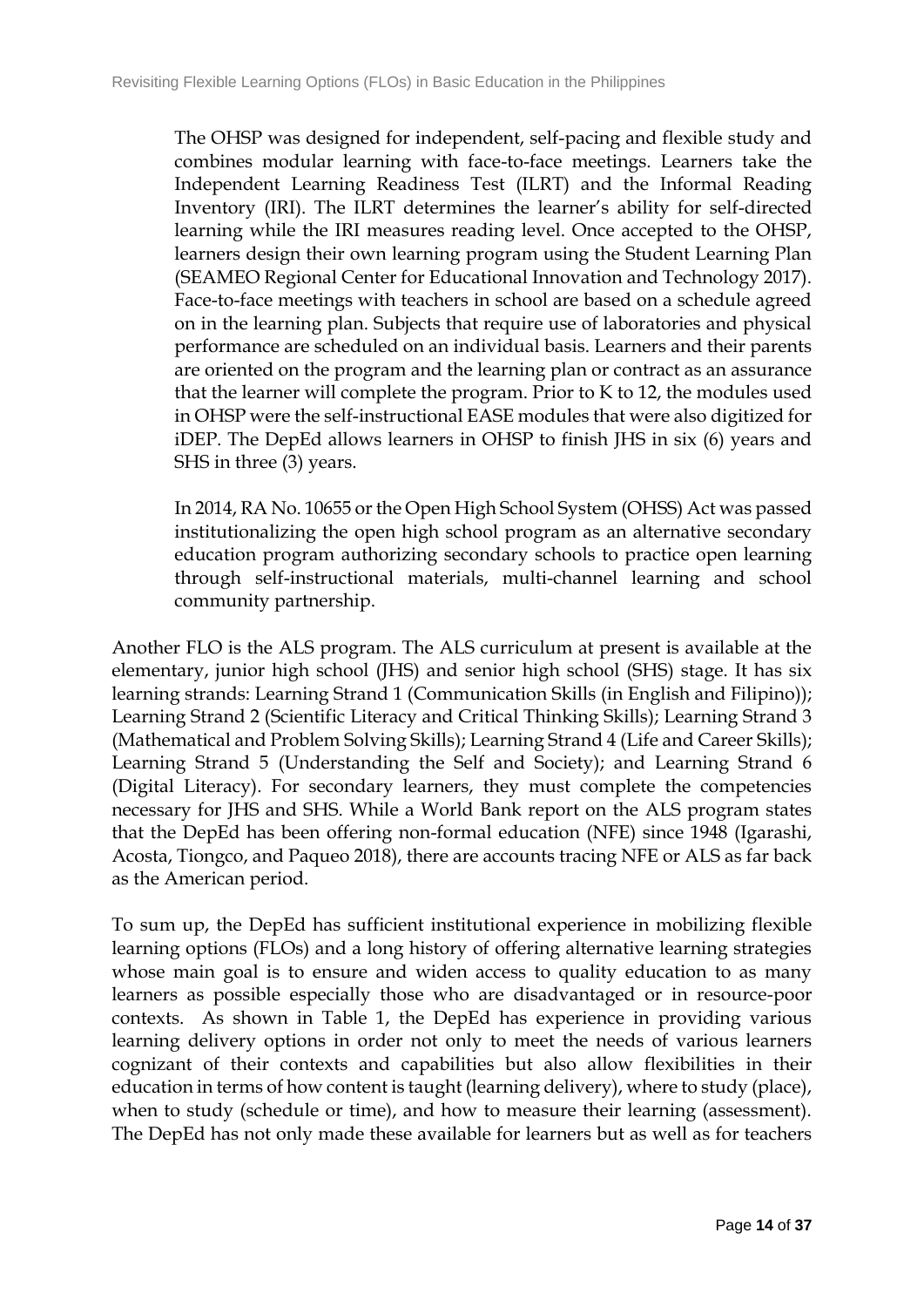and they may provide bases for articulating a response in the time of COVID-19 and beyond.

|     |                                   |                                    | Instruction                                                                                                                                                                           |                                                          |                                                                            |                                                                                                                         |  |
|-----|-----------------------------------|------------------------------------|---------------------------------------------------------------------------------------------------------------------------------------------------------------------------------------|----------------------------------------------------------|----------------------------------------------------------------------------|-------------------------------------------------------------------------------------------------------------------------|--|
|     | <b>Programs</b>                   | <b>Curriculum</b>                  | <b>Learning Delivery</b>                                                                                                                                                              | <b>Place</b>                                             | <b>Schedule</b>                                                            | <b>Assessment</b>                                                                                                       |  |
| (1) | Face-to-face                      |                                    |                                                                                                                                                                                       |                                                          |                                                                            |                                                                                                                         |  |
| (a) | Regular<br>schooling              | Formal                             | DepEd teachers provide<br>instruction                                                                                                                                                 | School                                                   | Class hours                                                                | Teachers conduct<br>classroom<br>assessment<br>(formative &<br>summative)                                               |  |
| (b) | Night high<br>school              | Formal                             | DepEd teachers provide<br>instruction                                                                                                                                                 | School                                                   | Evening &<br>weekends                                                      | TLE competencies<br>may be assessed in<br>workplace                                                                     |  |
| (2) | <b>Distance/blended</b>           |                                    |                                                                                                                                                                                       |                                                          |                                                                            |                                                                                                                         |  |
| (a) | OHSP                              | Formal                             | Content delivery using<br>instructional resources<br>(modules and online);<br>learners study<br>independently with<br>scheduled engagement<br>with DepEd teachers                     | School &<br>home<br>(flexible)                           | Flexible;<br>face-to-face<br>instruction<br>based on<br>agreed<br>schedule | Based on student<br>learning plan;<br>Laboratories &<br>physical<br>performance<br>scheduled on an<br>individual basis; |  |
| (b) | <b>ALS</b>                        | Non-formal                         | Content delivery using<br>instructional resources<br>(TV, radio, printed and<br>online modules); learners<br>study independently with<br>scheduled engagement<br>with mobile teachers | Community<br>learning<br>centers &<br>home<br>(flexible) | Flexible;<br>face-to-face<br>instruction<br>based on<br>agreed<br>schedule | Portfolio;<br>accreditation &<br>equivalency test at<br>the end                                                         |  |
| (c) | Resource-<br>based<br>instruction |                                    |                                                                                                                                                                                       |                                                          |                                                                            |                                                                                                                         |  |
| (i) | TV                                | Formal<br>(Ateneo &<br>Text2Teach) | Teachers use TV<br>programs and videos to<br>help deliver lessons<br>(Science, Math, English;<br>hard to teach concepts)                                                              | School                                                   | During<br>instruction                                                      | Teachers conduct<br>classroom<br>assessment                                                                             |  |
|     |                                   | Non-formal                         | Educational programs<br>are broadcasted on<br>commercial-oriented TV<br>(Agribusiness,<br>Entrepreneurship)                                                                           | Flexible                                                 | Flexible; or<br>during a<br>broadcasting<br>schedule                       |                                                                                                                         |  |

**Table 1.** Summary of flexible learning options (FLOs)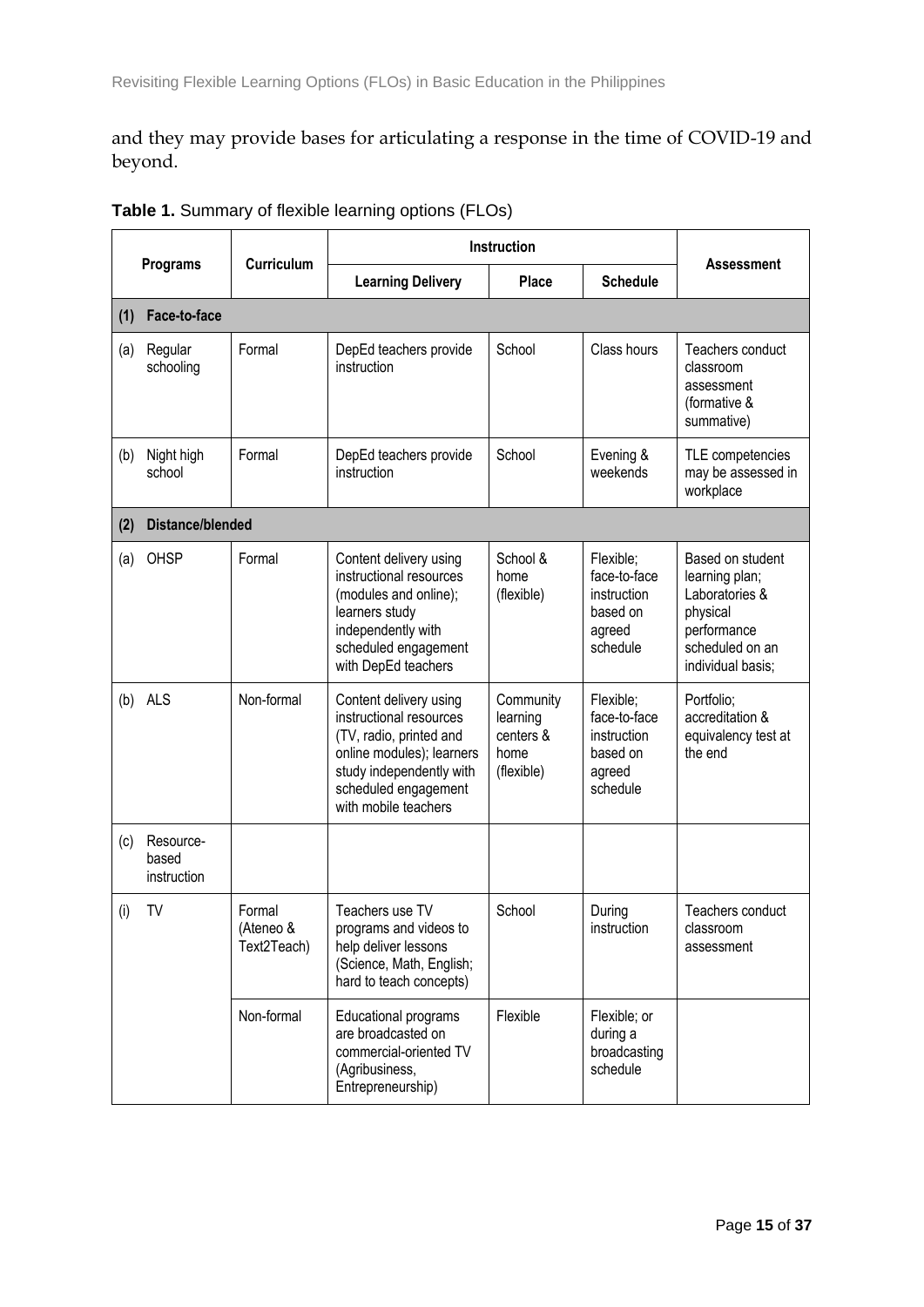|       |                                            | *For teachers<br>(CONSTEL) | TV programs to help<br>teachers improve their<br>content in Science,<br>English and Math                    |                                           |                                                 |                                                                                                 |
|-------|--------------------------------------------|----------------------------|-------------------------------------------------------------------------------------------------------------|-------------------------------------------|-------------------------------------------------|-------------------------------------------------------------------------------------------------|
| (ii)  | Radio                                      | Formal<br>(RATES)          | Teachers use audio<br>lessons to help deliver<br>lessons                                                    | School                                    | During<br>instruction                           | Teachers conduct<br>classroom<br>assessment                                                     |
|       |                                            | Non-formal<br>(ALS RBI)    | Educational programs<br>are broadcasted on radio                                                            | Flexible                                  | During a<br>broadcasting<br>schedule<br>(daily) | Pre-test and post-<br>test for each<br>broadcast at home<br>or in community<br>centers          |
|       |                                            | *For teachers              | Teachers receive training<br>through radio courses<br>(Science, Math, Filipino,<br>teaching skills)         | Flexible                                  | During a<br>broadcasting<br>schedule            | Grant credit for<br>successful course<br>completion                                             |
| (iii) | Mobile<br>phones                           | Formal                     | Teachers use videos<br>accessed through mobile<br>phones to help deliver<br>lessons                         | School                                    | During<br>instruction                           | Teachers conduct<br>classroom<br>assessment                                                     |
|       |                                            | Non-formal<br>(ALS RBI)    | Learners use mobile<br>phones to communicate<br>with experts about the<br>lessons during broadcast          | Flexible                                  | Flexible                                        |                                                                                                 |
| (iv)  | Modular                                    | Formal<br>(OHSP)           | Learners access printed<br>or online modules to<br>study lesson;                                            | Flexible                                  | Flexible                                        | Learners submit<br>their accomplished<br>modules to teachers<br>during face-to-face<br>meetings |
|       |                                            | Non-formal                 | Learners access e-<br>learning modules for<br>TVL, entrepreneurship,<br>cottage industries or ICT<br>skills | Flexible                                  | Flexible                                        |                                                                                                 |
| (v)   | Online:<br>computer<br>and the<br>internet | Formal                     | Learners are given<br>lessons on IT skills and<br>internet                                                  | School<br>(computer<br>laboratories)      | Based on<br>agreed<br>schedule                  |                                                                                                 |
|       |                                            | Formal (iDep)              | Teachers conduct online<br>classes to learners                                                              | Flexible (with<br>high speed<br>internet) | Flexible;<br>based on<br>agreed<br>schedule     | Teachers provide<br>assessment during<br>online classes                                         |
|       |                                            | Non-formal                 | Mobile teachers give ICT-<br>based A&E program to<br>prepare learners in taking<br>the A&E exam             | Flexible                                  | Flexible                                        | A&E exam                                                                                        |
|       |                                            | *for teachers              | Teachers are given<br>training on ICT                                                                       | School<br>(computer<br>laboratories)      | Based on<br>agreed<br>schedule                  |                                                                                                 |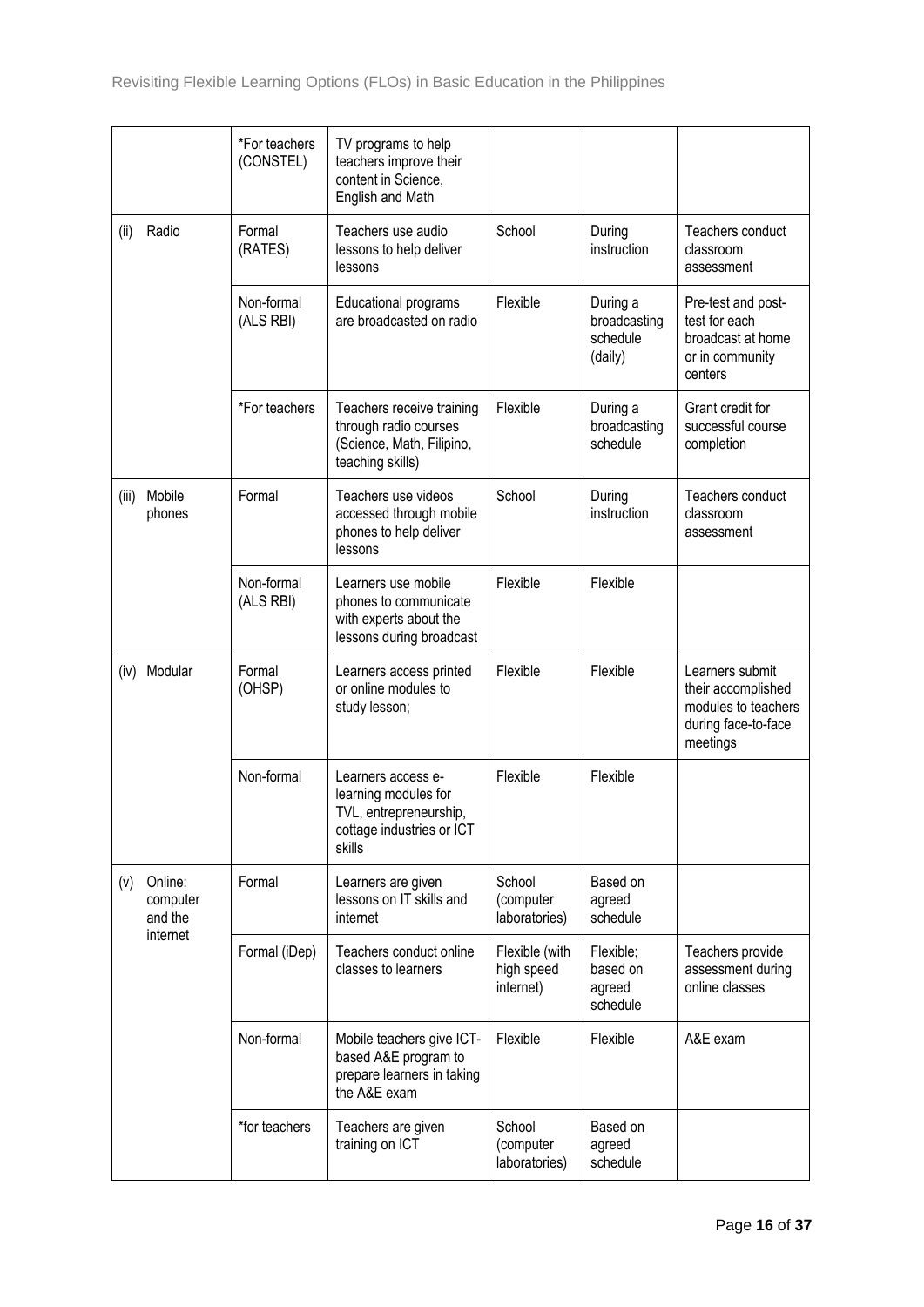|      |                      |                                           | integration, ICT literacy,<br>software development                                                               |                    |          |                                                                                                                                        |
|------|----------------------|-------------------------------------------|------------------------------------------------------------------------------------------------------------------|--------------------|----------|----------------------------------------------------------------------------------------------------------------------------------------|
| (vi) | Digital<br>libraries | Formal, non-<br>formal, &<br>for teachers | Learners and teachers<br>access educational<br>media and resources                                               | Flexible           | Flexible |                                                                                                                                        |
|      | Home<br>school       | Formal                                    | Parents or guardians as<br>learning facilitators;<br>Teachers may also<br>provide instruction and<br>supervision | Home<br>(flexible) | Flexible | Learning facilitators<br>may conduct<br>assessment:<br>learners take<br><b>Philippine Education</b><br><b>Placement Test</b><br>(PEPT) |

## **IV. The K to 12 Senior High School (SHS) Program**

As mentioned above, Republic Act (RA) No. 10533 or the Enhanced Basic Education Act of 2013 was passed instituting the K to 12 Basic Education Program (BEP) that changed basic education from a 10 to 13-year cycle to include kindergarten, six (6) years of elementary education, and six (6) years of secondary education. Under K to 12, secondary education consists of four (4) years of junior high school (JHS) and two (2) years of senior high school (SHS). K to 12 was also conceptualized as having four (4) key stages:

- Key Stage 1: Kindergarten to Grade 3 (Primary School)
- Key Stage 2: Grades 4 to 6 (Middle School)
- Key Stage 3: Grades 7 to 10 (Junior High School)
- Key Stage 4: Grades 11 to 12 (Senior High School)

SHS is envisioned as two years of specialized upper secondary education that will equip learners with skills to better prepare them for employment, entrepreneurship, skills development or further technical-vocational training, and higher education (college) (Official Gazette n.d.). Senior High School (SHS) forms part of the final key stage in basic education. Through SHS, DepEd also articulates an equivalent qualification standard for basic education graduates compared to those with technical-vocational and higher education qualifications. SHS comprises 31 subjects and 2,480 hours in two (2) years distributed in four (4) semesters with two (2) quarters per semester. The SHS curriculum is composed of the Core Curriculum, Applied Track, and Specialized Subjects. There are 15 Core Curriculum subjects encompassing eight (8) learning areas as shown in Table 2 below: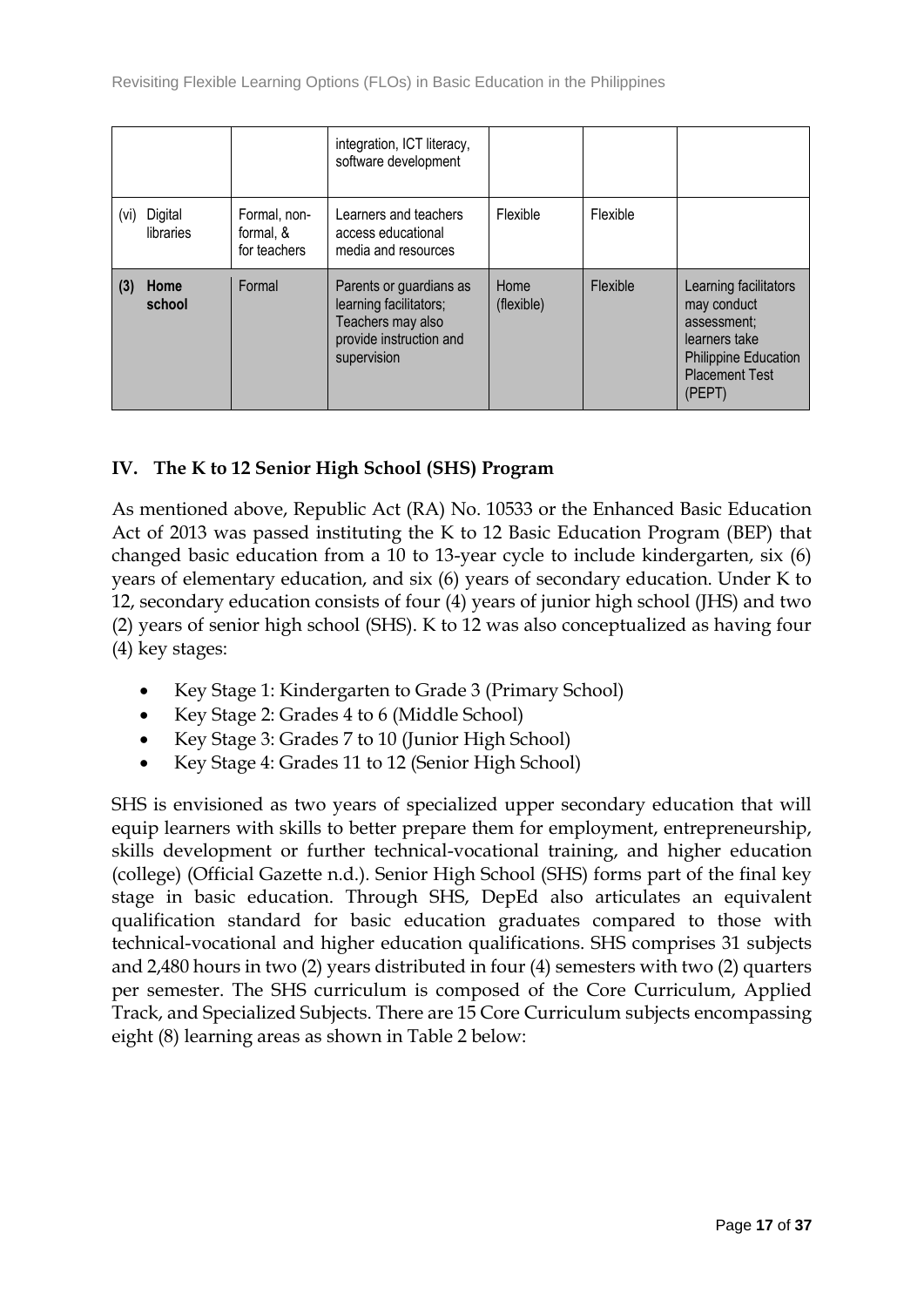| <b>Learning Areas</b> | <b>Subjects</b>                                                                                |       |  |
|-----------------------|------------------------------------------------------------------------------------------------|-------|--|
| Language              | Oral Communication<br>(1)                                                                      |       |  |
|                       | (2)<br>Reading & Writing                                                                       | 80    |  |
|                       | (3)<br>Komunikasyon at Pananaliksik sa Wika at Kulturang Pilipino                              | 80    |  |
|                       | Pagbasa at Pagsusuri ng Iba't Ibang Teksto Tungo sa Pananaliksik<br>(4)                        | 80    |  |
| <b>Humanities</b>     | 21st Century Literature from the Philippines and the World<br>(5)                              |       |  |
|                       | Contemporary Philippine Arts from the Regions<br>(6)                                           | 80    |  |
| Communication         | Media & Information Literacy<br>(7)                                                            | 80    |  |
| <b>Mathematics</b>    | <b>General Mathematics</b><br>(8)                                                              | 80    |  |
|                       | <b>Statistics &amp; Probability</b><br>(9)                                                     | 80    |  |
| Science               | Earth & Life Science (Lecture & Laboratory)<br>(10)                                            | 80    |  |
|                       | Physical Science (Lecture & Laboratory)<br>(11)                                                | 80    |  |
| Social Science        | Personal Development / Pansariling Kaunlaran<br>(12)                                           | 80    |  |
|                       | Understanding Culture, Society, & Politics<br>(13)                                             | 80    |  |
| Philosophy            | (14)<br>Introduction to the Philosophy of the Human Person / Pambungad sa<br>Pilosopiya ng Tao | 80    |  |
| PE & Health           | Physical Education & Health<br>(15)                                                            | 80    |  |
|                       | Total Number of Hours (Core)                                                                   | 1,200 |  |
|                       | Total Number of Hours (Track)                                                                  | 1,280 |  |
|                       | Total Number of Hours (Core + Track)                                                           | 2,480 |  |

**Table 2.** Senior High School (SHS) Core Curriculum

The remaining 16 subjects a learner will take will depend on the learner's enrolment in any of the following four (4) tracks, namely: (1) Academic Track, (2) Arts and Design Track, (3) Sports Track, and (4) Technical-Vocational-Livelihood (TVL) Track. Learners may enrol in a track of their choice. A track has its own corresponding Applied Track Subjects and Specialized Subjects. Each subject is allotted 80 hours in a semester totalling 1,280 hours for the Applied Track Subjects and Specialized Subjects altogether. Learners are required to take up Applied Track Subjects regardless of track as shown in Table 3.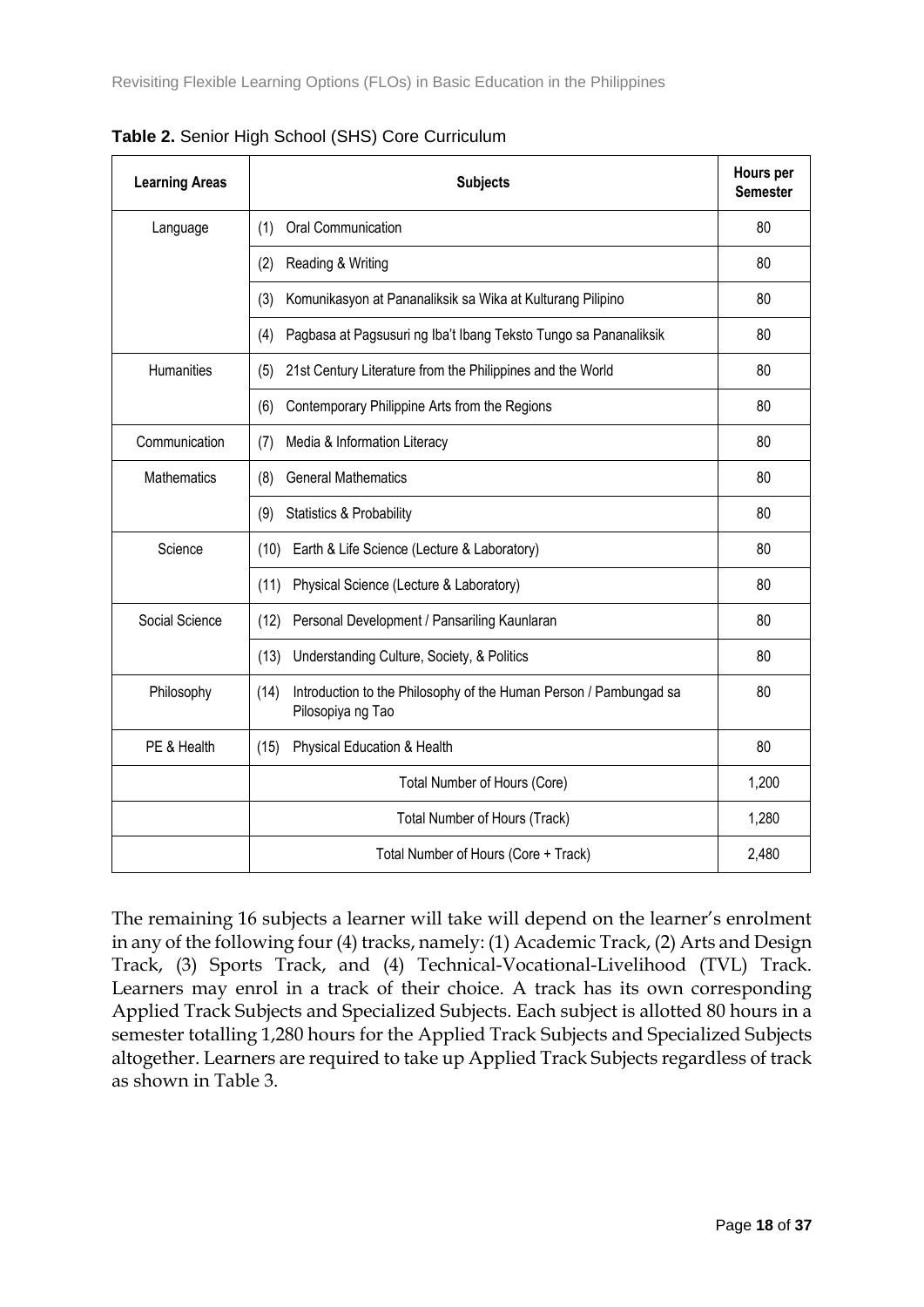| <b>Subjects</b>                                                           | Hours per<br><b>Semester</b> |
|---------------------------------------------------------------------------|------------------------------|
| English for Academic & Professional Purposes<br>(1)                       | 80                           |
| Practical Research 1<br>(2)                                               | 80                           |
| <b>Practical Research 2</b><br>(3)                                        | 80                           |
| (4)<br>Filipino sa Piling Larang (Akademik, Isports, Sining, at Tech-Voc) | 80                           |
| (5)<br>Empowerment Technologies (for the strand)                          | 80                           |
| (6)<br>Entrepreneurship                                                   | 80                           |
| (7)<br>Inquiries, Investigation, & Immersion                              | 80                           |
| Total Number of Hours (Applied Track)                                     | 560                          |

**Table 3.** Senior High School (SHS) Applied Track Subjects

These Applied Track Subjects are expected to equip learners with competencies in language proficiency, research, information and communications technology (ICT), etc. delivered customized to the requirements of each track. For a complete listing of the subjects for each track and/or strand, see Annex I.

## *The need for FLOs for SHS*

In April 2018, the first cohort of learners completed SHS. According to the DepEd, a total of 1.252 million learners graduated from SHS. Around 61% of these graduates planned to go to college, while 28% coming from the TVL track were hired from their work immersion. In SY 2018–2019, the DepEd welcomed 2.813 million learners into SHS (Montemayor 2018). In SY 2019–2020, around 1,766,818 SHS learners were enrolled in public schools while 1,357,882 SHS learners were enrolled in private schools (DepEd 2020). For SY 2020–2021, according to the DepEd that as of September 2, 2020, a total of 2,018,707 SHS learners have enrolled in public schools, 674,087 SHS learners have enrolled in private schools, and 22,954 SHS learners have enrolled in state universities and colleges or local universities and colleges (SUCs/LUCs) (R. Masapol, personal communication) confirming the anticipated drop in private school enrolment and increase in public school enrolment due to the COVID-19 pandemic (Domingo 2020).

A recent study found that the SHS program has had a positive impact on the participation rate of 16- to 17-year-olds (Ducanes and Ocampo 2019). According to Ducanes and Ocampo (2019), 16- to 17-year-olds showed gains in their educational participation by enrolling in SHS, with those coming from the two bottom income quintiles experiencing the highest gain. Furthermore, the study observed that the gains in educational participation were highest outside Metro Manila, and while educational participation increased for both male and female learners, the gains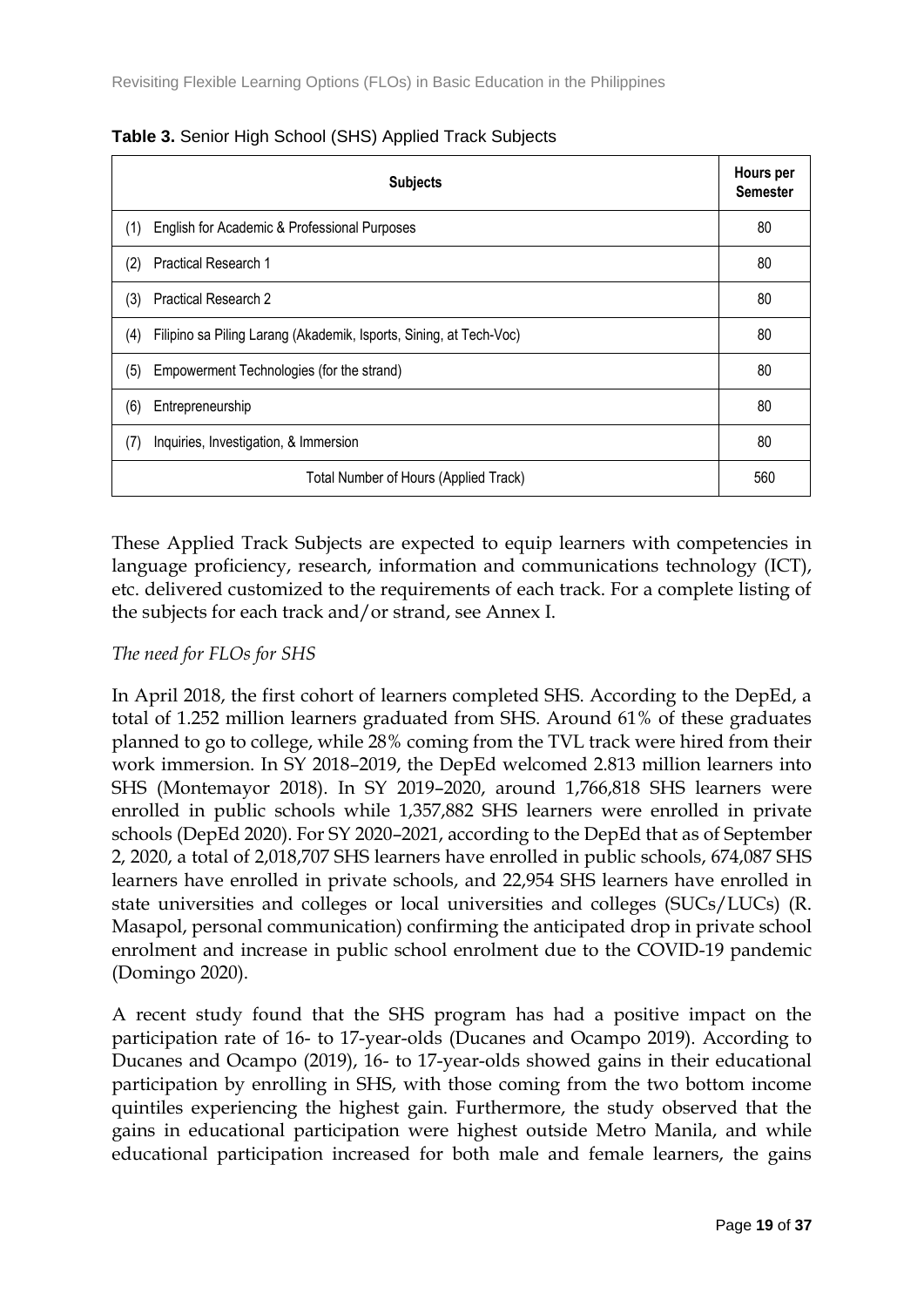appeared to be higher for girls (ibid.). The gains brought about by the SHS program have also been noted in a process evaluation of the first two years of its implementation (Brillantes, Orbeta, Francisco-Abrigo, Capones, and Jovellanos 2019). The assessment found that enrolment indeed exceeded expectations particularly in 2016, when the SHS was first fully offered in spite of program inadequacies in terms of teachers, learning resources, school building, facilities, tools and equipment. An earlier study also found that three quarters of SHS learners opted for higher education after graduation including those enrolled in the TVL track; and even if they opted to work, it was only for a short time while waiting for college to start (Orbeta, Lagarto, Ortiz, Ortiz, and Potestad 2018).

All of the above suggest that learners attach a level of importance to their SHS education. It is therefore imperative for the DepEd to ensure that SHS education in the coming school year will prepare learners to face a world affected by a public health and economic crises. Flexible learning options (FLOs) that will guarantee they do not drop out, secure their educational participation, and most importantly, recognize how the COVID-19 pandemic has exacerbated inequities, will thus be important. Healthwise, SHS learners may seem better suited for FLOs especially since experts warn that older students are more susceptible to COVID-19 infection. According to reports on schools reopening in Europe and Asia, no COVID-19 transmission or spikes among students and the community have been detected for learners under 12 years old, leading scientists to theorize that children may have fewer receptors to the virus or have higher immunity to it. However, this does not mean that younger learners have zero risk (Birnbaum 2020). Because learners who are in their teens or older are thought to be more prone to COVID-19 and more capable of spreading it, it may be safer to keep them at home or in out-of-school learning arrangements. SHS learners, who may be between ages 15 and 19 years old, may be better able to deal with the demands of self-study or independent learning required in varying degrees by various FLOs.

# **V. Policy recommendations for adopting FLOs for SHS**

The DepEd can draw lessons from its rich history of providing education in emergencies (EiE) or ensuring education service delivery to contexts that are affected by crises or limited resources as well as learnings from its past experiences in integrating ICTs in basic education and providing flexible learning options (FLOs) for learners and teachers to ensure teaching and learning continue particularly in the Senior High School (SHS) level in the time of the COVID-19 pandemic and beyond. Experience in other contexts may also be instructive in this regard.

A comprehensive policy document can be developed to allow for the creation of the FLO programs for SHS, the learning delivery system for these programs and the assessment of SHS competencies which are needed for their transfer to employment, higher education or further technical-vocational training. It is imperative that flexible learning options are made available so that learners in this level can complete their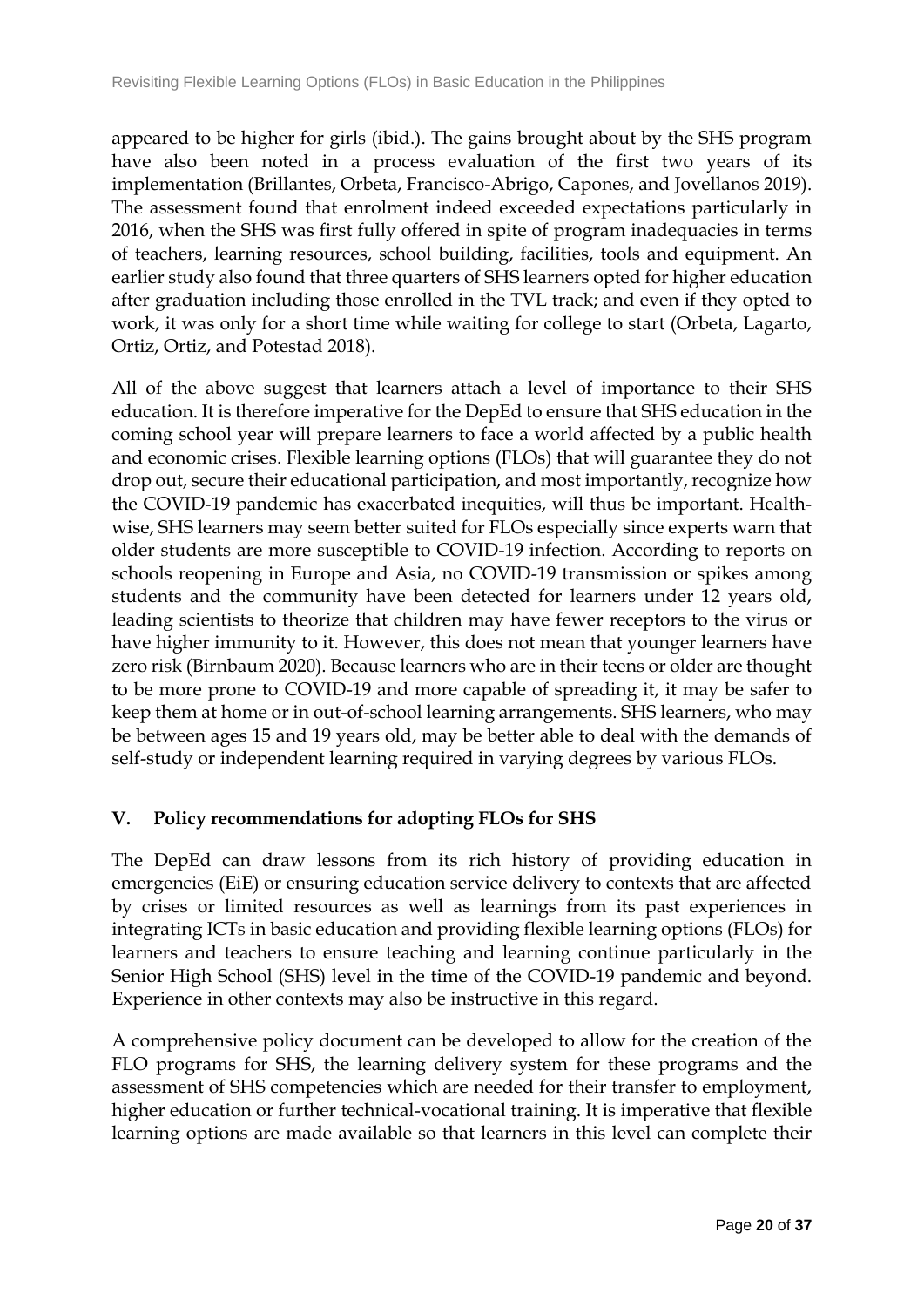education. Based on the previous discussion, the following points may be considered in envisioning ways to adapt FLOs:

- (1) Schedule/time of instruction may be flexible (i.e., may be adjusted according to home schedule, or fewer students in school at the same time if face-to-face).
- (2) Programs that allow flexibility in terms of place of instruction and assessment are ideal for learning continuity during a pandemic.
- (3) Face-to-face instruction or engagement with teachers may be achieved through ICTs (mobile phone or online)
- (4) Programs with no teacher engagement and no process for assessment (to check evidence of learning) cannot be standalone. They must be combined with alternative strategies that allow teacher engagement to ensure learning.
- (5) Resource-based instruction (TV, radio, modules) relies heavily on quality resources that are developed by content experts and experts in the platform (e.g. TV or radio specialists/scriptwriters) in collaboration with instructional experts (schoolteachers); partnerships with companies and organizations may be established to reproduce and distribute these resources
- (6) TV programs/videos and radio/audio resources can help teachers deliver their lessons, and can be used for lessons in Science, Math, English, Filipino, TVL (agriculture, entrepreneurship, cottage industries, etc.) and other learning areas that are difficult to understand/teach. Resources for independent learning must be easy to understand for the learners, and provide all the necessary input to develop the competencies needed.
- (7) Mobile phones may be used to communicate with teachers and learners; and send instructional materials and videos (with low bandwidth) to remote areas (via Text2Teach).
- (8) Tech-voc/TLE competencies may be assessed in the workplace.
- (9) Laboratories & physical performance may be scheduled on an individual basis (via a communication device or in a safe area).
- (10) Home school allows partnership with parents or guardians as learning facilitators. Teachers may either provide instruction and supervision, with assistance from parents; or they can provide minimal supervision and guidance if parents or guardians are specialists in a learning area and are capable of delivering content to their children.

In view of these, the following are recommendations with regard to enacting FLOs for SHS during and after COVID-19.

(1) *Create FLOs for SHS Core and Academic Track subjects.*

The SHS curriculum can be delivered through distance learning (both online and offline) and or blended learning (combination of face-to-face learning with other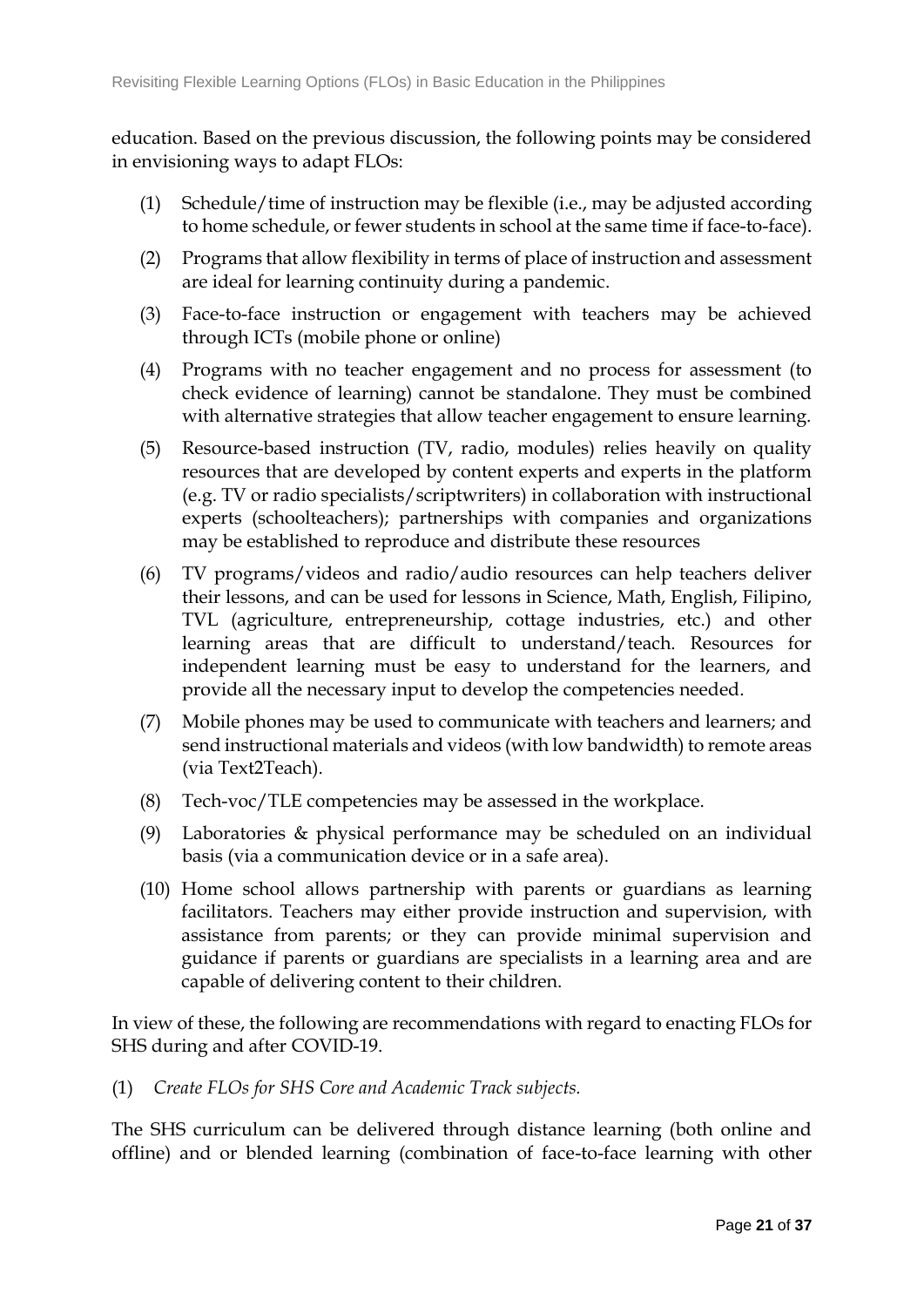modalities). Schools equipped with the necessary high-tech resources can opt to offer SHS fully online similar to the DepEd's internet-based Distance Education Program (iDEP) as some schools already do like AMA University, which offers the SHS Academic Track fully online (AMA University n.d.). Schools that will opt for a fully online mode of learning delivery will have to ensure teachers and learners are prepared for the shift in terms of learning management system or platform, equipment and connectivity, and options to learn either synchronously or through remote learning that happens in real-time or asynchronously, remote learning that does not happen in real-time where learners are given content and tasks to accomplish in a given time frame. However, schools that do not have the resources, infrastructure and equipment may need to rely on offline, low-tech to no-tech strategies using digitalized or print modules. These options can be explored for the core curriculum including the Academic Track and Strands. For core subjects requiring laboratory or demonstration of physical skill, the schools will have to find a way to make science labs and sports equipment for physical education "mobile" and bring them to learners at their homes. Health standards and protocols will have to be in place following DOH guidelines (DOH 2020).

(2) *Create blended learning solutions for SHS TVL, Arts and Design, and Sports Track subjects.*

For schools offering the TVL, Sports, or Arts and Design Track, learning areas or subjects under these tracks may be offered online or offline through modules, but for competencies that require performance or demonstration of skills, special arrangements may be made to make the necessary equipment or laboratory mobile and bring these to learners at home through a "mobile" tech-voc center which has been done in emergency contexts in which mobility of learners has been compromised (UNESCO and UNEVOC International Centre for Technical and Vocational Education and Training 2012). A similar mobile center, hub, or school can also be explored for the Arts and Design and Sports Tracks.

Though the use of videos may be applicable to all learning areas, it may be more important to produce these for TVL strand subjects since these require a clear demonstration of a target skill. Technical Education and Skills Development Authority (TESDA) Circular No. 066-A-2020 states that only those ages 21 to 59 are allowed to participate in face-to-face instruction following IATF guidelines. Building on the guidelines of this circular, TVET Brief Issue No. 6 emphasizes how TESDA should adopt "flexible and dynamic learning options." It further iterates recommendations per sector which includes the use of "Flexible Learning Arrangements" through the TESDA Online Program. Because the majority of SHS students are below 21 years old, it is imperative that the DepEd collaborates closely with TESDA to ensure the effective use of the TESDA Online Program for SHS.

Aside from the mobile training centers and the use of videos, other modifications for vocational education and training have also been gathered in a recent survey conducted by the European Commission (2020a; 2020b). Existing DepEd, TESDA, and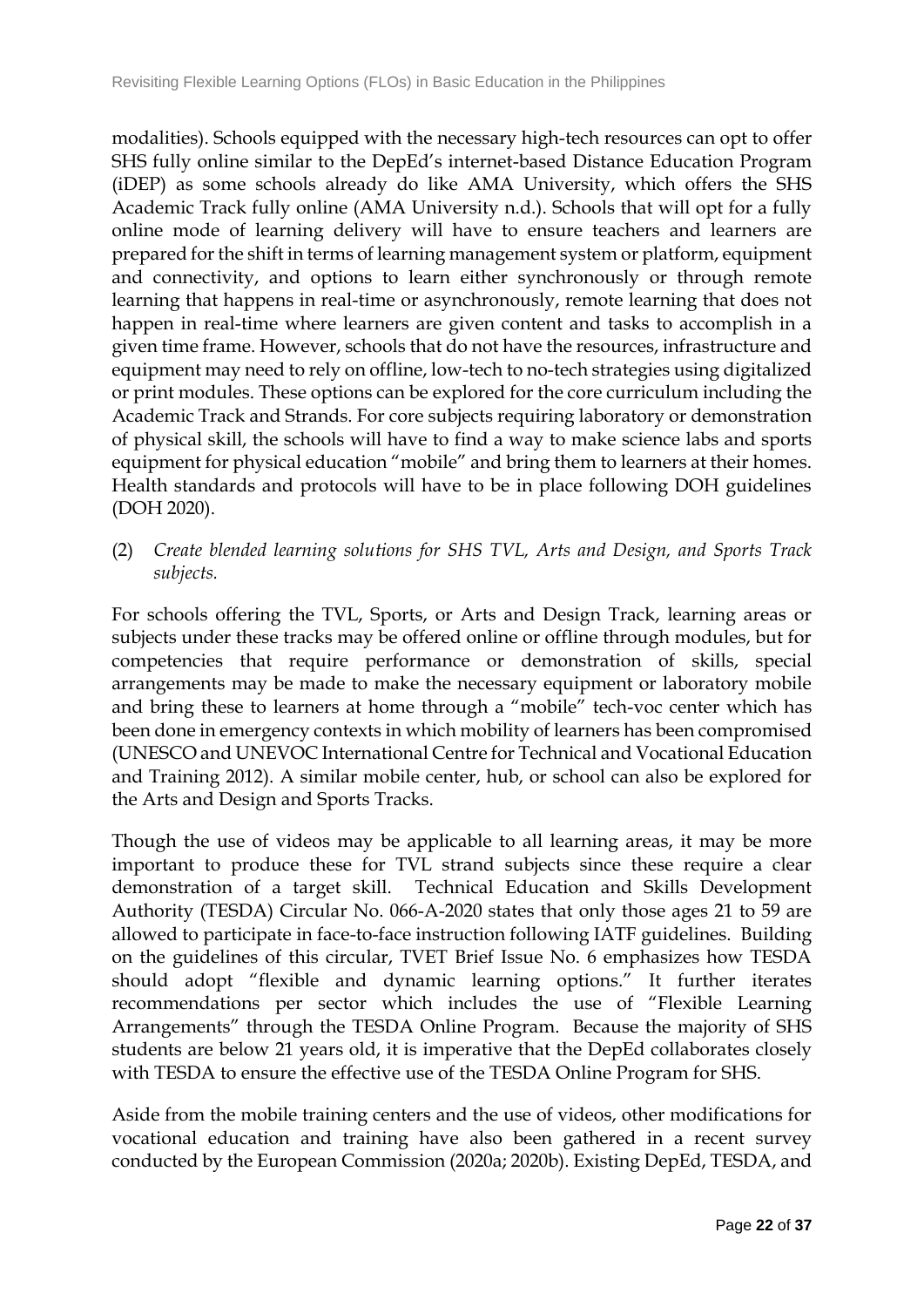industry networks and collaboration in regions and/or schools divisions may be tapped to explore the possibility of the following:

- Release of step-by-step instructions for target skills which may be used independently for practice or may also be used together with the videos;
- Assignment of team challenges which students may collaborate on online;
- Development of TV or Youtube channels for TVL lessons; and
- Development of a repository of TVL learning materials and possible online platforms.

Additionally, it may also be helpful to consider UNESCO's curated "distance learning solutions" which may contain feasible options or ideas for different SHS learning and teaching contexts in the Philippines. It is especially important to explore those for offline or low-bandwidth contexts since lack of/intermittent internet connection is a common concern. Loband, for example, is a free web-based service which converts any web page into text form only, thus lowering the bandwidth needed to load the page (UNESCO 2020a). Other resources listed by UNESCO include those that provide psychosocial support, digital and offline learning management systems, systems built for use on basic mobile phones, self-directed learning content, and even tools for teachers to use to create digital learning content (UNESCO 2020b). The DepEd may also study national learning platforms and tools being used now by countries across the globe and identify those which may be appropriate for SHS contexts (UNESCO 2020c).

(3) *Formulate clear guidelines on the use of FLOs in delivering SHS in the time of COVID-19.*

This can be done through a thorough understanding of the nature of various subjects and competencies to identify sensible combinations of flexibilities and make learning attainable. For example, there are learning areas or subjects that:

- involve conceptual or abstract content, and deal with data and information (e.g. HUMSS strand) or mathematical ability (e.g. ABM strand);
- require technical skills and performance (e.g. industrial arts) and demonstration (e.g. sports track);
- require tools and equipment (e.g. carpentry) and laboratories (e.g. sciences); and
- entail various ways to assess learning and progress through written work (e.g. essays, math equations, objective-type items) or performance tasks (e.g. home economics, cookery, handicrafts, hairdressing).

The use of self-learning modules (SLMs) for SY 2020–2021, for instance, is a practice adopted from the Open High School Program (OHSP), however it remains unclear whether or not other practices associated with the OHSP will be utilized such as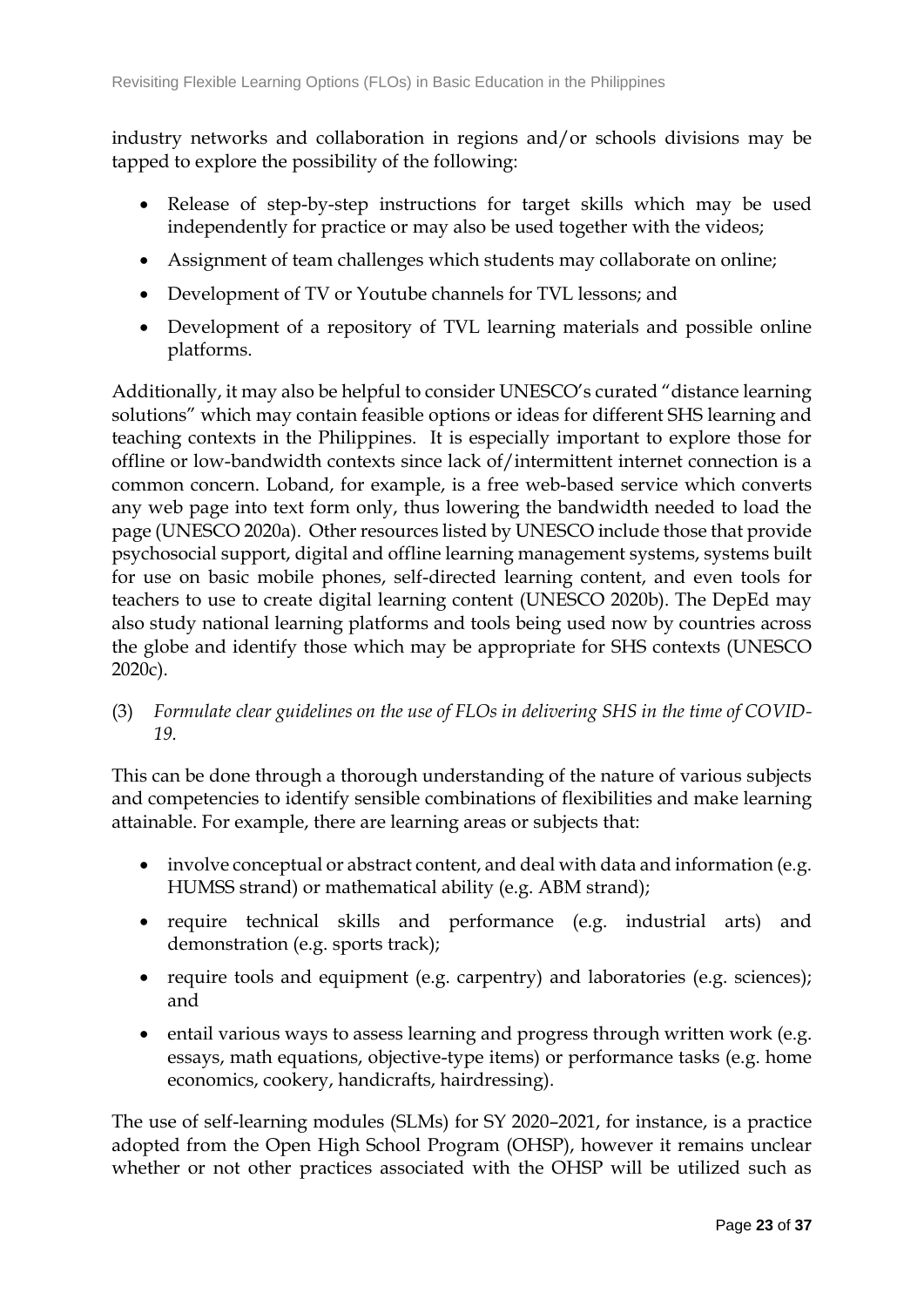asking learners to take the Independent Learning Readiness Test (ILRT) and the Informal Reading Inventory (IRI) and to make a Student Learning Plan. It is important to ensure that learners have the necessary competencies for independent learning. Also, it is necessary that learners have ways to communicate with their teachers, so they can process information from the available learning resources. The DepEd needs to provide guidance on how to adapt these in the time of COVID-19. With learning approximating a more open system, will learners be allowed to take longer to finish a grade level? What FLOs will be available to curb drop out? Will flexibilities be allowed in terms of the school calendar, times of study, and assessment? How can the formal and non-formal systems of education work together to ensure learning continuity? What steps is the DepEd taking to meet its mandate under RA No. 10655 or the Open High School System Act in the time of COVID-19? In relation to educational TV- or radio-based instruction (RBI), guidelines are also needed as experience in the past shows these are not stand-alone strategies and still require the input and processing of teachers. For example, during a radio or TV broadcast, learners may send questions through text or SMS to the station or to their teachers which then become the basis for additional explanations. There are also no standards set in the development of teaching and learning resources for TV and radio especially if this will be undertaken at the level of the ROs and SDOs.

#### (4) *Provide guidelines on ICT integration in learning and teaching.*

How will the use of ICTs improve the quality of learning and teaching and uplift marginalized learners? The DepEd has yet to articulate a comprehensive ICT integration policy and in doing so may need to revisit past initiatives such as the National Framework Plan for ICTs in Basic Education in 2005 or the National Strategic ICT for Education Strategic Plan in 2008. The DepEd can study reviving the Center for Education and Technology (CET) created in 1994 during the push for the IT21 or the proposal to create a Bureau of Education and Technologies that will not only help navigate the education response during but as well as post-COVID-19. However, this has to be firmly anchored on issues of equity and done to address inequalities on the basis of gender, ability, geographic location, socioeconomic status, ethnicity, and other factors, and have a strong focus on protecting learners and keeping them secure and safe from harm.

(5) *Provide guidelines on the provision of support for learners, teachers, parents, and communities.*

What are the support mechanisms for students in learning to learn and for teachers in learning to teach during an emergency? What will be the services for learners who will need remediation or extra time from teachers? Will personal protective equipment (PPEs) be accessible to learners, teachers, and parents when necessary? Will mental health and psychosocial support (MHPSS) programs be available all year round for learners, teachers, and parents? The DepEd may need to craft guidelines on the provision of MHPSS services aligned with its mandate in Republic Act No. 11036 or the Mental Health Act of 2018.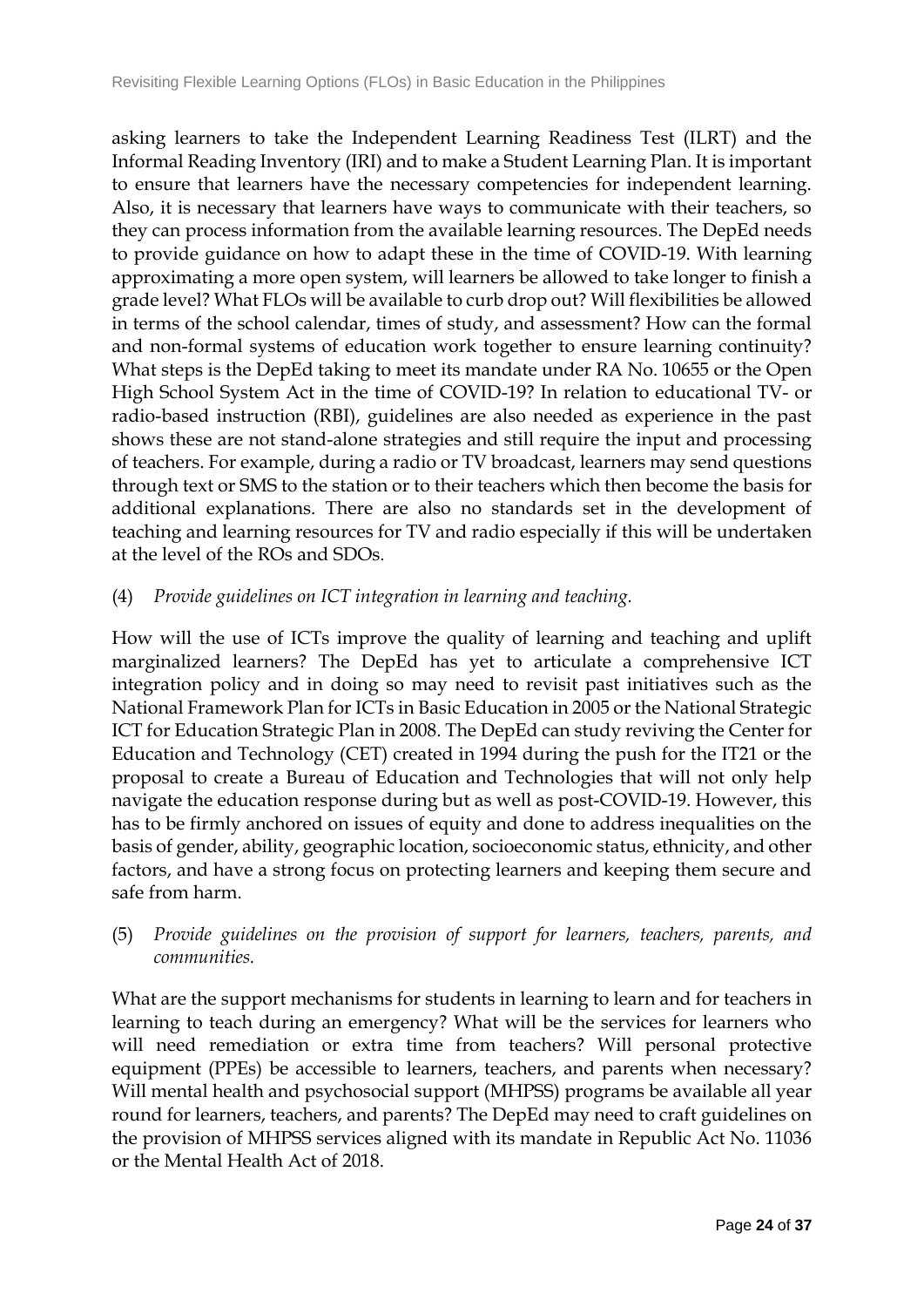### (6) *Provide additional guidelines on EiE aligned with DRRM framework.*

How can the school DRRM plan be aligned with responding to the COVID-19 pandemic? The DepEd may need to revisit its DRRM framework to provide attention to hazards including disease outbreaks but as well as vulnerabilities. How can the DRRM plans be activated to include prevention and mitigation of COVID-19 infections and prepare learners, schools, and communities for disease outbreaks in the future? How can the DRRM plan help strengthen the provision and management of education services on the ground during epidemics or pandemics?

(7) *Provide for assessments and credit transfer systems for students who are using FLOs for their SHS studies.*

Students who elect to continue SHS through blended or home-based programs need to have clear assessment systems for crediting their competencies. This will be relevant bases for graduation as well as for proceeding to employment or further education, which should recognize the qualifications of learners who completed their SHS through FLOs.

### **Conclusion**

Schools should anticipate that SHS education during the COVID-19 pandemic will be different from the past; and the school working with learners, parents, communities, the local government and private sector partners can collaborate to map out the ways and means to ensure SHS learners do not drop out, remain in the system, and continue their education. To make SHS education as flexible as possible, the education system will need to ensure it has the necessary support systems in place to allow various modalities such as face-to-face, distance, and blended learning. Ultimately, education during the COVID-19 pandemic must be sensitive to the needs and contexts of learners, their families, and communities. Now is the time for the education system to re-imagine schools including Senior High Schools into "Schools of the Future" that provide flexible learning options (FLOs) aptly combined with learner-centered education technologies designed to reach the most disadvantaged and underserved and meet targets for quality education within the framework of the SDGs.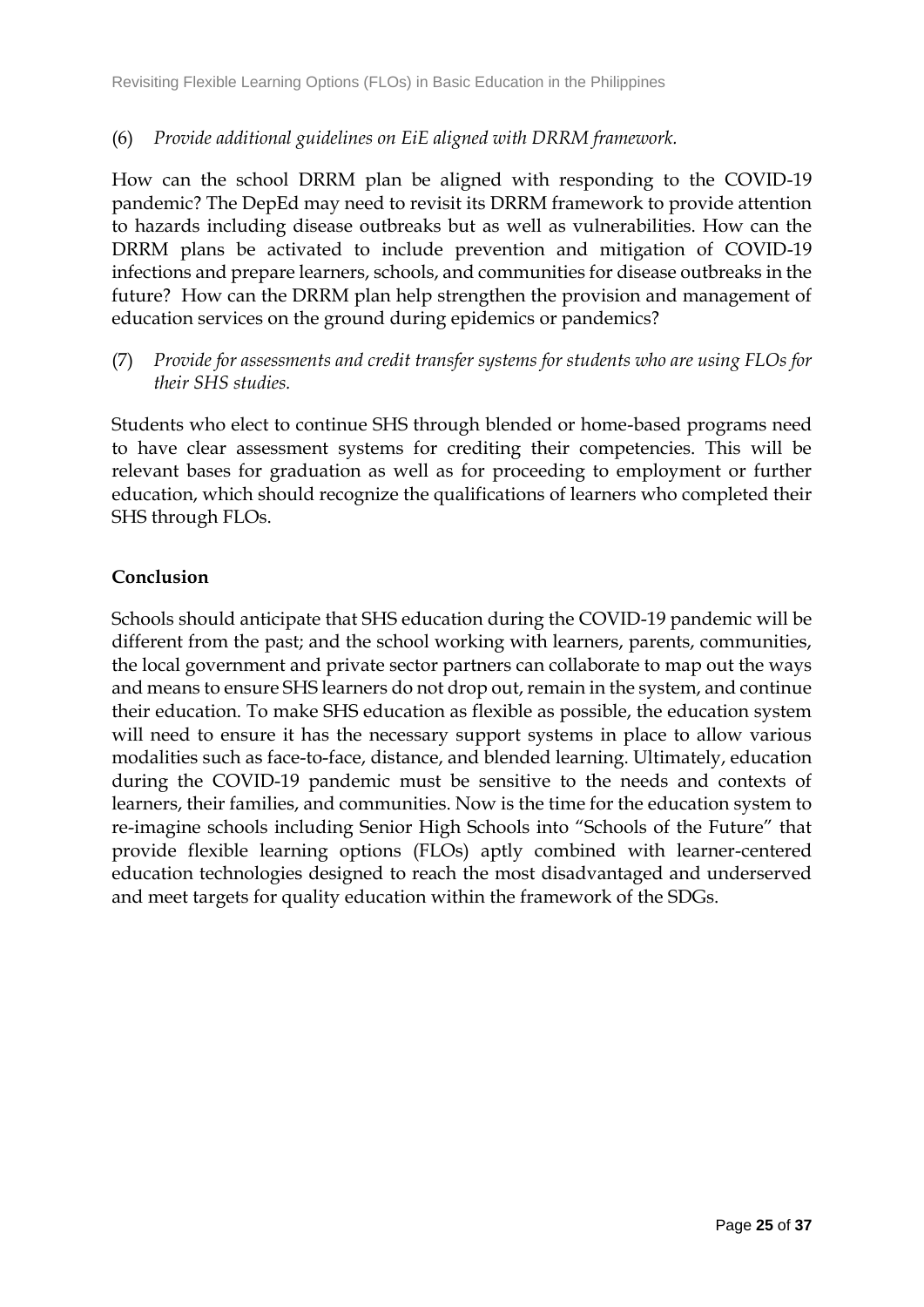# **ANNEX I**

# **K to 12 Basic Education Program Senior High School (SHS) Tracks and Strands**

### *The Academic Track*

The Academic Track has four strands:

- Accountancy, Business, and Management (ABM);
- Humanities and Social Sciences (HUMSS);
- Science, Technology, Engineering, and Mathematics (STEM); and
- General Academic Strand (GAS)

### *ABM Strand*

Learners who will study business-related courses in college or plan to go into business or business-related careers may enroll in the ABM Strand. The Specialized Subjects in this strand include:

- Applied Economics
- Business Ethics and Social Responsibility
- Fundamentals of Accountancy, Business, and Management 1
- Fundamentals of Accountancy, Business, and Management 2
- Business Math
- Business Finance
- Organization and Management
- Principles of Marketing
- Work Immersion/Research/Career Advocacy/Culminating Activity (i.e., Business Enterprise Simulation)

### *HUMSS Strand*

This strand is for learners who want to study humanities and social sciences in college. The subjects in this strand include:

- Creative Writing/Malikhaing Pagsulat
- Creative Nonfiction
- Introduction to World Religions and Belief Systems
- Community Engagement, Solidarity, and Citizenship
- Philippine Politics and Governance
- Trends, Networks, and Critical Thinking in the 21st Century
- Disciplines and Ideas in the Social Sciences
- Disciplines and Ideas in the Applied Social Sciences
- Work Immersion/Research/Career Advocacy/Culminating Activity

### *STEM Strand*

Learners who have an aptitude for Mathematics, Science, and Engineering studies can enroll in this strand. The subjects in this strand include:

- Pre-Calculus
- Basic Calculus
- General Biology 1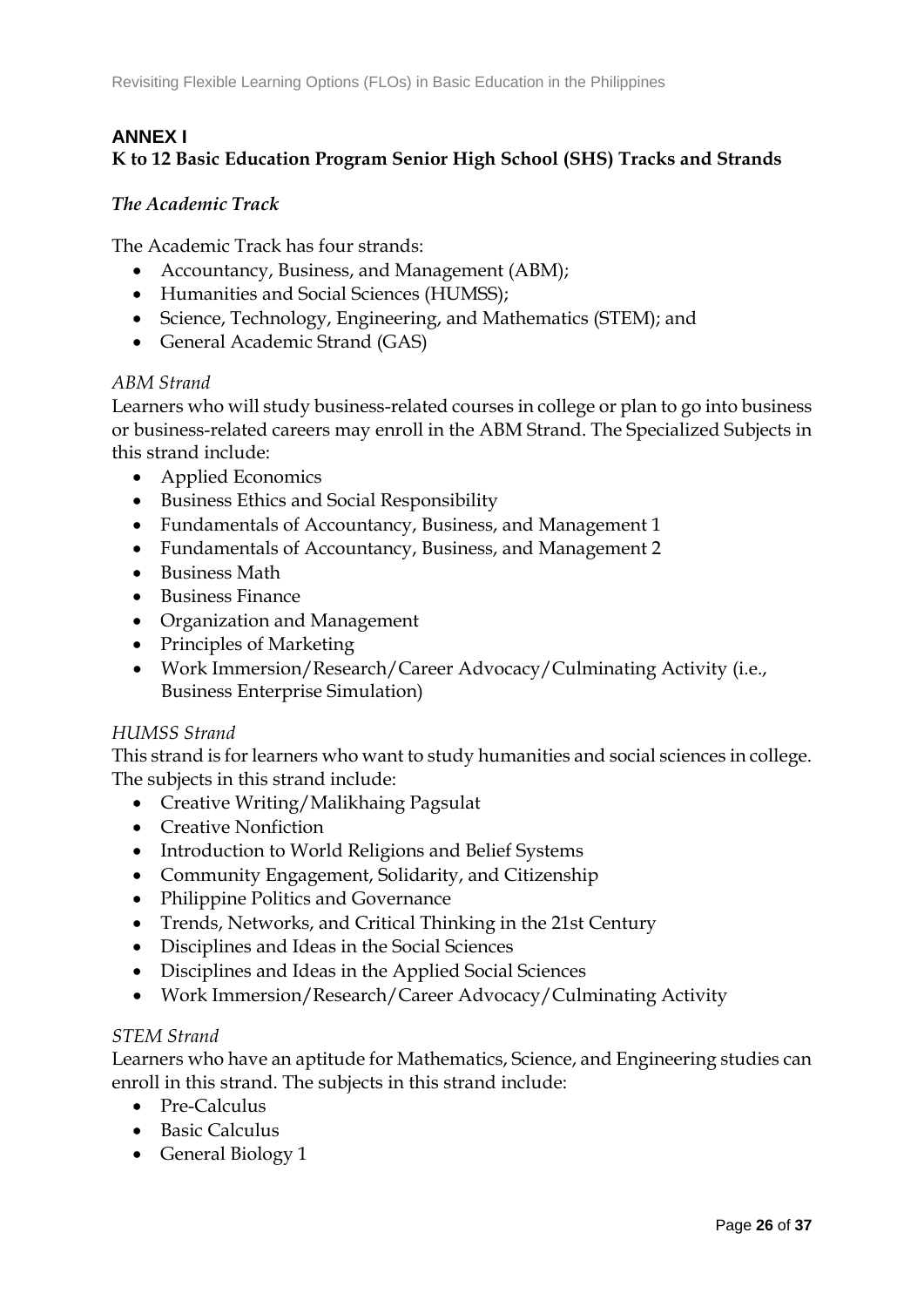- General Biology 2
- General Physics 1
- General Physics 2
- General Chemistry 1
- General Chemistry 2
- Work Immersion/Research/Career Advocacy/Culminating Activity

## *GAS*

This strand is for learners who are undecided on their specialization. The subjects in this strand include:

- Humanities 1
- Humanities 2
- Social Science 1
- Applied Economics
- Organization and Management
- Disaster Readiness and Risk Reduction
- Elective 1
- Elective 2
- Work Immersion/Research/Career Advocacy/Culminating Activity

### *Pre-Baccalaureate Maritime*

This strand is for learners who want to pursue maritime higher education and become seafarers in the future. The subjects in this strand include:

- Pre-Calculus
- Basic Calculus
- General Physics 1
- General Physics 2
- Introduction to Maritime Career
- Introduction to Maritime Safety
- Introduction to Maritime Transportation and Engineering
- Work Immersion/Research/Career Advocacy/Culminating Activity

### *Sports Track*

This track is for learners who are sports-inclined or see themselves going into sportsrelated careers. The subjects in the track are below:

- Safety and First Aid
- Human Movement
- Fundamentals of Coaching
- Sports Officiating and Activity Management
- Fitness, Sports and Recreation Leadership
- Psychosocial Aspects of Sports and Exercise
- Fitness Testing and Exercise Programming
- Practicum (in-campus)
- Work Immersion/Research/Career Advocacy/Culminating Activity (i.e. Apprenticeship (off-campus))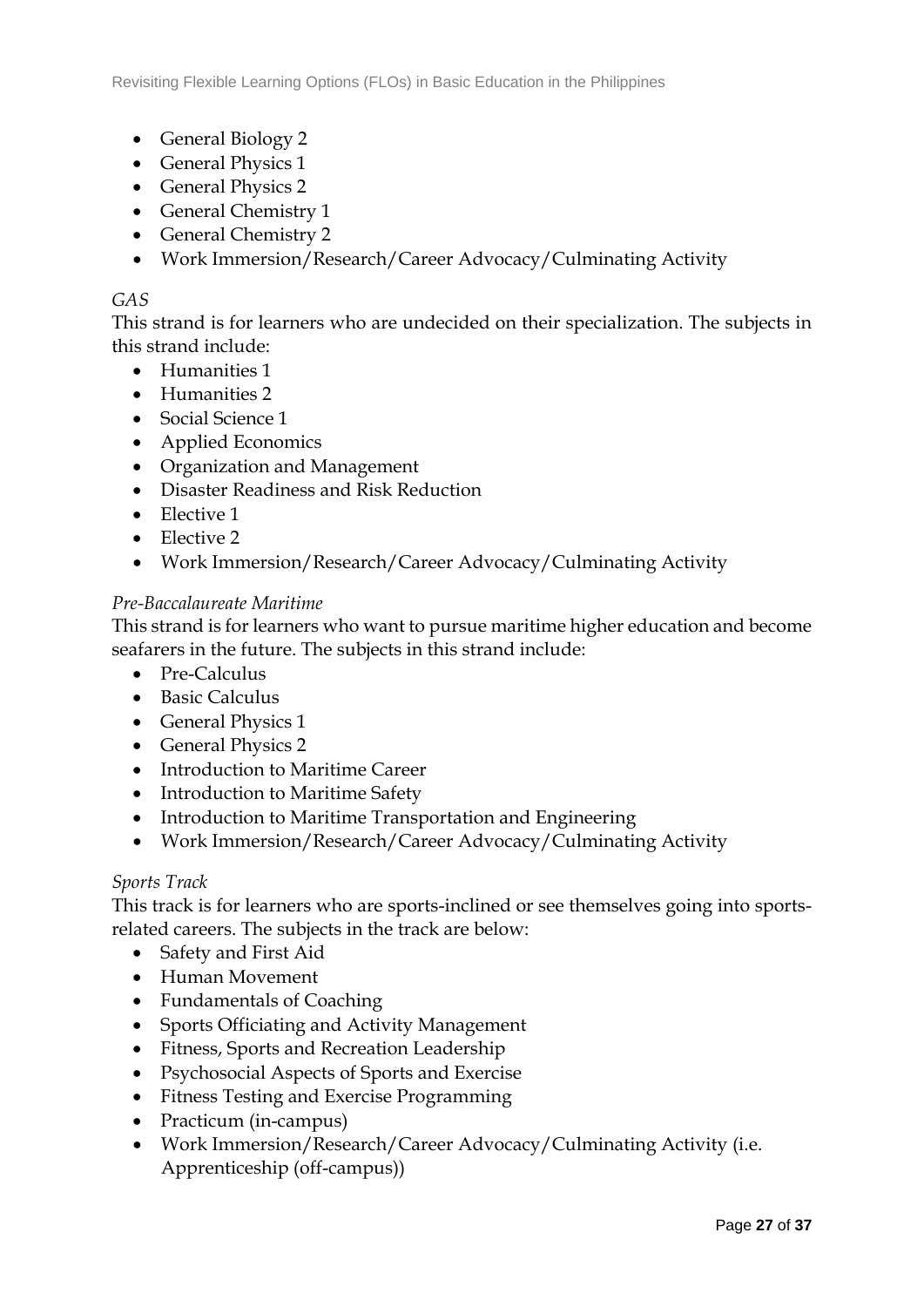### *Arts and Design Track*

Learners who are inclined towards arts and design may enroll in this track. The subjects to be taken are below:

- Creative Industries I: Arts and Design Appreciation and Production
- Creative Industries II: Performing Arts
- Physical and Personal Development in the Arts
- Developing Filipino Identity in the Arts
- Integrating the Elements and Principles of Organization in the Arts
- Leadership and Management in Different Arts Fields
- Apprenticeship and Exploration of Different Arts Fields
- Work Immersion/Research/Career Advocacy/Culminating Activity (i.e., Exhibit for Arts Production/Performing Arts Production)

### *The Technical-Vocational-Livelihood (TVL) Track*

The TVL Track has four strands, namely, Agri-Fishery Arts (AFA), Home Economics (HE), Information and Communication Technology (ICT), and Industrial Arts (IA) aligned with Technology and Livelihood Education (TLE) in Grades 7–10. Each TVL strand offers different specializations and schools may offer specialization from the four strands as long as the minimum number of hours per specialization is met. Below is the list of subjects for each strand with their corresponding National Certificate (NC) equivalent from the Technical Education and Skills Development Authority (TESDA):

- (a) Agri-Fishery Arts
	- Agricultural Crops Production (NC I)
	- Agricultural Crops Production (NC II)
	- Agricultural Crops Production (NC III)
	- Animal Health Care Management (NC III)
	- Animal Production (Poultry-Chicken) (NC II)
	- Animal Production (Large Ruminants) (NC II)
	- Animal Production (Swine) (NC II)
	- Aquaculture (NC II)
	- Artificial Insemination (Large Ruminants) (NC II)
	- Artificial Insemination (Swine) (NC II)
	- Fish Capture (NC II)
	- Fishing Gear Repair and Maintenance (NC III)
	- Fish-Products Packaging (NC II)
	- Fish Wharf Operation (NC I)
	- Food Processing (NC II)
	- Horticulture (NC III)
	- Landscape Installation and Maintenance (NC II)
	- Organic Agriculture (NC II)
	- Pest Management (NC II)
	- Rice Machinery Operations (NC II)
	- Rubber Processing (NC II)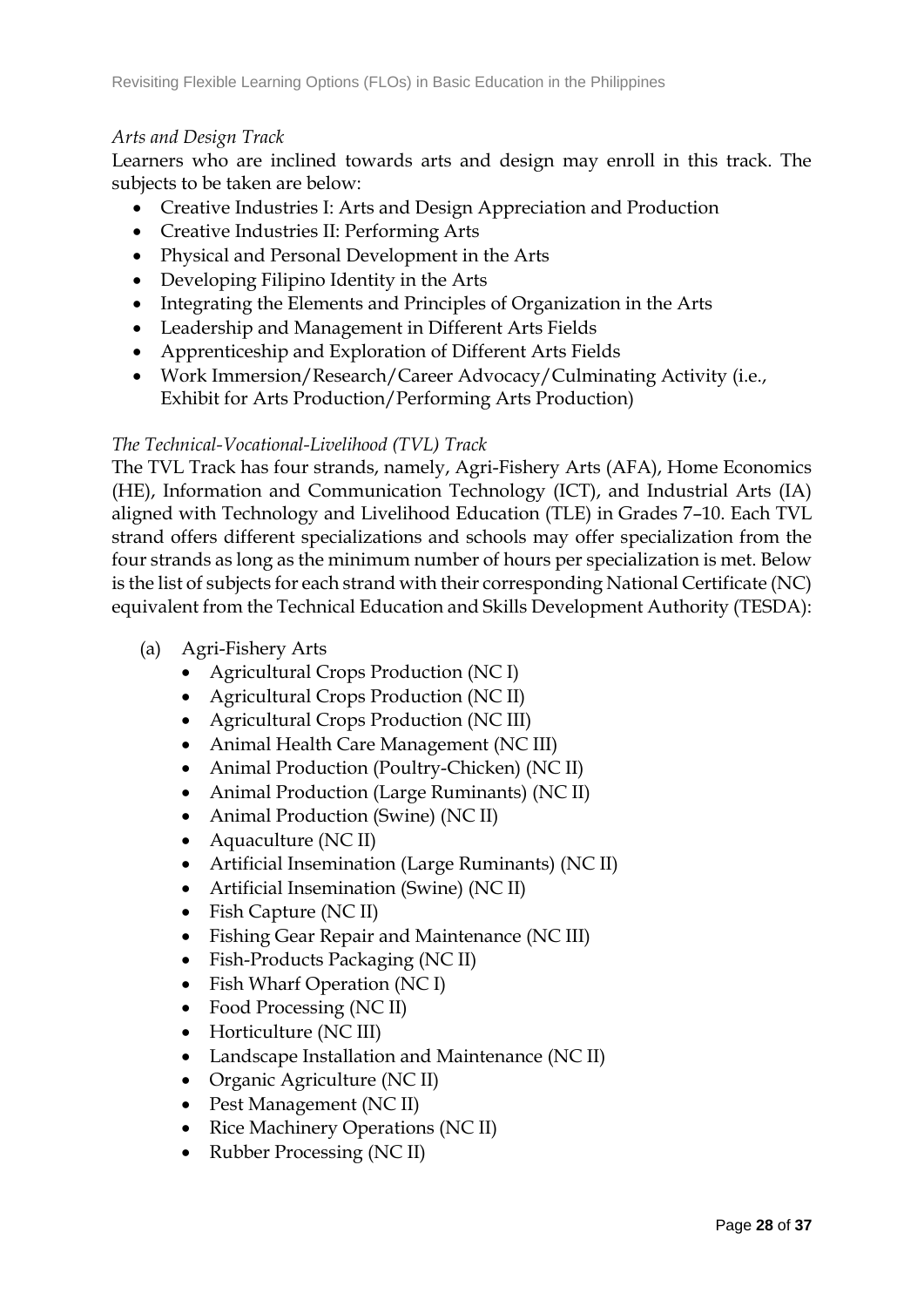- Rubber Production (NC II)
- Slaughtering Operations (Hog/Swine/Pig) (NC II)

### (b) Home Economics

- Attractions and Theme Parks Operations with Ecotourism (NC II)
- Barbering (NC II)
- Bartending (NC II)
- Beauty/Nail Care (NC II)
- Bread and Pastry Production (NC II)
- Caregiving (NC II)
- Commercial Cooking (NC III)
- Cookery (NC II)
- Dressmaking (NC II)
- Events Management Services (NC III)
- Fashion Design (Apparel) (NC III)
- Food and Beverage Services (NC II)
- Front Office Services (NC II)
- Hairdressing (NC II)
- Hairdressing (NC III)
- Handicraft (Basketry, Macrame) (Non-NC)
- Handicraft (Fashion Accessories, Paper Craft) (Non-NC)
- Handicraft (Needlecraft) (Non-NC)
- Handicraft (Woodcraft, Leathercraft) (Non-NC)
- Housekeeping (NC II)
- Local Guiding Services (NC II)
- Tailoring (NC II)
- Tourism Promotion Services (NC II)
- Travel Services (NC II)
- Wellness Massage (NC II)
- (c) Industrial Arts
	- Automotive Servicing (NC I)
	- Automotive Servicing (NC II)
	- Carpentry (NC II)
	- Carpentry (NC III)
	- Construction Painting (NC II)
	- Domestic Refrigeration and Air-conditioning (DOMRAC) Servicing (NC II)
	- Driving (NC II)
	- Electrical Installation and Maintenance (NC II)
	- Electric Power Distribution Line Construction (NC II)
	- Electronic Products Assembly and Servicing (NC II)
	- Furniture Making (Finishing) (NC II)
	- Instrumentation and Control Servicing (NC II)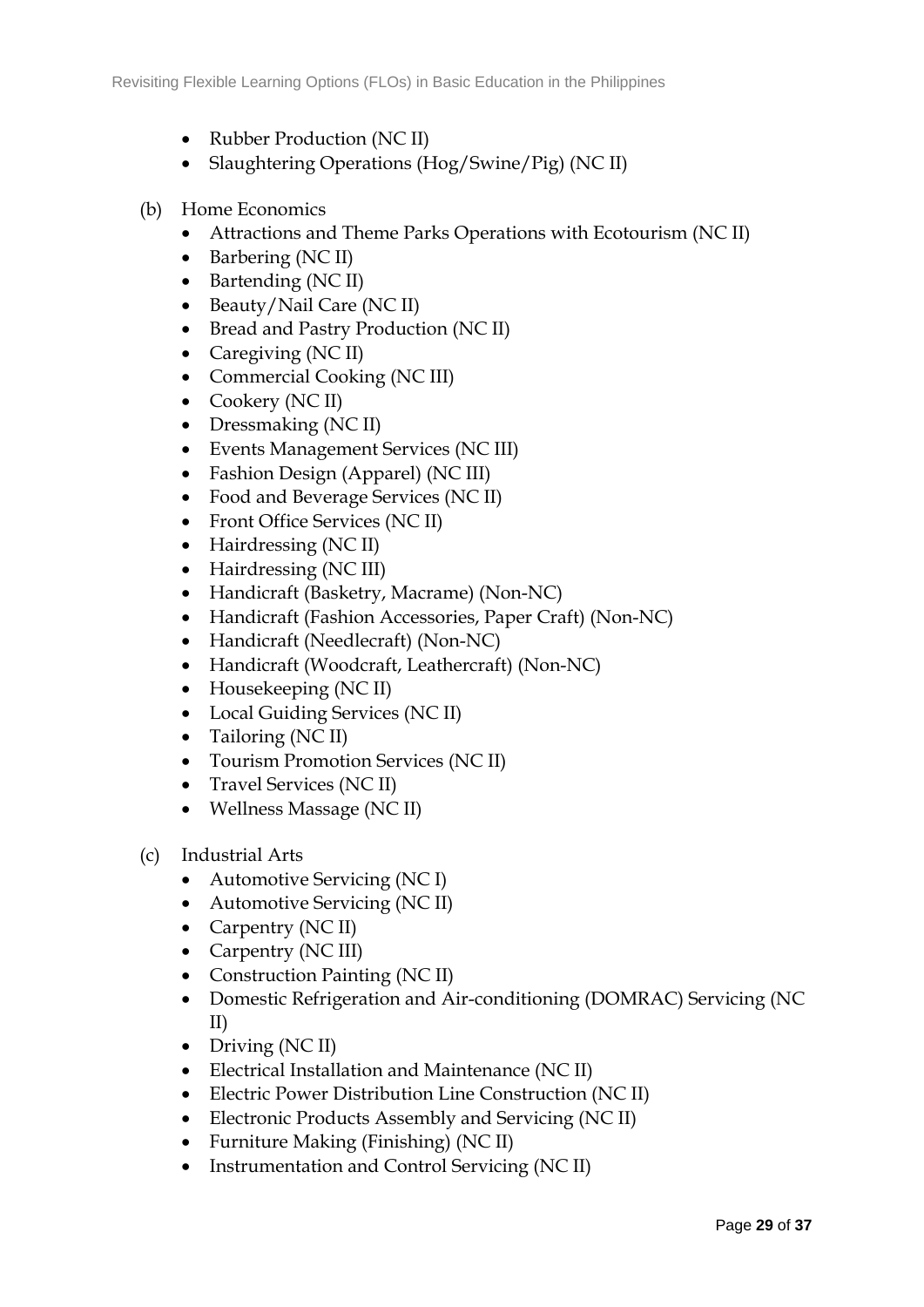- Gas Metal Arc Welding (GMAW) (NC II)
- Gas Tungsten Arc Welding (GTAW) (NC II)
- $\bullet$  Machining (NC I)
- Machining (NC II)
- Masonry (NC II)
- Mechatronics Servicing (NC II)
- Motorcycle/Small Engine Servicing (NC II)
- Plumbing  $(NC I)$
- Plumbing (NC II)
- Refrigeration and Air-Conditioning (Packaged Air-Conditioning Unit [PACU]/Commercial Refrigeration Equipment [CRE]) Servicing (NC III)
- Shielded Metal Arc Welding (NC I)
- Shielded Metal Arc Welding (NC II)
- Tile Setting (NC II)
- Transmission Line Installation and Maintenance (NC II)
- (d) Information and Communication Technology
	- Animation (NC II)
	- Broadband Installation (Fixed Wireless Systems) (NC II)
	- Computer Programming (.Net Technology) (NC III)
	- Computer Programming (Java) (NC III)
	- Computer Programming (Oracle Database) (NC III)
	- Computer Systems Servicing (NC II)
	- Contact Center Services (NC II)
	- Illustration (NC II)
	- Medical Transcription (NC II)
	- Technical Drafting (NC II)
	- Telecom OSP and Subscriber Line Installation (Copper Cable/POTS and DSL) (NC II)
	- Telecom OSP Installation (Fiber Optic Cable) (NC II)

There is also a TVL Maritime Specialization. The subjects of this specialization are below:

- Navigational Watch 1
- Navigational Watch 2
- Navigational Watch 3
- Engine Watch 1
- Engine Watch 2
- Safety 1
- Safety 2
- Ship's Catering Services (NC I)
- Work Immersion/Research/Career Advocacy/Culminating Activity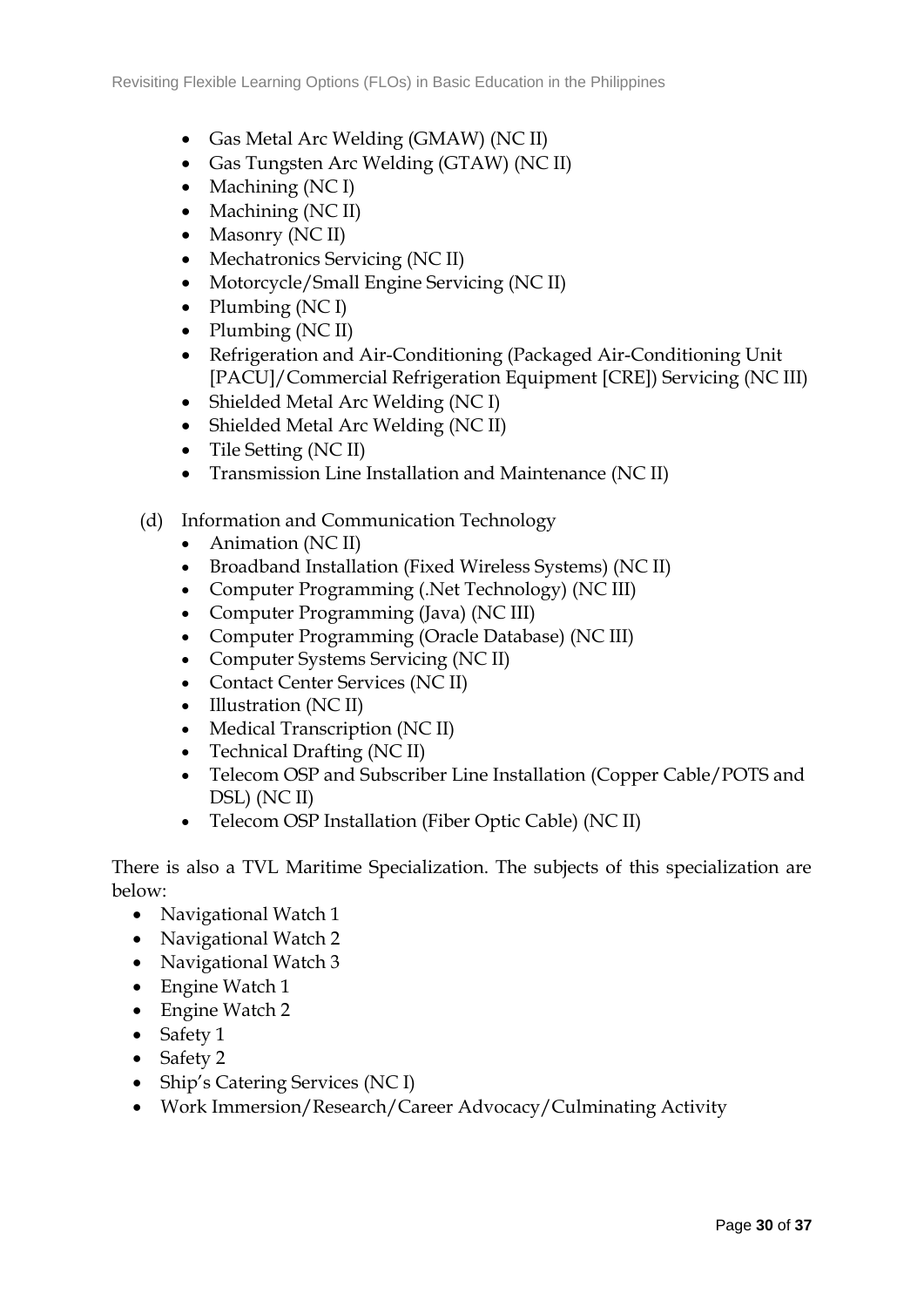## **References**

- AMA University. n.d. "Online Senior High School." AMA Online Senior High. [https://www.onlineshs.com/online-senior-high-school/.](https://www.onlineshs.com/online-senior-high-school/)
- Birnbaum, Michael. 2020. "Reopened Schools in Europe and Asia Have Largely Avoided Coronavirus Outbreaks. They Have Lessons for the US." *The Washington Post*, July 11, 2020. [https://www.washingtonpost.com/world/europe/schools](https://www.washingtonpost.com/world/europe/schools-reopening-coronavirus/2020/07/10/865fb3e6-c122-11ea-8908-68a2b9eae9e0_story.html)[reopening-coronavirus/2020/07/10/865fb3e6-c122-11ea-8908-68a2b9eae9e0\\_](https://www.washingtonpost.com/world/europe/schools-reopening-coronavirus/2020/07/10/865fb3e6-c122-11ea-8908-68a2b9eae9e0_story.html) [story.html.](https://www.washingtonpost.com/world/europe/schools-reopening-coronavirus/2020/07/10/865fb3e6-c122-11ea-8908-68a2b9eae9e0_story.html)
- Brillantes, Karen Dominique B., Aniceto C. Orbeta Jr., Kris A. Francisco-Abrigo, Erlinda M. Capones, and Justine Beatrice B. Jovellanos. 2019. "Status of Senior High School Implementation: A Process Evaluation." PIDS Discussion Paper Series No. 2019-13. Quezon City: Philippine Institute for Development Studies.
- Carlson. Sam, and JBS International. 2013. *Using Technology to Deliver Educational Services to Children and Youth in Environments Affected by Crises and/or Conflict (Final Report).* Washington, D.C.: United States Agency for International Development.
- CICT (Commission on Information and Communications Technology). 2009. *eSkwela: Community-based E-learning Centers for Out-of-school Youth and Adults, Philippines*. Bangkok: UNESCO Asia and Pacific Regional Bureau for Education.
- *Davao Today*. 2007. "Philippines: SMART Signs MOA with DepEd to Include More Schools in ICT Program." April 17, 2007. [http://davaotoday.com/main/economy/education/philippines-smart-signs](http://davaotoday.com/main/economy/education/philippines-smart-signs-moa-with-deped-to-include-more-schools-in-ict-program/)[moa-with-deped-to-include-more-schools-in-ict-program/.](http://davaotoday.com/main/economy/education/philippines-smart-signs-moa-with-deped-to-include-more-schools-in-ict-program/)
- Delfin, Claire. 2012. "School on Air: Poor Mothers Learn through Radio Dramas." *GMA News*, June 21, 2012. [https://www.gmanetwork.com/news/news/](https://www.gmanetwork.com/news/news/specialreports/262702/school-on-air-poor-mothers-learn-through-radio-dramas/story/) [specialreports/262702/school-on-air-poor-mothers-learn-through-radio-dramas/](https://www.gmanetwork.com/news/news/specialreports/262702/school-on-air-poor-mothers-learn-through-radio-dramas/story/) [story/.](https://www.gmanetwork.com/news/news/specialreports/262702/school-on-air-poor-mothers-learn-through-radio-dramas/story/)
- DECS (Department of Education, Culture and Sports). 1997. "Institutionalization of the Use of the CONSTEL Tapes for Elementary and Secondary School Teachers." DECS Order No. 53, s. 1997. July 24, 1997. Pasig City: Department of Education, Culture, and Sports.
	- ———. 1999. "Implementing Guidelines of the CONSTEL (Science) Project." DECS Order No. 21, s. 1999. February 26, 1999. Pasig City: Department of Education, Culture, and Sports.
- DepEd (Department of Education). 2005. *National Framework Plan for ICTs in Basic Education.* Pasig City: Department of Education.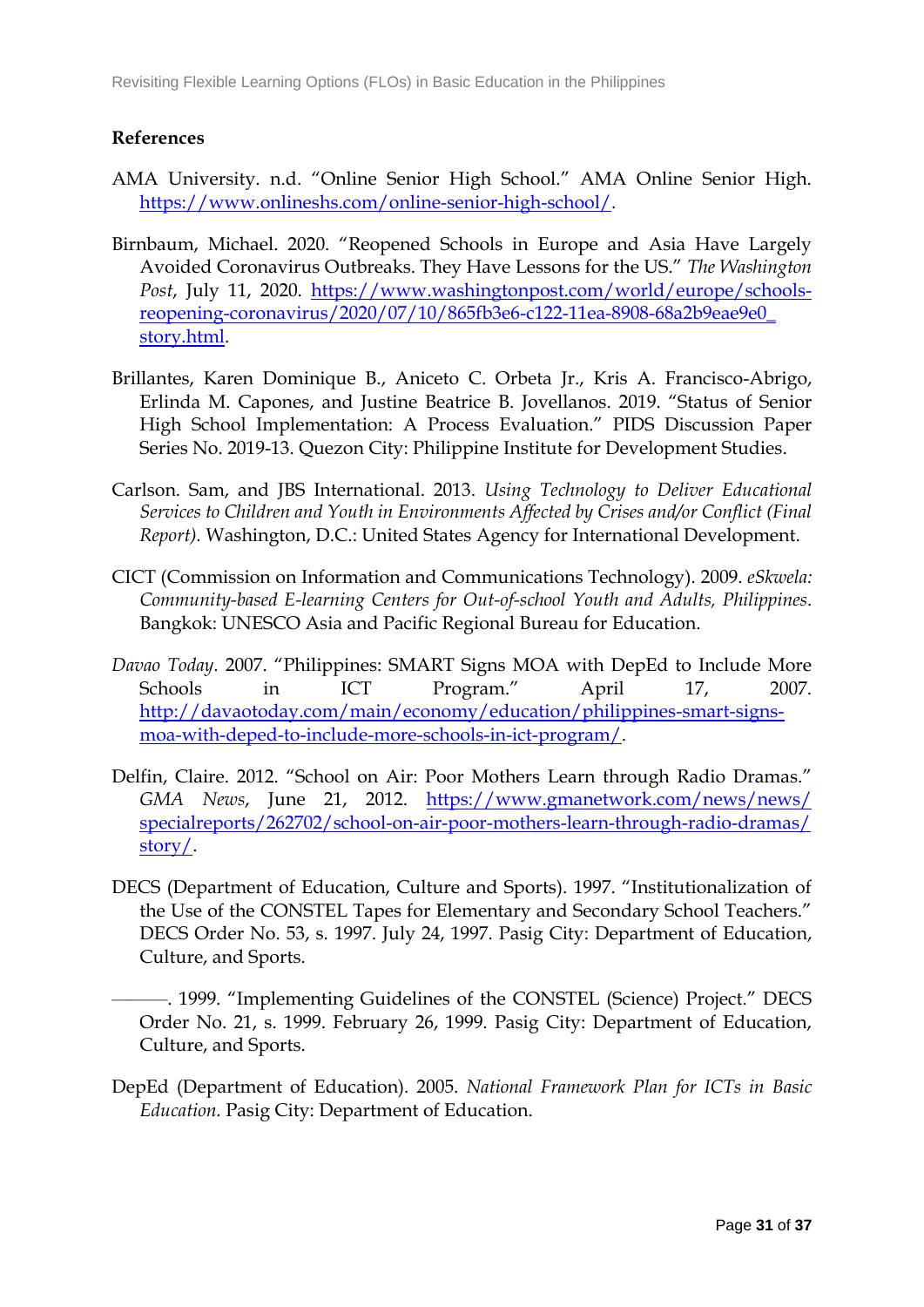———. 2008*. Five-year Information and Communication Technology for Education Strategic Plan (DepEd ICT4E Strategic Plan)*. Pasig City: Department of Education.

———. 2010. "Guidelines on the Implementation of the DepEd Computerization Program (DCP)." DepEd Order No. 78, s. 2010. June 10, 2010. Pasig City: Department of Education.

- -. 2011. "Creation of Disaster Risk Reduction and Management Office (DRRMO)." DepEd Order No. 50, s. 2011. July 1, 2011. Pasig City: Department of Education.
	- ———. 2015. "The Comprehensive Disaster Risk Reduction and Management (DRRM) in Basic Education Framework." DepEd Order No. 37, s. 2015. August 12, 2015. Pasig City: Department of Education.
	- ———. 2019. "Policy Guidelines on the K to 12 Basic Education Program." DepEd Order No. 21, s. 2019. August 22, 2019. Pasig City: Department of Education.
	- ———. 2020. "Adoption of the Basic Education Learning Continuity Plan for School Year 2020–2021 in Light of the COVID-19 Public Health Emergency." DepEd Order No. 12, s. 2020. June 19, 2020. Pasig City: Department of Education.
	- n.d.a. "ALS Programs." Department of Education. [https://www.deped.gov.ph/k-to-12/inclusive-education/als-programs/.](https://www.deped.gov.ph/k-to-12/inclusive-education/als-programs/)

———. n.d.b. *Internet-based Distance Education Program (iDEP) Handbook.* Pasig City: Department of Education.

———. n.d.c. *School Disaster Risk Reduction and Management Manual (Booklets 1 and 2)*. Pasig City: Department of Education.

- DOH (Department of Health). 2020. "Guidelines on the Risk-Based Public Health Standards for COVID-19 Mitigation." Administrative Order 2020-0015. Manila: Department of Health.
- Domingo, Katrina. 2020. "2M Private School Students to Transfer to Public Schools or Drop Out due to COVID-19 Crisis: Officials." *ABS-CBN News*, May 14, 2020. https://news.abs-cbn.com/news/05/14/20/2m-private-school-students-totransfer-to-public-schools-or-drop-out-due-to-covid-19-crisis-officials.
- Doronila, Maria Luisa C., and Josefina R. Cortes. 2000. *The Emergence of Schools of the People: Implications for Education Policy and Research*. Quezon City: Katha Publishing Co., Inc.
- Ducanes, Geoffrey M., and Dina Joana S. Ocampo. 2019. "The Impact of Basic Education Reform on the Educational Participation of 16- to 17-year-old Youth in the Philippines." *The Philippine Statistician* 68, no. 2 (2019): 111–30.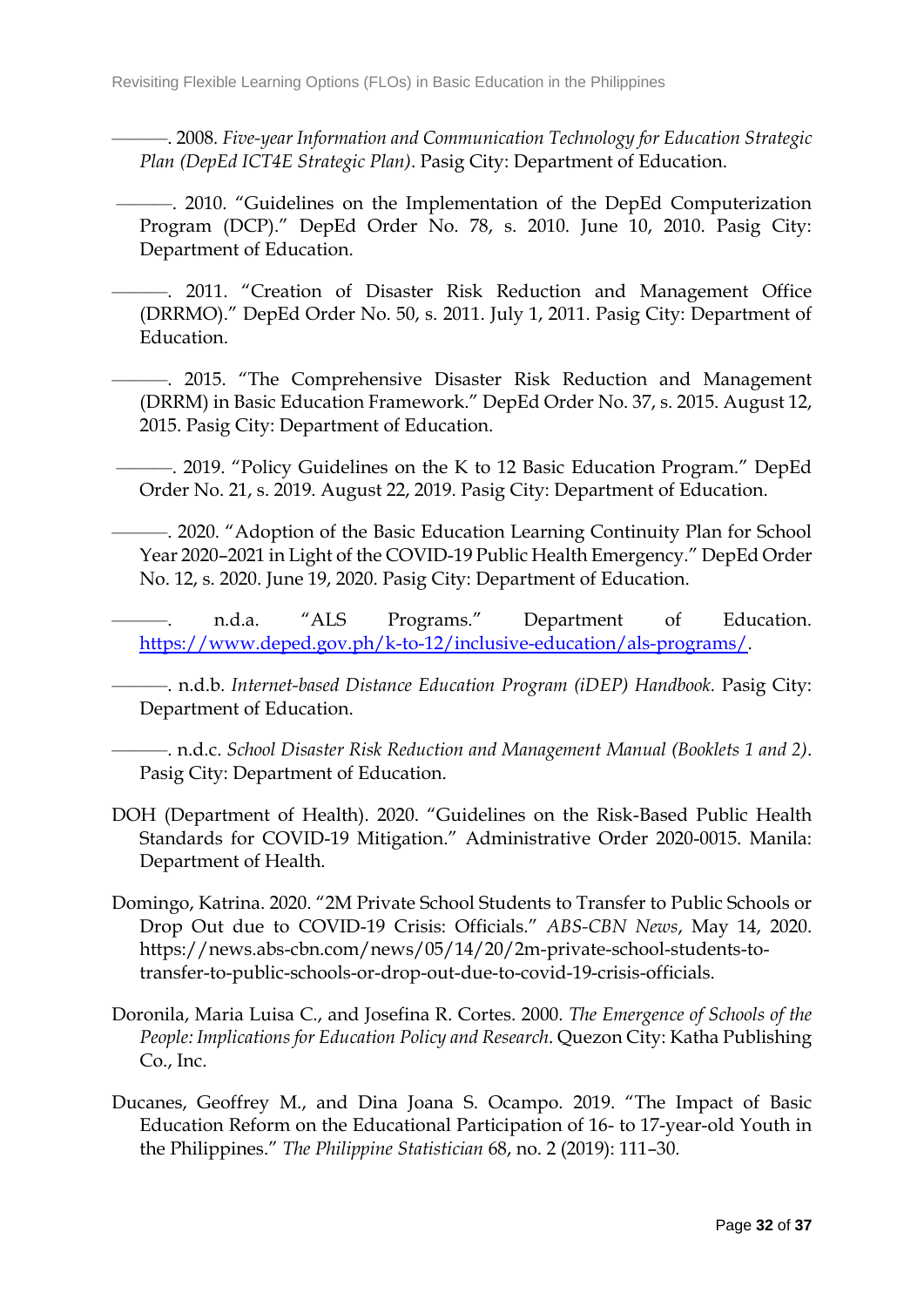- European Commission. 2020a. *How VET Stakeholders are Facing the COVID-19 Emergency*. Brussels: European Commission Directorate-General for Employment, Social Affairs and Inclusion.
- ———. 2020b. "European Vocational Skills Week: Fight against COVID-19." European Commission. Accessed \*\*\*. [https://ec.europa.eu/social/vocational](https://ec.europa.eu/social/vocational-skills-week/fight-against-covid-19_en#1)[skills-week/fight-against-covid-19\\_en#1.](https://ec.europa.eu/social/vocational-skills-week/fight-against-covid-19_en#1)
- Gita-Carlos, Ruth Abbey. 2020. "School Opening Moved to October 5." *Philippine News Agency*, August 14, 2020. [https://www.pna.gov.ph/articles/1112276.](https://www.pna.gov.ph/articles/1112276)
- Groupe Speciale Mobile Association. 2014. "Transforming Education throughout the Philippines (Text2Teach Case Study)." February 2014. [https://www.gsma.com/](https://www.gsma.com/iot/wp-content/uploads/2014/03/Text2Teach-case-study-final.pdf) [iot/wp-content/uploads/2014/03/Text2Teach-case-study-final.pdf.](https://www.gsma.com/iot/wp-content/uploads/2014/03/Text2Teach-case-study-final.pdf)
- Hallare, Katrina. 2020. "Knowledge Channel Offer Ready-to-share Video Lessons as PH Shifts to Distance Learning. *Inquirer.net*, July 9, 2020. [https://newsinfo.](https://newsinfo.inquirer.net/1304598/knowledge-channel-offers-ready-to-share-video-lessons-as-ph-shifts-to-distance-learning) [inquirer.net/1304598/knowledge-channel-offers-ready-to-share-video-lessons](https://newsinfo.inquirer.net/1304598/knowledge-channel-offers-ready-to-share-video-lessons-as-ph-shifts-to-distance-learning)[as-ph-shifts-to-distance-learning.](https://newsinfo.inquirer.net/1304598/knowledge-channel-offers-ready-to-share-video-lessons-as-ph-shifts-to-distance-learning)
- Hanna, Nagy K., and Peter T. Knight. 2012. *National Strategies to Harness Information Technology*. New York, NY: Springer.
- Igarashi, Takiko, Pablo Acosta, Marites Tiongco, and Vicente Paqueo. 2018. "A Second Chance to Develop the Human Capital of Out-of-school Youth and Adults: The Philippines Alternative Learning System." World Bank Group Philippines Education Note No. 1. May 2018. [http://documents1.worldbank.org/curated/](http://documents1.worldbank.org/curated/en/539131530792186404/pdf/A-second-chance-to-develop-the-human-capital-of-out-of-school-youth-and-adults-the-Philippines-alternative-learning-system.pdf) [en/539131530792186404/pdf/A-second-chance-to-develop-the-human-capital](http://documents1.worldbank.org/curated/en/539131530792186404/pdf/A-second-chance-to-develop-the-human-capital-of-out-of-school-youth-and-adults-the-Philippines-alternative-learning-system.pdf)[of-out-of-school-youth-and-adults-the-Philippines-alternative-learning-system.](http://documents1.worldbank.org/curated/en/539131530792186404/pdf/A-second-chance-to-develop-the-human-capital-of-out-of-school-youth-and-adults-the-Philippines-alternative-learning-system.pdf) [pdf.](http://documents1.worldbank.org/curated/en/539131530792186404/pdf/A-second-chance-to-develop-the-human-capital-of-out-of-school-youth-and-adults-the-Philippines-alternative-learning-system.pdf)
- INEE (Inter-agency Network for Education in Emergencies). 2010. *Minimum Standards for Education: Preparedness, Response, Recovery.* New York: Inter-agency Network for Education in Emergencies.
	- ———. 2020. "Education during the COVID-19 Pandemic" (Technical note). April 2020. New York: Inter-agency Network for Education in Emergencies.
- Larkin, Leo H. 1966. "Instructional Television in Southeast Asia." *Philippine Studies* 14, no. 3 (1966): 460–70.
- Magsambol, Bonz. 2020. "Fast facts: DepEd's distance learning." *Rappler*, June 1, 2020. [https://rappler.com/newsbreak/iq/things-to-know-department-education](https://rappler.com/newsbreak/iq/things-to-know-department-education-distance-learning)[distance-learning.](https://rappler.com/newsbreak/iq/things-to-know-department-education-distance-learning)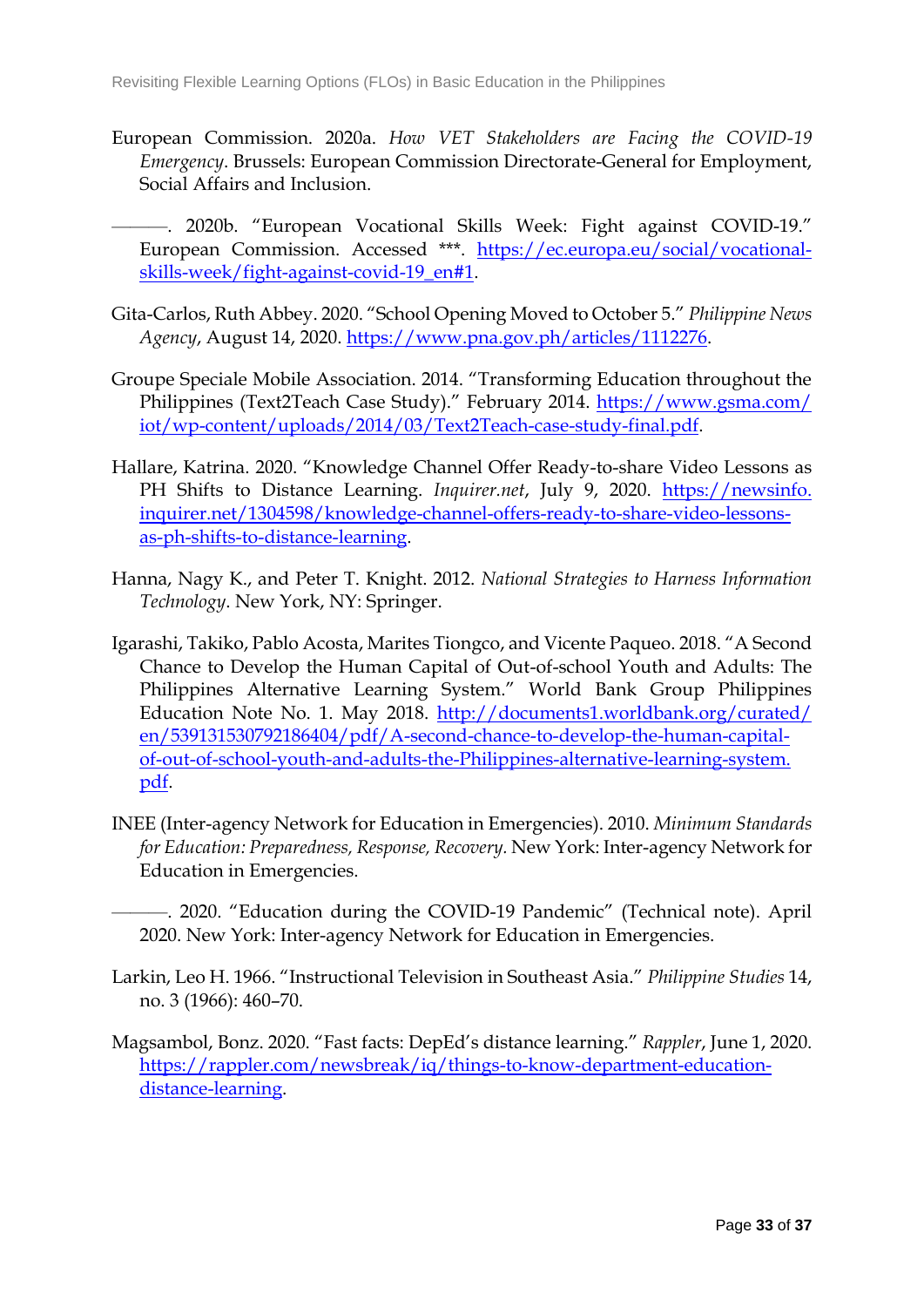- Manaligod, Héctor John T. 2012. "Integration of Information and Communication Technology in Public Secondary Schools in Metro Manila, Philippines." Ph.D. diss., Universidad de Santiago de Compostela.
- Marinas, Bella. 2000. "Philippines." In *Science Education for Contemporary Society: Problems, Issues and Dilemmas; Final Report of the International Workshop on the Reform in the Teaching of Science and Technology at Primary and Secondary Level in Asia: Comparative References to Europe*, edited by Muriel Poisson, 51–56. Beijing: International Bureau of Education, The Chinese National Commission for UNESCO.
- Mateo, Janvic. 2020. "DepEd: Curriculum to Undergo Changes." *Philstar.com*, May 7, 2020. [https://www.philstar.com/headlines/2020/05/07/2012329/deped](https://www.philstar.com/headlines/2020/05/07/2012329/deped-curriculum-undergo-changes)[curriculum-undergo-changes.](https://www.philstar.com/headlines/2020/05/07/2012329/deped-curriculum-undergo-changes)
- Middleton, John. 1991. "Pilot Projects in Educational Technology: The Philippine Case." In *Educational Technology: Sustainable and Effective Use,* edited by Marlaine E. Lockheed, John Middleton, and Greta S. Nettleton, 217–44. New York: Education and Employment Division Population and Human Resources Department, The World Bank.
- Moroni, Gloria, Cheti Nicoletti, and Emma Tominey. 2020. "Children's Socioemotional Skills and the Home Environment during the COVID-19 Crisis." *VoxEu.org*, April 9, 2020. [https://voxeu.org/article/children-s-socio-emotional](https://voxeu.org/article/children-s-socio-emotional-skills-and-home-environment-during-covid-19-crisis)[skills-and-home-environment-during-covid-19-crisis.](https://voxeu.org/article/children-s-socio-emotional-skills-and-home-environment-during-covid-19-crisis)
- Montemayor, Ma. Teresa. 2018. "2018 Senior High School Implementation Exceeds DepEd Outlook. *Philippine News Agency*, December 28, 2018. [https://www.](https://www.pna.gov.ph/articles/1057609) [pna.gov.ph/articles/1057609.](https://www.pna.gov.ph/articles/1057609)
- National Education for All Committee. 2010. *A Survey of Basic Learning Needs Providers, Programs and Financing in the Philippines.* Quezon City: SEAMEO INNOTECH.
- Orbeta, Aniceto C. Jr., Marites B. Lagarto, Ma. Kristina P. Ortiz, Danica Aisa P. Ortiz, and Maropsil V. Potestad. 2018. "Senior High School and the Labor Market: Perspectives of Grade 12 Students and Human Resource Officers." PIDS Discussion Paper Series No. 2018-49. Quezon City: Philippine Institute for Development Studies.
- PIA (Philippine Information Agency). 2008. "DepEd Set on Reaching All School-age Pinoys" (Press Release). December 5, 2008. [http://archives.pia.gov.ph/](http://archives.pia.gov.ph/%0b?m=12&sec=reader&rp=2&fi=p081205.htm&no=11&date=) [?m=12&sec=reader&rp=2&fi=p081205.htm&no=11&date=](http://archives.pia.gov.ph/%0b?m=12&sec=reader&rp=2&fi=p081205.htm&no=11&date=).
- PIDS (Philippine Institute for Development Studies). 2009. "Improving Local Service Delivery for the MDGs in Asia: The Case of the Philippines." PIDS Discussion Paper Series No. 2009-34. Makati City: Philippine Institute for Development Studies.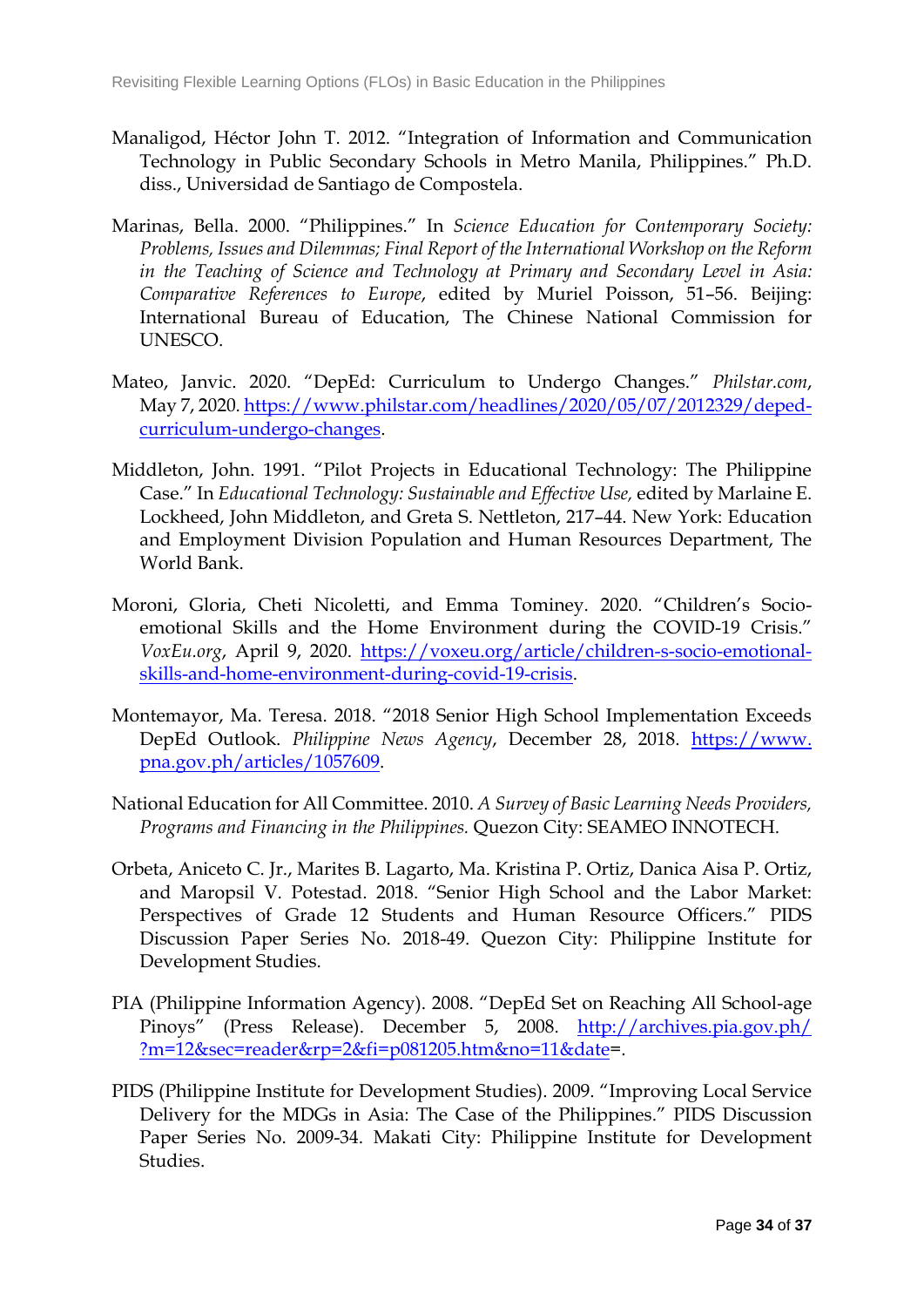- *Philippine Star*. 2001. "Intel Teach to the Future Program Unveiled." July 20, 2011. [https://www.philstar.com/business/technology/2001/07/20/83778/intel](https://www.philstar.com/business/technology/2001/07/20/83778/intel-teach-future-program-unveiled)[teach-future-program-unveiled.](https://www.philstar.com/business/technology/2001/07/20/83778/intel-teach-future-program-unveiled)
- Ramos, Pia Anna Perfecto, Maria Regina M. Hechanova, Eduardo C. Caligner, and Anna Katrina K. Bersamin. 2015. *Supporting Enabling and Empowering Students: Manual on Psychosocial Interventions for Secondary School-aged Students During Disasters and Emergency Situations; Teachers' Manual.* Jakarta: United Nations Educational, Scientific, and Cultural Organization.
- Republic of the Philippines. 2020a. "Declaring a State of Public Health Emergency Throughout the Entire Philippines." Proclamation No. 922. March 8, 2020.

———. 2020b. "Declaring a State of Calamity Throughout the Philippines due to Corona Virus Disease 2019." Proclamation No. 929. March 16, 2020.

- ———. 2020c. "An Act Amending Section 3 of Republic Act No. 7797, Otherwise Known as 'An Act to Lengthen the School Calendar from Two Hundred (220) Days to not more than Two Hundred Twenty (220) Class Days.'" Republic Act No. 11480. July 17, 2020.
- Rosario, Florangel Z. 1964. "Instruction by Television in Secondary Schools." *Philippine Studies* 12, no. 4 (1964): 723–26.
- Rosario-Braid, Florangel. 2020. "An Alternative Learning System." Pagbabago, *Manila Bulletin*, May 1, 2020. [https://news.mb.com.ph/2020/05/02/an-alternative](https://news.mb.com.ph/2020/05/02/an-alternative-learning-system/)[learning-system/.](https://news.mb.com.ph/2020/05/02/an-alternative-learning-system/)
- SEAMEO Regional Center for Educational Innovation and Technology. 2017. *Best Practices of Secondary Level Alternative Delivery Modes (ADMs) in Southeast Asia: A Case Study of the Open High School Program in the Philippines.* Quezon City: SEAMEO INNOTECH.
- TESDA (Technical Education and Skills Development Authority). 2020a. "Amended Supplemental Guidelines on the TVET Arrangements Towards the New Normal During the COVID-19 Crisis" TESDA Circular No. 066-A, Series of 2020. June 27, 2020. Taguig City: Technical Education and Skills Development Authority.
- ———. 2020b. "COVID-19's Impact to the Philippine Economic Sectors." TVET Brief No. 6, Series of 2020. Taguig City: Technical Education and Skills Development Authority. [https://www.tesda.gov.ph/Uploads/File/TVET%20Brief%202020/](https://www.tesda.gov.ph/Uploads/File/TVET%20Brief%202020/TVET%20Brief%20Issue%20no.%206_COVID-19s%20-Impact-to-Economic-Sectors.pdf) [TVET%20Brief%20Issue%20no.%206\\_COVID-19s%20-Impact-to-Economic-](https://www.tesda.gov.ph/Uploads/File/TVET%20Brief%202020/TVET%20Brief%20Issue%20no.%206_COVID-19s%20-Impact-to-Economic-Sectors.pdf)[Sectors.pdf.](https://www.tesda.gov.ph/Uploads/File/TVET%20Brief%202020/TVET%20Brief%20Issue%20no.%206_COVID-19s%20-Impact-to-Economic-Sectors.pdf)
- Tinio, Victoria L. 2002. *Survey of Information and Communication Technology Utilization in Philippine Public High Schools: Preliminary Findings*. Tokyo: Center for International Cooperation for Computerization.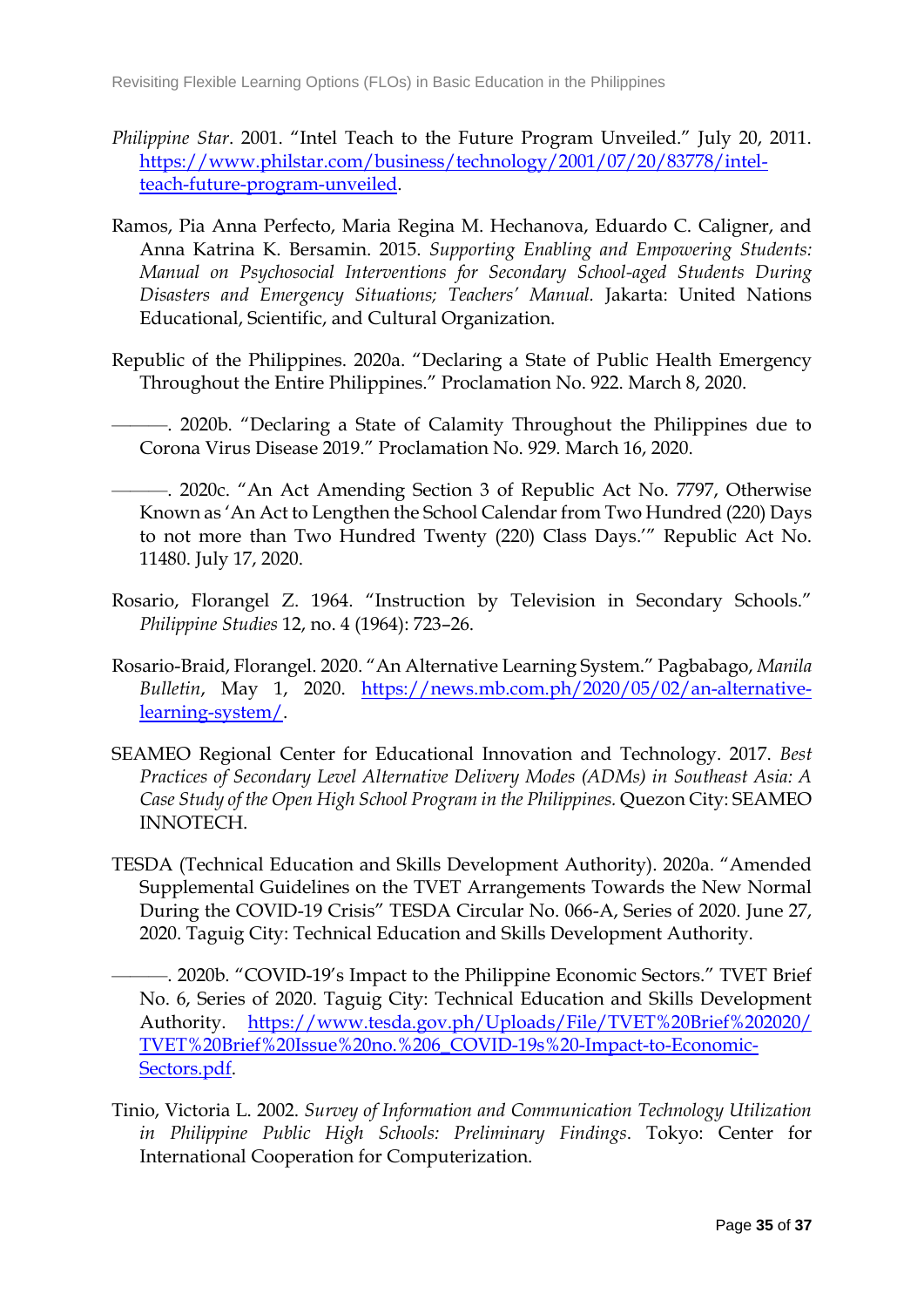- UN (United Nations). 2020. "Education during COVID-19 and Beyond." Policy Brief, August 2020. New York: United Nations.
- UNICEF Evaluation Office. 2011. *Progress Evaluation of the UNICEF Education in Emergencies and Post-Crisis Transition Programme*: *The Philippines Case Study*. New York: United Nations Children's Fund.
- UNESCO (United Nations Educational, Scientific and Cultural Organization). 2020a. "Open and Distance Learning to Support Youth and Adult Learning." UNESCO COVID-19 Education Response Issue Note No. 2.5. June 2020. [https://unesdoc.unesco.org/ark:/48223/pf0000373815.](https://unesdoc.unesco.org/ark:/48223/pf0000373815)
- ———. 2020b. "Distance Learning Solutions." UNESCO. [https://en.unesco.org/](https://en.unesco.org/covid19/educationresponse/solutions) [covid19/educationresponse/solutions.](https://en.unesco.org/covid19/educationresponse/solutions)
- —. 2020c. "National learning platforms and tools." UNESCO. [https://en.unesco.](https://en.unesco.org/covid19/educationresponse/nationalresponses) [org/covid19/educationresponse/nationalresponses.](https://en.unesco.org/covid19/educationresponse/nationalresponses)
- UNESCO (United Nations Educational, Scientific and Cultural Organization) and UNEVOC International Centre for Technical and Vocational Education and Training. 2012. *TVET in Post-conflict and Post-disaster Situations.* Bonn: UNESCO– UNEVOC International Centre for Technical and Vocational Education and Training.
- UNESCO (United Nations Educational, Scientific and Cultural Organization), UNICEF (United Nations Children's Fund), World Bank, WFP (World Food Programme), and UNHCR (United Nations High Commissioner for Refugees). 2020. *Framework for Reopening Schools.* June 2020. [https://www.unicef.org/](https://www.unicef.org/media/71366/file/Framework-for-reopening-schools-2020.pdf) [media/71366/file/Framework-for-reopening-schools-2020.pdf.](https://www.unicef.org/media/71366/file/Framework-for-reopening-schools-2020.pdf)
- UP CEd (University of the Philippines College of Education). 2020. "Stay Well, Keep Learning: Education Resilience and Learning Continuity in the Time of COVID-19." UPCED White Paper, University of the Philippines College of Education, Quezon City, May 2020. [https://educ.upd.edu.ph/wp-content/uploads/2020/](https://educ.upd.edu.ph/wp-content/uploads/2020/05/UPCED_White-Paper_Education-Resilience-and-Learning-Continuity_May-21_final_1590037819.pdf) [05/UPCED\\_White-Paper\\_Education-Resilience-and-Learning-Continuity\\_May-](https://educ.upd.edu.ph/wp-content/uploads/2020/05/UPCED_White-Paper_Education-Resilience-and-Learning-Continuity_May-21_final_1590037819.pdf)[21\\_final\\_1590037819.pdf.](https://educ.upd.edu.ph/wp-content/uploads/2020/05/UPCED_White-Paper_Education-Resilience-and-Learning-Continuity_May-21_final_1590037819.pdf)
- Venton, Courtenay Cabot, and Paul Venton, P. 2012. *Disaster Risk Reduction and Education: Outcomes for Children as a Result of DRR Activities Supported by the EEPCT Case Study A; DRR Outcomes for Children in the Philippines*. New York: United Nations Children's Fund.
- Vergel de Dios, Benjamin. 2016. "Building and Sustaining National ICT/Education Agencies: Lessons from the Philippines." World Bank Education, Technology & Innovation: SABER-ICT Technical Paper Series #15. Washington, D.C.: The World Bank.